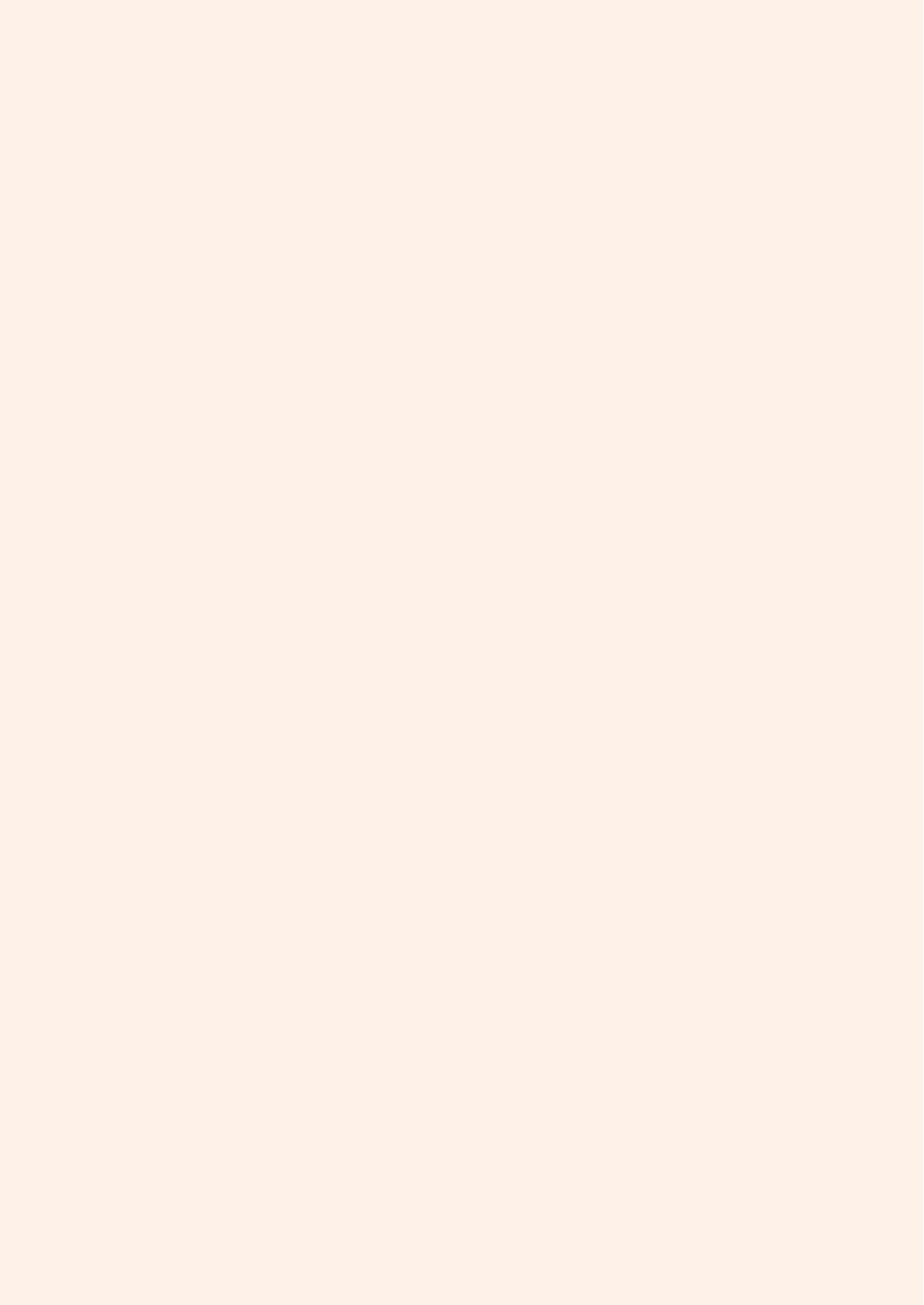# **Important Government schemes dealing with Empowerment of Women and gender equality as on 31 March 2015**

*(Reference: Paragraph no. 1.1: page 2)* 

| SI.<br>No.       | <b>Sector</b>                       | <b>Components</b>                                   | <b>Schemes/Legislation</b>                                              |
|------------------|-------------------------------------|-----------------------------------------------------|-------------------------------------------------------------------------|
| 1.               | Social<br>Empowerment               | 1. Nutrition                                        | 1. ICDS<br>2. KSY                                                       |
|                  |                                     |                                                     | 3. SABLA                                                                |
|                  |                                     | 2. Health                                           | 1. NHM (JSY, MDR and Family Planning)                                   |
|                  |                                     | 3. Education                                        | 1. Sarva Shiksha Abhiyan                                                |
|                  |                                     |                                                     | 2. Mid-Day Meal Scheme                                                  |
| $\overline{2}$ . | Economic                            | 1. Self Help Group                                  | 1. Swarn Jayanti Shahri Rojgar Yojana                                   |
|                  | Empowerment                         | 2. Skill development                                | 2. Swarn Jayanti Gram Swarojgar Yojana                                  |
|                  |                                     | 3. Income generation                                | 3. MNREGA                                                               |
|                  |                                     | 4. Employment                                       | 4. Support to Training and Employment Programme<br>(STEP)               |
|                  |                                     |                                                     | 5. KSY                                                                  |
|                  |                                     |                                                     | 6. SABLA                                                                |
| $\mathfrak{Z}$ . | Violence/crime                      | Legal framework.                                    | 1. PC-PNDT Act, 1994                                                    |
|                  | against women/                      |                                                     | 2. MTP Act, 1971                                                        |
|                  | girls                               |                                                     | 3. ITP Act, 1956                                                        |
|                  |                                     |                                                     | 4. Child Marriage Restraint Act                                         |
|                  |                                     |                                                     | 5. Registration of Marriage                                             |
|                  |                                     |                                                     | 6. Laws relating to sexual assault                                      |
|                  |                                     |                                                     | 7. Importation of girls, kidnapping and abduction                       |
|                  |                                     |                                                     | 8. Uttar Pradesh Victim Compensation Scheme 2014                        |
|                  |                                     |                                                     | 9. Financial assistance and Support Services to the<br>Victims of Rape. |
| 4.               | <b>Support Schemes</b>              | 1. Shelter Homes for women                          | 1. Ujjawala Scheme                                                      |
|                  | for women/girl<br>victims of crime/ | and girls in destitute.                             | 2. Swadhar Greh Scheme                                                  |
|                  | violence                            | 2. Rehabilitation and<br>repatriation of trafficked |                                                                         |
|                  |                                     | women/ girls.                                       |                                                                         |
|                  |                                     | 3. Rehabilitation of sex                            |                                                                         |
|                  |                                     | workers.                                            |                                                                         |

(Source: Data provided by the Departments)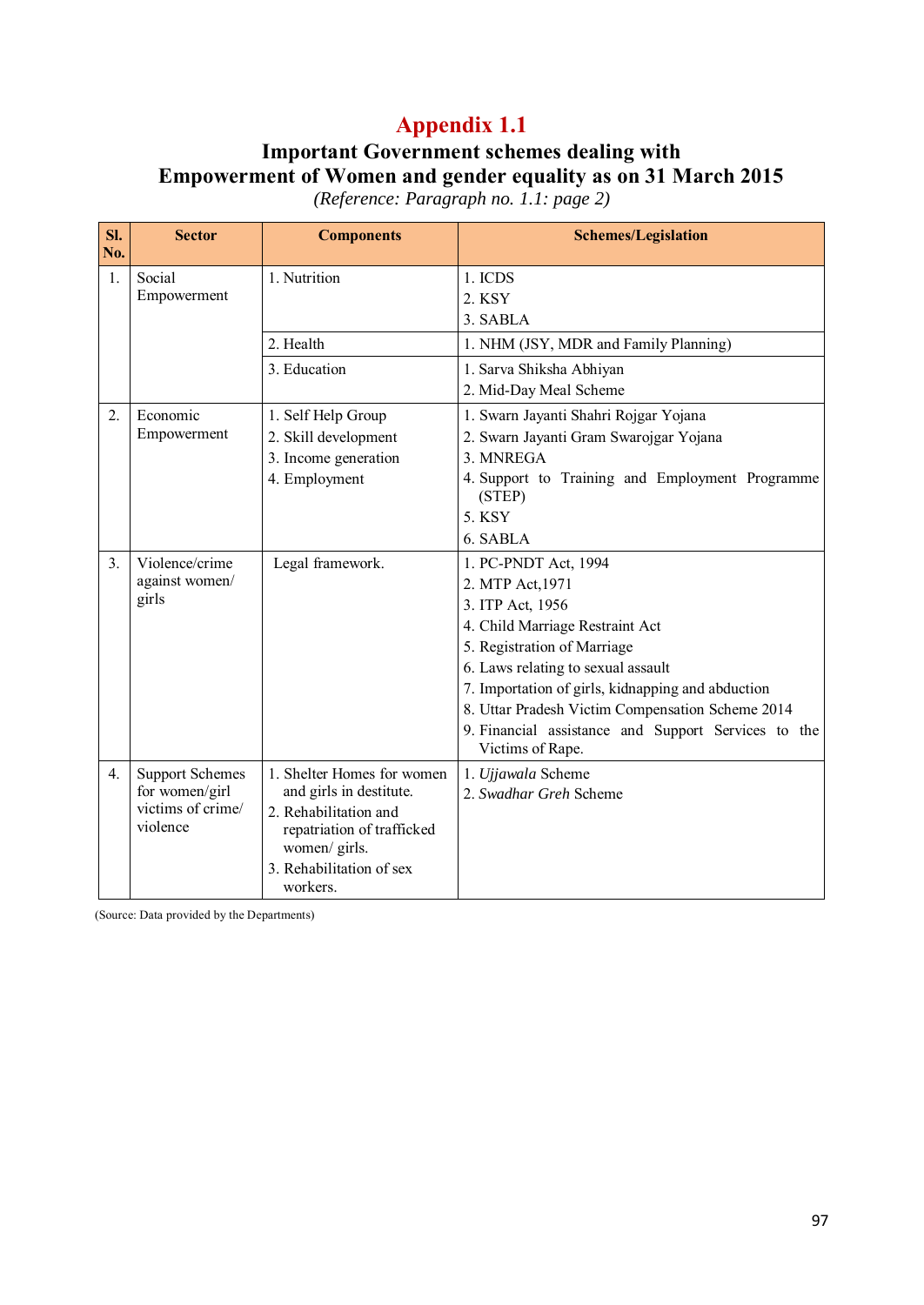## **Roles and functions of various authorities under the PC-PNDT Act**

*(Reference: Paragraph no. 3.1.2; page 13)* 

| SI.<br>No. | <b>Authority</b>                                       | <b>Roles</b>                                          | <b>Functions</b>                                                                                                                                                                                                                                                                                             |  |  |  |
|------------|--------------------------------------------------------|-------------------------------------------------------|--------------------------------------------------------------------------------------------------------------------------------------------------------------------------------------------------------------------------------------------------------------------------------------------------------------|--|--|--|
| 1.         | Central Supervisory<br>Board (CSB)                     | Supervision                                           | Advises<br>policy matters,<br>and<br>reviews<br>on<br>oversees<br>implementation of the Act.                                                                                                                                                                                                                 |  |  |  |
| 2.         | <b>State Supervisory</b><br>Board (SSB)                | Supervision                                           | Creates awareness about the Act, reviews Appropriate<br>Authority's activities, monitors implementation and sends<br>reports to CSB.                                                                                                                                                                         |  |  |  |
| 3.         | State Appropriate<br>Authority (SAA)                   | Implementation<br>of the Act at<br>State level        | To grant, suspend or cancel registration of USG Centres; to<br>enforce standards prescribed for USG centres; to investigate<br>complaints of breach of the provisions of this Act or the rules<br>made thereunder and take immediate action on complaints<br>for suspension or cancellation of registration. |  |  |  |
| 4.         | <b>State Advisory</b><br>Committee (SAC)               | Assisting SAA                                         | To aid and advise the Appropriate Authority in the discharge<br>of its functions.                                                                                                                                                                                                                            |  |  |  |
| 5.         | State Inspection and<br>Monitoring Committee<br>(SIMC) | Surprise Visits<br>to USG centres                     | Conducts surprise visits to ultrasound centres; check their<br>compliances, records, facilitate the process of search and<br>seizure by the District Appropriate Authorities within the<br>State.                                                                                                            |  |  |  |
| 6.         | District Appropriate<br>Authority (DAA)                | Implementation<br>of the Act at<br>district level     | Implements the Act at the district level, registers ultrasound<br>clinics/hospitals, inspects them, investigates complaints and<br>files court complaints.                                                                                                                                                   |  |  |  |
| 7.         | District Advisory<br>Committee (DAC)                   | <b>Assisting DAA</b>                                  | Serves as an advisory to the DAA in implementing the Act,<br>offers advice regarding registration of clinics, inspections<br>and court complaints.                                                                                                                                                           |  |  |  |
| 8.         | Sub-district<br>Appropriate Authority                  | Implementation<br>of the Act at<br>Tehsil level       | Implements the Act at the sub-district level, registers clinics,<br>inspects clinics, investigates complaints and files court<br>complaints.                                                                                                                                                                 |  |  |  |
| 9.         | Sub-district Advisory<br>Committee                     | Assisting<br>Sub-district<br>Appropriate<br>Authority | Serves as an advisory to the sub-district Appropriate<br>Authority in implementing the Act, offers advice regarding<br>registration of ultrasound centres, inspections and court<br>complaints.                                                                                                              |  |  |  |

(Source: PC-PNDT Act and Rules)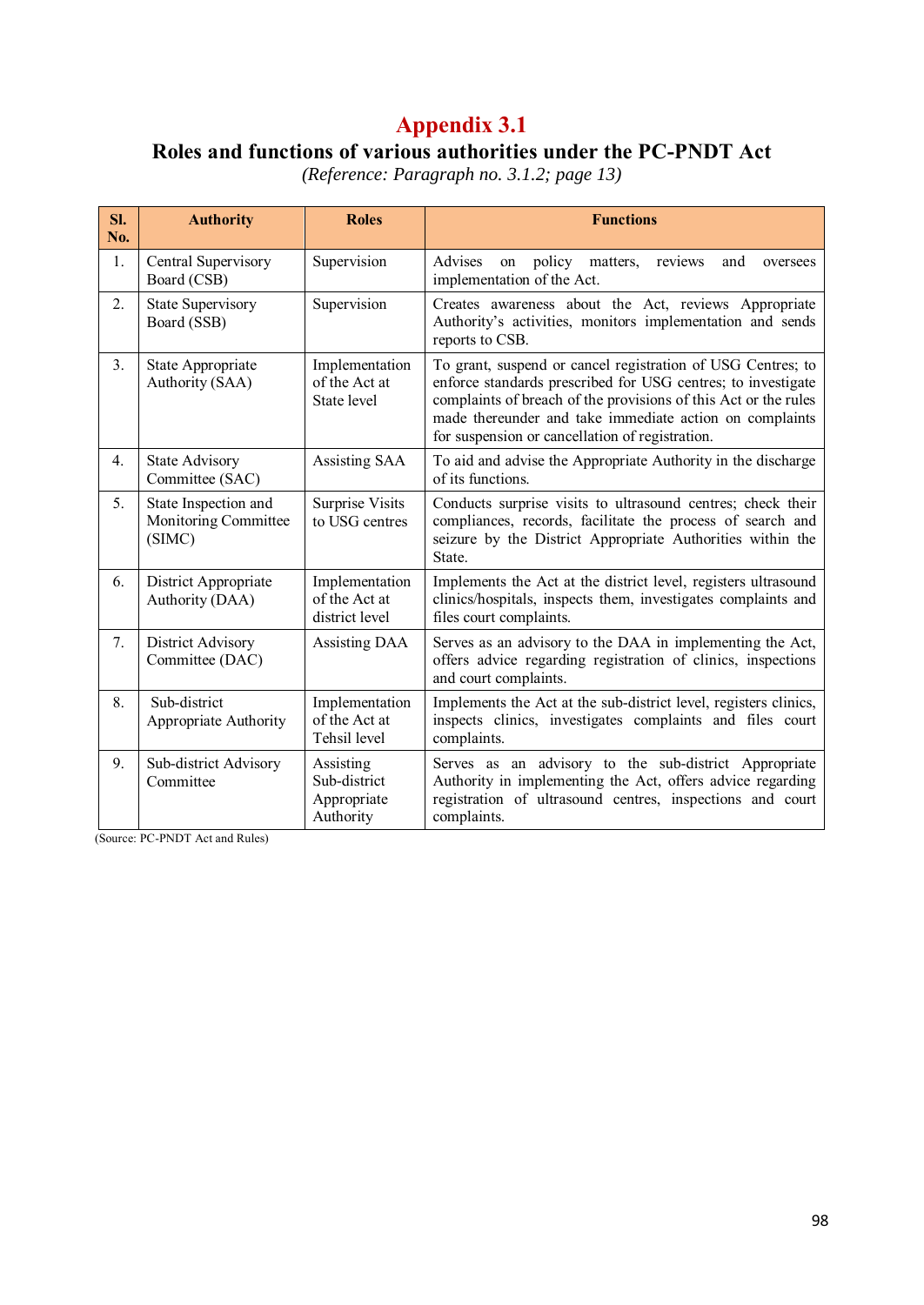#### **Allotment of fund to the State from GoI under NHM for implementation of PC-PNDT Act**

**(**`**in Lakh) Sl. No. Year Proposed Allotment Expenditure Shortage in allotment against proposed (in** *per cent***) Shortage in expenditure against allotment (in** *per cent***)** 1. | 2010-11 | 202.13 | 180.16 | 84.96 | 11 | 46 2. 2011-12 205.55 47.35 51.86 77 -99 3.  $\begin{array}{|c|c|c|c|c|c|c|c|c|} \hline \end{array}$  244.10 222.65 125.83 14 41 4. | 2013-14 | 1,373.92 | 258.58 | 123.49 | 81 | 52 5. 2014-15 1,041.99 2,327.31<sup>1</sup>  $1,144.08$  --**Total<sup>2</sup> (2010-14) 2,025.70 708.74 386.14**

*(Reference: Paragraph no. 3.1.3: page 14 )* 

(Source: PIP of National Health Mission)

## **Appendix 3.3**

#### **Details of expenditure incurred on various PC-PNDT activities under NHM during 2010-15**

*(Reference: Paragraph no. 3.1.3; page 14)* 

|            | $(\bar{\tau}$ in Lakh) |                                                                |                    |                           |                    |                           |                    |  |
|------------|------------------------|----------------------------------------------------------------|--------------------|---------------------------|--------------------|---------------------------|--------------------|--|
| Sl.<br>No. | Year                   | <b>PNDT</b> activities & Training /<br><b>Mobility Support</b> |                    | <b>PNDT Cell</b>          |                    | <b>IEC</b>                |                    |  |
|            |                        | <b>Budget allotted</b>                                         | <b>Expenditure</b> | <b>Budget</b><br>allotted | <b>Expenditure</b> | <b>Budget</b><br>allotted | <b>Expenditure</b> |  |
|            | 2010-11                | 0.00                                                           | 0.00               | 50.53                     | 38.96              | 129.63                    | 46.00              |  |
| 2.         | 2011-12                | 41.23                                                          | 7.68               | 6.12                      | 5.25               | 0.00                      | 38.93              |  |
| 3.         | 2012-13                | 12.70                                                          | 2.68               | 21.70                     | 12.29              | 188.25                    | 110.86             |  |
| 4.         | 2013-14                | 52.76                                                          | 38.30              | 205.82                    | 69.05              | 0.00                      | 16.14              |  |
| 5.         | 2014-15                | 139.93                                                         | 27.11              | 154.42                    | 63.56              | $2023.64^3$               | 1046.14            |  |
|            | <b>Total</b>           | 246.62                                                         | 75.77              | 438.59                    | 189.11             |                           |                    |  |

(Source: PIP of National Health Mission)

 $\overline{\phantom{a}}$ <sup>1</sup> Separate figures for this component for 2014-15 was not made available to audit.

<sup>&</sup>lt;sup>2</sup> Calculated for 2010-14 only as Separate figures for allotment under this component for 2014-15 was not made available to audit.

<sup>&</sup>lt;sup>3</sup> Composite allotment for various IEC activities under NHM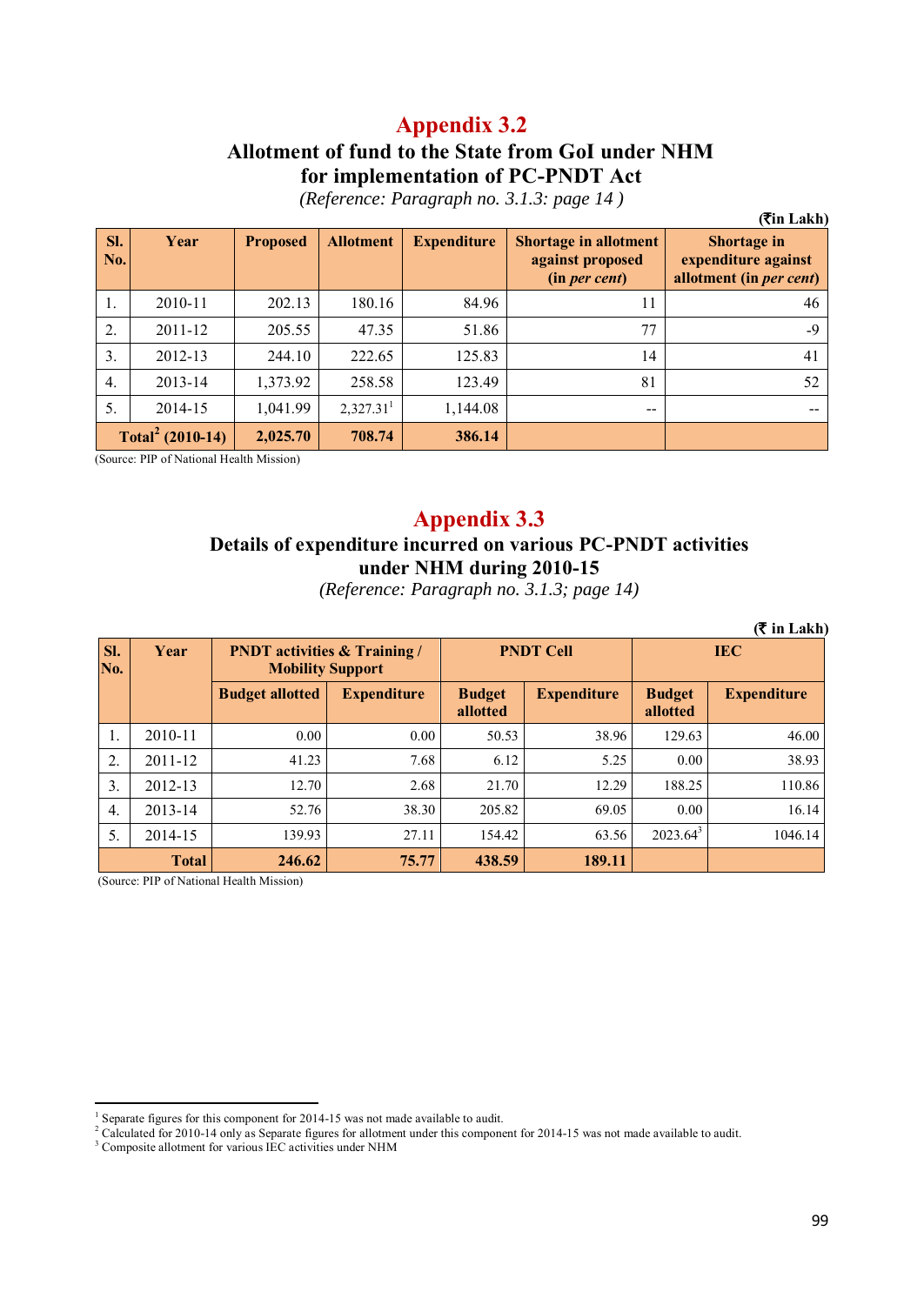#### **Appendix 3.4 Amount received and utilised at district level**

|              |                                  |         |                                  |                    |                                  | $(\overline{\mathbf{\mathcal{F}}}$ in lakh) |
|--------------|----------------------------------|---------|----------------------------------|--------------------|----------------------------------|---------------------------------------------|
| Year         | <b>Opening</b><br><b>Balance</b> | Receipt | <b>Total</b><br><b>Available</b> | <b>Expenditure</b> | <b>Closing</b><br><b>Balance</b> | Percentage<br>utilised                      |
| 2010-11      | 15.53                            | 3.06    | 18.60                            | 0.50               | 18.09                            | 2.69                                        |
| 2011-12      | 18.09                            | 15.26   | 33.36                            | 0.06               | 33.29                            | 0.18                                        |
| 2012-13      | 33.29                            | 16.69   | 49.98                            | 0.02               | 49.96                            | 0.03                                        |
| 2013-14      | 49.96                            | 48.56   | 98.52                            | 0.05               | 98.47                            | 0.05                                        |
| 2014-15      | 98.47                            | 110.05  | 208.52                           | 0.88               | 207.64                           | 0.42                                        |
| <b>Total</b> |                                  | 193.62  |                                  | 1.51               |                                  | 0.78                                        |

*(Reference: Paragraph no. 3.1.3; page 14)* 

(Source: Information provided by CMOs of test checked districts)

## **Appendix 3.5**

# **Registration/renewals of ultrasound centres (2010-15)**

*(Reference: Paragraph no. 3.1.4.1; page 15)* 

| SI. | <b>Districts</b> | <b>Delay in registration</b>   |                                                               |              | <b>Delay in renewals</b>               |  |  |
|-----|------------------|--------------------------------|---------------------------------------------------------------|--------------|----------------------------------------|--|--|
| No. |                  | No. of cases                   | Delay ranging (in days)                                       | No. of cases | <b>Delay ranging (in days)</b>         |  |  |
| 1.  | Agra             | 06                             | 11-104                                                        | Nil          | Nil                                    |  |  |
| 2.  | Ambedkar Nagar   | Form H not maintained          |                                                               | 02           | 26 to 132 days                         |  |  |
| 3.  | Allahabad        | Form H not maintained          |                                                               | 70           | December 2011 onwards                  |  |  |
| 4.  | Azamgarh         | Not furnished                  |                                                               |              |                                        |  |  |
| 5.  | Bareilly         | Nil                            | NA                                                            | 01           | 52 days                                |  |  |
| 6.  | Banda            | Form H not maintained          |                                                               |              |                                        |  |  |
| 7.  | Bulandshahar     | Nil                            | NA                                                            |              | Form H not properly maintained         |  |  |
| 8.  | Deoria           | Nil                            | Nil                                                           | Nil          | Nil                                    |  |  |
| 9.  | Firozabad        | Form H not properly maintained |                                                               |              |                                        |  |  |
| 10. | Gorakhpur        | 20                             | Form H not maintained                                         | 57           | Date not mentioned                     |  |  |
| 11. | Hardoi           | Form H not maintained          |                                                               |              |                                        |  |  |
| 12. | Jhansi           | Nil                            | Nil                                                           | Nil          | Nil                                    |  |  |
| 13. | Meerut           | Form H not properly maintained |                                                               |              |                                        |  |  |
| 14. | Pratapgarh       | Form H not maintained          |                                                               |              |                                        |  |  |
| 15. | Sant Kabir Nagar | Form H not maintained          |                                                               |              |                                        |  |  |
| 16. | Saharanpur       |                                | Form H not maintained, undated applications were entertained. |              |                                        |  |  |
| 17. | Sitapur          | Form H not properly maintained |                                                               |              |                                        |  |  |
| 18. | Sultanpur        | 06                             | May, 2012                                                     | 08           | 329-1,490                              |  |  |
| 19. | Unnao            | Form H not properly maintained |                                                               |              |                                        |  |  |
| 20. | Varanasi         | Form H properly maintained     |                                                               |              |                                        |  |  |
|     | <b>Total</b>     | 32                             | 11-104 days, May 2012                                         | 138          | 26-1490 days, December<br>2011 onwards |  |  |

(Source: Information provided by CMOs of test-checked districts)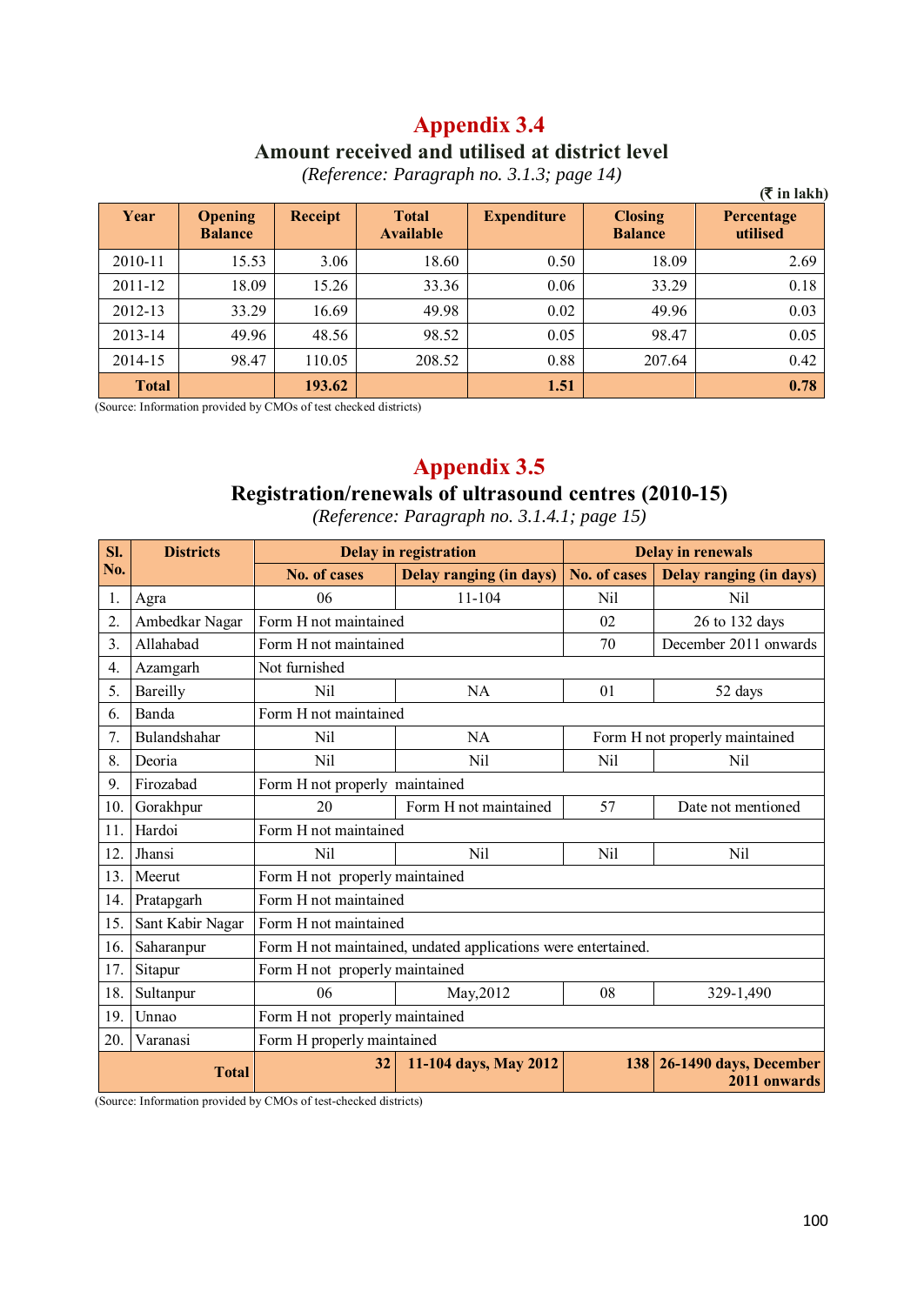## **Appendix 3.6 Joint Physical Inspection of 100 USG centres**

| SI.<br>No.       | <b>District</b>  | No. of<br>centres<br>inspected | <b>No. of Form</b><br>F / cases<br>checked | <b>Referral slip</b><br>attached | No. of cases<br>with incomplete<br>Form F | <b>No. of Forms details of</b><br>procedure conducted<br>not mentioned |
|------------------|------------------|--------------------------------|--------------------------------------------|----------------------------------|-------------------------------------------|------------------------------------------------------------------------|
| 1.               | Agra             | 05                             | 66                                         | 10                               | 25                                        | 25                                                                     |
| 2.               | Ambedkar Nagar   | 05                             | 20                                         | 18                               | 8                                         | 03                                                                     |
| $\overline{3}$ . | Allahabad        | 05                             | 38                                         | 26                               | 17                                        | 17                                                                     |
| 4.               | Azamgarh         | 05                             | 50                                         | 50                               | $\Omega$                                  | $\mathbf{0}$                                                           |
| 5.               | Bareilly         | 05                             | 115                                        | 25                               | 21                                        | 21                                                                     |
| 6.               | Banda            | 05                             | 105                                        | 40                               | 65                                        | $\theta$                                                               |
| 7.               | Bulandshahr      | 05                             | 50                                         | 50                               | $\theta$                                  | $\theta$                                                               |
| 8.               | Deoria           | 05                             | Nil                                        | 50                               | $\theta$                                  | $\boldsymbol{0}$                                                       |
| 9.               | Firozabad        | 05                             | 50                                         | 50                               | $\Omega$                                  | $\boldsymbol{0}$                                                       |
| 10.              | Gorakhpur        | 05                             | 48                                         | $\boldsymbol{0}$                 | 48                                        | 22                                                                     |
| 11.              | Hardoi           | 05                             | 334                                        | 15                               | 05                                        | 324                                                                    |
| 12.              | Jhansi           | 05                             | 50                                         | 50                               | $\theta$                                  | $\theta$                                                               |
| 13.              | Meerut           | 05                             | 50                                         | 50                               | $\theta$                                  | $\overline{0}$                                                         |
| 14.              | Pratapgarh       | 05                             | 169                                        | 03                               | 166                                       | 133                                                                    |
| 15.              | Sant Kabir Nagar | 05                             | 33                                         | 24                               | 27                                        | $\boldsymbol{0}$                                                       |
| 16.              | Saharanpur       | 05                             | 579                                        | $\boldsymbol{0}$                 | 579                                       | 565                                                                    |
| 17.              | Sitapur          | 05                             | 50                                         | 50                               | $\boldsymbol{0}$                          | $\boldsymbol{0}$                                                       |
| 18.              | Sultanpur        | 05                             | 30                                         | $\boldsymbol{0}$                 | $\theta$                                  | $\theta$                                                               |
| 19.              | Unnao            | 05                             | 50                                         | 50                               | $\boldsymbol{0}$                          | $\theta$                                                               |
| 20.              | Varanasi         | 05                             | 50                                         | 50                               | $\theta$                                  | $\theta$                                                               |
|                  | <b>Total</b>     | 100                            | 1,937                                      | 611                              | 961                                       | 1,110                                                                  |

*(Reference: Paragraph no. 3.1.4.2; page 16)* 

(Source: JPI of test-checked districts)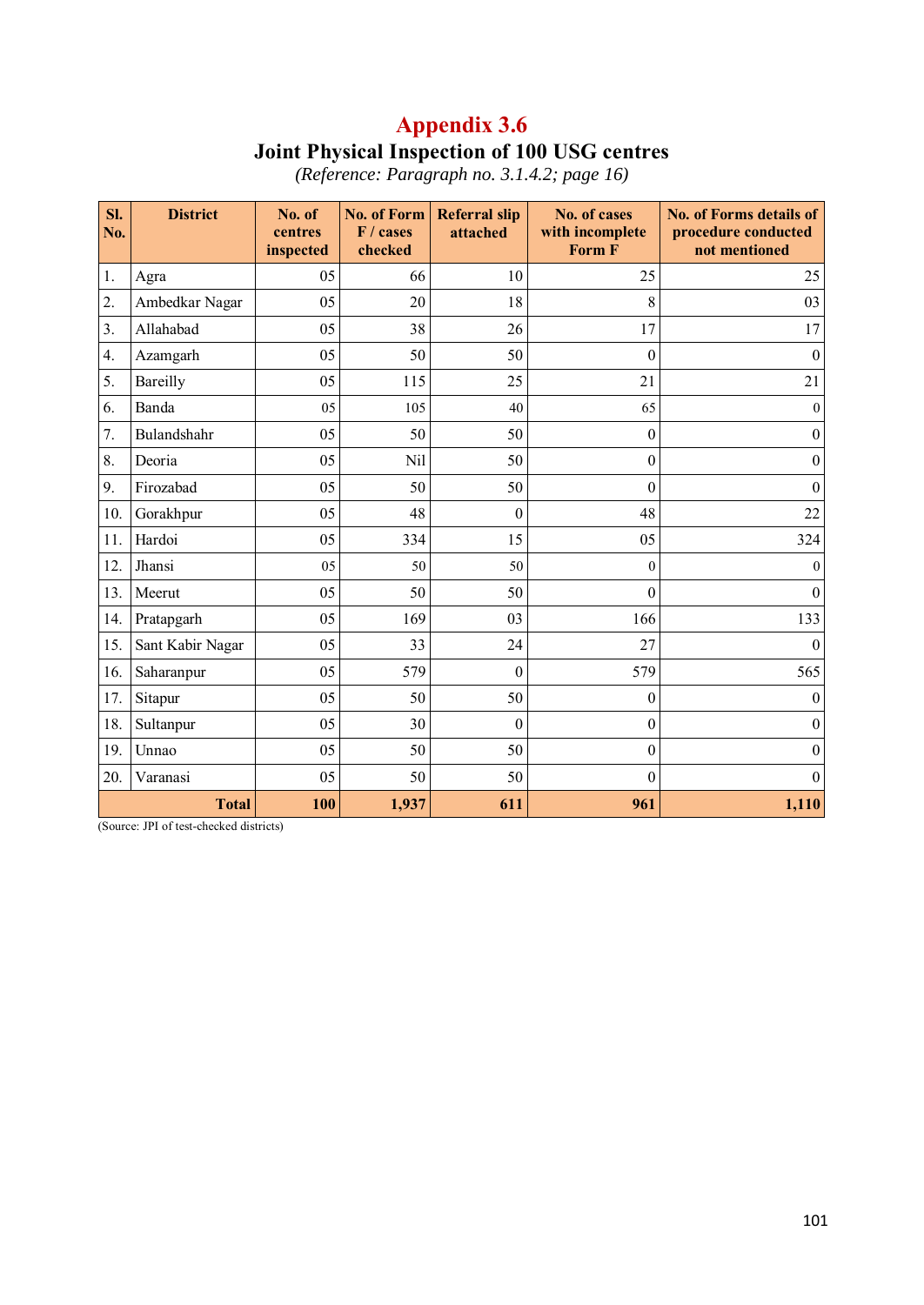#### **Maintenance of records in the test checked districts (2010-15)**

*(Reference: Paragraph no. 3.1.4.3 & 3.1.4.11; page 18 & 21)* 

| SI.<br>No.       | Name of the<br><b>District</b> | No. of<br>centres<br>registered<br>as on Mar,<br>15 (Under<br>section 18<br>& 19 Of<br><b>PCPNDT</b><br>Act) | No. of<br>inspection<br>report issued<br>(Sec 18 $A$<br><b>Rule PNDT</b><br><b>Rules, 2014)</b> | Form-F<br><b>{Record with</b><br>respect to<br>patients<br>subjected to<br>diagnostic<br>procedure to be<br>maintained by<br><b>USG</b> centres}<br><b>Not Maintained</b><br>(Rule 9)<br><b>PCPNDT Rules,</b><br>1996) | <b>Referral</b><br>slip<br>(Doctors)<br>prescription<br>for prenatal<br>diagnostics)<br>not<br>attached<br>(Rule9(6)<br>of PNDT<br><b>Rules, 1996)</b> | <b>Reasons for</b><br><b>Diagnostic</b><br>mentioned<br>in Form-F<br>(Rule 9 of<br>Rules,<br>1996) | <b>Show</b><br>cause<br>notice<br>issued<br>to<br><b>USG</b><br>Center<br>S<br>(U/s)<br>20.PC<br><b>PNDT</b><br>Act) | Legal<br>action<br>initiated for<br>contraventi<br>on of the<br>Act (U/s 20,<br>22, 23 & 25<br>of the<br><b>PCPNDT</b><br>Act, 1994) | <b>Total</b><br>no of<br>centres<br>at<br>default |
|------------------|--------------------------------|--------------------------------------------------------------------------------------------------------------|-------------------------------------------------------------------------------------------------|------------------------------------------------------------------------------------------------------------------------------------------------------------------------------------------------------------------------|--------------------------------------------------------------------------------------------------------------------------------------------------------|----------------------------------------------------------------------------------------------------|----------------------------------------------------------------------------------------------------------------------|--------------------------------------------------------------------------------------------------------------------------------------|---------------------------------------------------|
| 1.               | Agra                           | 287                                                                                                          | Nil                                                                                             | 47                                                                                                                                                                                                                     | <b>NA</b>                                                                                                                                              | Yes                                                                                                | Nil                                                                                                                  | 03                                                                                                                                   | 47                                                |
| 2.               | Ambedkar<br>Nagar              | 21                                                                                                           | 40                                                                                              | 21                                                                                                                                                                                                                     | <b>NA</b>                                                                                                                                              | NA                                                                                                 | NA                                                                                                                   | Nil                                                                                                                                  | 21                                                |
| 3.               | Allahabad                      | 187                                                                                                          | Nil                                                                                             | 33                                                                                                                                                                                                                     | NA                                                                                                                                                     | NA                                                                                                 | NA                                                                                                                   | NA                                                                                                                                   | 33                                                |
| $\overline{4}$ . | Azamgarh                       | <b>NA</b>                                                                                                    | NA                                                                                              | <b>NA</b>                                                                                                                                                                                                              | <b>NA</b>                                                                                                                                              | <b>NA</b>                                                                                          | <b>NA</b>                                                                                                            | <b>NA</b>                                                                                                                            | NA                                                |
| 5.               | Bareilly                       | 147                                                                                                          | Not maintained                                                                                  | Not maintained                                                                                                                                                                                                         | 90                                                                                                                                                     | Yes                                                                                                | 120                                                                                                                  | 06                                                                                                                                   | $\mathbf{0}$                                      |
| 6.               | Banda                          | 14                                                                                                           | Nil                                                                                             | 02                                                                                                                                                                                                                     | 65                                                                                                                                                     | Yes                                                                                                | Nil                                                                                                                  | Nil                                                                                                                                  | 02                                                |
| 7.               | Bulandshahr                    | 67                                                                                                           | NA                                                                                              | $\overline{0}$                                                                                                                                                                                                         | Nil                                                                                                                                                    | Yes                                                                                                | $\overline{0}$                                                                                                       | <b>NA</b>                                                                                                                            | 67                                                |
| 8.               | Deoria                         | 38                                                                                                           | Nil                                                                                             | Not maintained                                                                                                                                                                                                         | Nil                                                                                                                                                    | N <sub>0</sub>                                                                                     | Nil                                                                                                                  | 03                                                                                                                                   | 38                                                |
| 9.               | Firozabad                      | 37                                                                                                           | <b>NA</b>                                                                                       | 37                                                                                                                                                                                                                     | 20                                                                                                                                                     | Yes                                                                                                | $\overline{2}$                                                                                                       | <b>NA</b>                                                                                                                            | 37                                                |
| 10.              | Gorakhpur                      | 214                                                                                                          | <b>NA</b>                                                                                       | <b>NA</b>                                                                                                                                                                                                              | <b>NA</b>                                                                                                                                              | NA                                                                                                 | Nil                                                                                                                  | 06                                                                                                                                   | 214                                               |
| 11.              | Hardoi                         | 31                                                                                                           | 32                                                                                              | 11                                                                                                                                                                                                                     | <b>NA</b>                                                                                                                                              | Yes                                                                                                | Nil                                                                                                                  | 01                                                                                                                                   | 11                                                |
| 12.              | Jhansi                         | 61                                                                                                           | Nil                                                                                             | Nil                                                                                                                                                                                                                    | Nil                                                                                                                                                    | Yes                                                                                                | Nil                                                                                                                  | Nil                                                                                                                                  | Nil                                               |
| 13.              | Meerut                         | 170                                                                                                          | <b>NA</b>                                                                                       | $\boldsymbol{0}$                                                                                                                                                                                                       | NA                                                                                                                                                     | NA                                                                                                 | 86                                                                                                                   | 14                                                                                                                                   | 170                                               |
| 14.              | Pratapgarh                     | 58                                                                                                           | <b>NA</b>                                                                                       | <b>NA</b>                                                                                                                                                                                                              | 169                                                                                                                                                    | Yes                                                                                                | <b>NA</b>                                                                                                            | NA                                                                                                                                   | 58                                                |
| 15.              | Sant Kabir<br>Nagar            | 17                                                                                                           | <b>NA</b>                                                                                       | 13                                                                                                                                                                                                                     | 54                                                                                                                                                     | Yes                                                                                                | <b>NA</b>                                                                                                            | <b>NA</b>                                                                                                                            | 13                                                |
| 16.              | Saharanpur                     | 107                                                                                                          | <b>NA</b>                                                                                       | 29                                                                                                                                                                                                                     | 565                                                                                                                                                    | 28                                                                                                 | Nil                                                                                                                  | 02                                                                                                                                   | 29                                                |
| 17.              | Sitapur                        | 33                                                                                                           | 58                                                                                              | 33                                                                                                                                                                                                                     | 20                                                                                                                                                     | Yes                                                                                                | Nil                                                                                                                  | <b>NA</b>                                                                                                                            | 33                                                |
| 18.              | Sultanpur                      | 36                                                                                                           | <b>NA</b>                                                                                       | 36                                                                                                                                                                                                                     | 50                                                                                                                                                     | Yes                                                                                                | 13                                                                                                                   | NA                                                                                                                                   | 36                                                |
| 19.              | Unnao                          | 20                                                                                                           | <b>NA</b>                                                                                       | $\boldsymbol{0}$                                                                                                                                                                                                       | <b>NA</b>                                                                                                                                              | Yes                                                                                                | <b>NA</b>                                                                                                            | <b>NA</b>                                                                                                                            | 20                                                |
| 20.              | Varanasi                       | 107                                                                                                          | <b>NA</b>                                                                                       | <b>NA</b>                                                                                                                                                                                                              | <b>NA</b>                                                                                                                                              | Yes                                                                                                | <b>NA</b>                                                                                                            | <b>NA</b>                                                                                                                            | 107                                               |
|                  | <b>Total</b>                   | 1.652                                                                                                        | 130                                                                                             | 262                                                                                                                                                                                                                    | 1,033                                                                                                                                                  | 28                                                                                                 | 221                                                                                                                  | 35                                                                                                                                   | 936                                               |

(Source: Information provided by CMOs, test-checked districts)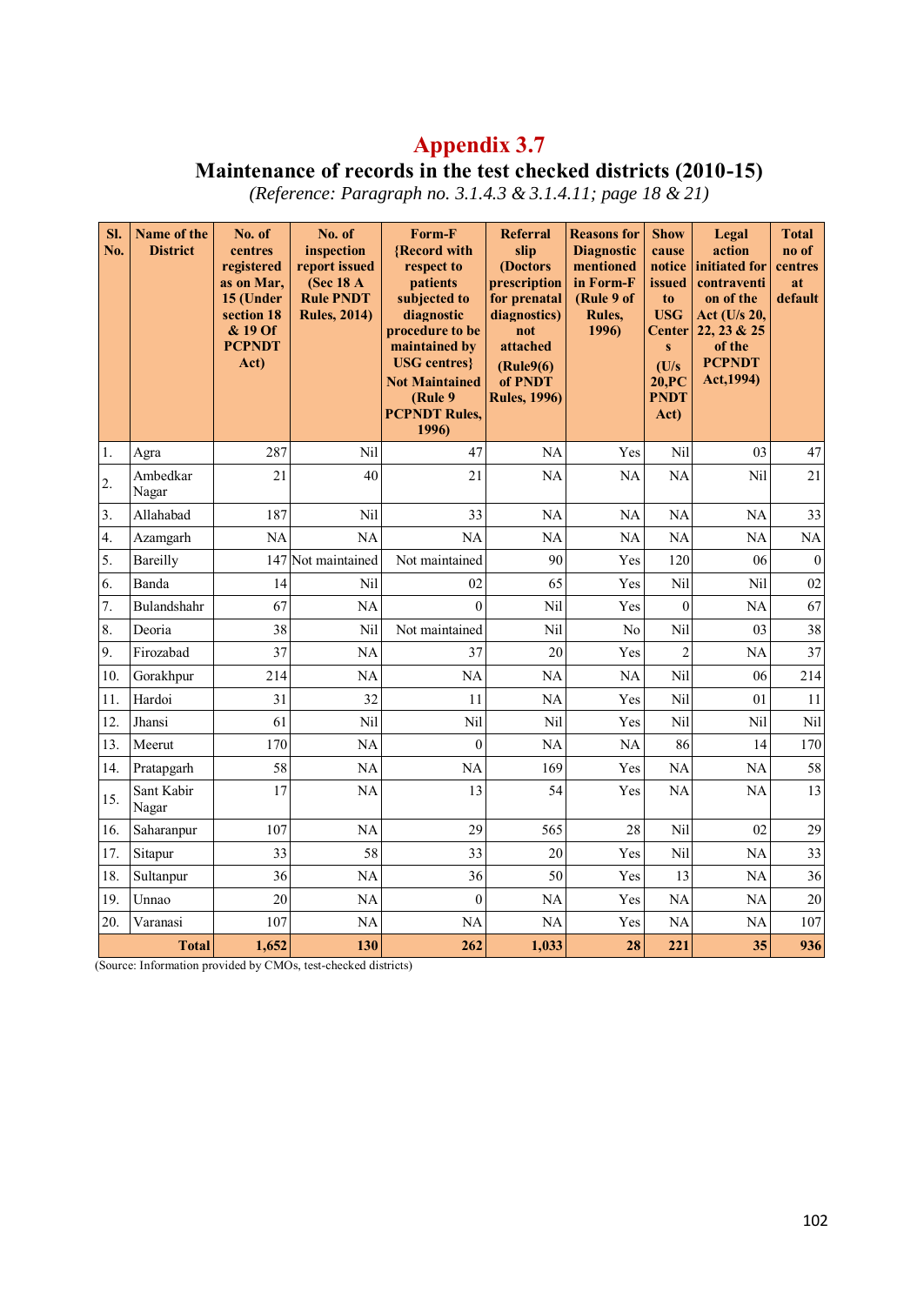#### **Number of Ultrasound centres register and inspection conducted by DAA**

*(Reference: Paragraph no. 3.1.4.4; page 18)* 

| SI.<br>No. | Year        | No of registered centres (Genetic<br><b>Counselling Centre, Genetic Laboratory</b><br>and Genetic Clinic and others) | No. of<br>inspections<br>due | No. of<br>inspections<br>conducted | <b>Percentage of</b><br>inspection<br>conducted |
|------------|-------------|----------------------------------------------------------------------------------------------------------------------|------------------------------|------------------------------------|-------------------------------------------------|
|            | 2010-11     | 3,639                                                                                                                | NA                           | 892                                |                                                 |
| 2.         | $2011 - 12$ | 4,349                                                                                                                | NA                           | 893                                |                                                 |
| 3.         | 2012-13     | 4,430                                                                                                                | NA                           | 2,567                              |                                                 |
| 4.         | 2013-14     | 4,545                                                                                                                | NA                           | 3,476                              |                                                 |
| 5.         | 2014-15     | 4,622                                                                                                                | 18,488                       | 4,681                              | 25                                              |

(Source: Information provided by Directorate, Family Welfare)

# **Appendix 3.9**

#### **Statement of inspections of registered centres during 2010-15**

*(Reference: Paragraph no. 3.1.4.4; page 18)* 

| SI.              | <b>District</b>  | <b>Inspections</b> |         |         |         |            |  |  |  |
|------------------|------------------|--------------------|---------|---------|---------|------------|--|--|--|
| No.              |                  | 2010-11            | 2011-12 | 2012-13 | 2013-14 | 2014-15    |  |  |  |
| 1.               | Agra             | 18                 | 70      | 102     | 33      | 52         |  |  |  |
| $\overline{2}$ . | Ambedkar Nagar   |                    |         | 22      | 10      | ${\bf 08}$ |  |  |  |
| 3.               | Allahabad        |                    |         |         |         | 195        |  |  |  |
| 4.               | Azamgarh         |                    |         |         |         |            |  |  |  |
| 5.               | Bareilly         |                    |         | 135     | 47      | 218        |  |  |  |
| 6.               | Banda            | 13                 | 07      | 24      | 11      | 17         |  |  |  |
| 7.               | Bulandshahr      | 16                 | 31      | 71      | 62      | 69         |  |  |  |
| 8.               | Deoria           |                    |         | 40      | 34      | 33         |  |  |  |
| 9.               | Firozabad        |                    |         | 72      | 42      | 59         |  |  |  |
| 10.              | Gorakhpur        |                    |         |         | 57      | 251        |  |  |  |
| 11.              | Hardoi           |                    |         | 29      | 31      | 35         |  |  |  |
| 12.              | Jhansi           |                    |         |         | 48      | 89         |  |  |  |
| 13.              | Meerut           |                    |         | 126     | 38      | 102        |  |  |  |
| 14.              | Pratapgarh       | 41                 | 41      | 47      | 58      | 93         |  |  |  |
| 15.              | Sant Kabir Nagar |                    |         | 23      | 09      | 42         |  |  |  |
| 16.              | Saharanpur       |                    | 59      | 216     | 42      | 52         |  |  |  |
| 17.              | Sitapur          |                    |         |         | 60      | 58         |  |  |  |
| 18.              | Sultanpur        |                    |         | 23      | 25      | 35         |  |  |  |
| 19.              | Unnao            |                    |         |         | 26      | 20         |  |  |  |
| 20.              | Varanasi         |                    |         | 56      | 56      | 133        |  |  |  |
| <b>Total</b>     |                  | 88                 | 208     | 986     | 689     | 1561       |  |  |  |

(Source: Information provided by CMOs of test-checked districts)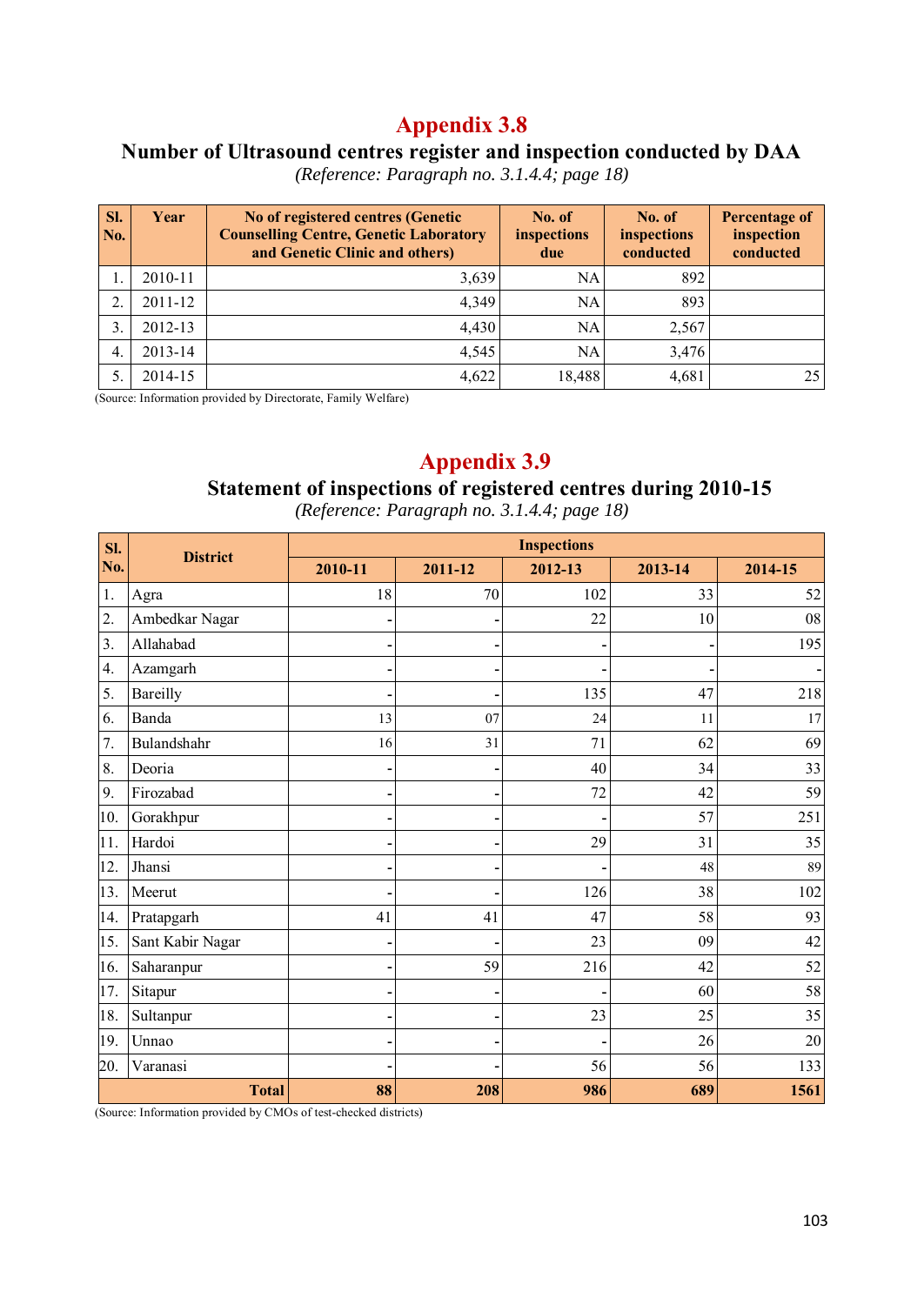# **Decisions/discussions in meetings at various levels not followed**

*(Reference: Paragraph no. 3.1.5.1; page 22)* 

| SI.<br>No.                                                        | <b>Date</b>                                                                                                                                                                                  | <b>Decisions</b>                                                                                                                                                                                                            |  |  |  |  |
|-------------------------------------------------------------------|----------------------------------------------------------------------------------------------------------------------------------------------------------------------------------------------|-----------------------------------------------------------------------------------------------------------------------------------------------------------------------------------------------------------------------------|--|--|--|--|
|                                                                   | <b>A. State Supervisory Board</b>                                                                                                                                                            |                                                                                                                                                                                                                             |  |  |  |  |
| District Appropriate Authorities were directed to analyze Form F. |                                                                                                                                                                                              |                                                                                                                                                                                                                             |  |  |  |  |
| 1.                                                                | 06.04.2011                                                                                                                                                                                   | Centres against which court cases were pending for contravention of the PNDT Act may<br>be inspected and regularly followed up.                                                                                             |  |  |  |  |
|                                                                   |                                                                                                                                                                                              | District Advisory committees may meet regularly.                                                                                                                                                                            |  |  |  |  |
|                                                                   |                                                                                                                                                                                              | A Toll free phone line may be developed to register complaints.                                                                                                                                                             |  |  |  |  |
|                                                                   |                                                                                                                                                                                              | Meetings may be arranged with manufacturers/dealers of ultrasound machines.                                                                                                                                                 |  |  |  |  |
| 2.                                                                | 29.10.2012                                                                                                                                                                                   | Tracking of all those women who were already having two or more girl child and had done<br>ultrasound procedure may be initiated.                                                                                           |  |  |  |  |
|                                                                   |                                                                                                                                                                                              | Regular inspections of ultrasound centres may be ensured.                                                                                                                                                                   |  |  |  |  |
| 3 <sub>1</sub>                                                    | 16.3.2013                                                                                                                                                                                    | Meetings with medical practitioners and community may be arranged in every two months<br>in each district.                                                                                                                  |  |  |  |  |
|                                                                   |                                                                                                                                                                                              | Monthly reports by registered centres may be analyzed and all those centres who had not<br>sent their monthly report for three consecutive months may be considered as unregistered<br>and appropriate action may be taken. |  |  |  |  |
| $\overline{4}$ .                                                  | 03.07.2013                                                                                                                                                                                   | Online filing of Form F by ultrasound centres may be arranged.                                                                                                                                                              |  |  |  |  |
|                                                                   |                                                                                                                                                                                              | Inspections of ultrasound centres may be maximized at the level of CMOs. All the centres<br>committed breach of the provisions of the Act may be sealed and legal action may be<br>initiated against them.                  |  |  |  |  |
|                                                                   |                                                                                                                                                                                              | Public awareness were not done thus awareness programs may be initiated at large.                                                                                                                                           |  |  |  |  |
| 5.                                                                | 30.05.2014                                                                                                                                                                                   | All the officers who were not cooperative in implementation of the Act may be identified<br>and action may be taken against them.                                                                                           |  |  |  |  |
|                                                                   | <b>B. State Advisory Committee</b>                                                                                                                                                           |                                                                                                                                                                                                                             |  |  |  |  |
| 1.                                                                | 18.05.2011                                                                                                                                                                                   | Advised to change the format of Form F                                                                                                                                                                                      |  |  |  |  |
|                                                                   |                                                                                                                                                                                              | In order to stop sex selection the 12 to 20 weeks termination of pregnancies were required<br>to be effectively monitored.                                                                                                  |  |  |  |  |
| 2.                                                                | 22.02.2013                                                                                                                                                                                   | MTP Act may also be effectively implemented, especially MTPs up to 12 to 20 weeks may<br>be monitored. Status reports from districts may be called in this regard.                                                          |  |  |  |  |
|                                                                   |                                                                                                                                                                                              | Online filing of Form F may be established.                                                                                                                                                                                 |  |  |  |  |
|                                                                   |                                                                                                                                                                                              | Appropriate authorities of bordering districts were advised for not allowing<br>ultrasonography without identity cards in case of patient from other States.                                                                |  |  |  |  |
| 3.                                                                | SAA was advised for effective implementation of MTP Act, especially MTPs up to 12 to<br>20 weeks may be monitored. Status reports from districts may be called in this regard.<br>05.06.2013 |                                                                                                                                                                                                                             |  |  |  |  |
|                                                                   |                                                                                                                                                                                              | SAA was advised for making identity cards necessary for ultrasound in all the districts.                                                                                                                                    |  |  |  |  |
|                                                                   |                                                                                                                                                                                              | Details of pregnant women such as phone number, address etc. may be maintained in case<br>of ultrasound was conducted during 12 to 20 weeks of pregnancy.                                                                   |  |  |  |  |
| $\overline{4}$ .                                                  | 08.05.2014                                                                                                                                                                                   | Advised to form inspection and monitoring committee at zonal level.                                                                                                                                                         |  |  |  |  |
|                                                                   |                                                                                                                                                                                              | Proposal for media workshop at regional level may be included in supplementary PIP<br>of NHM.                                                                                                                               |  |  |  |  |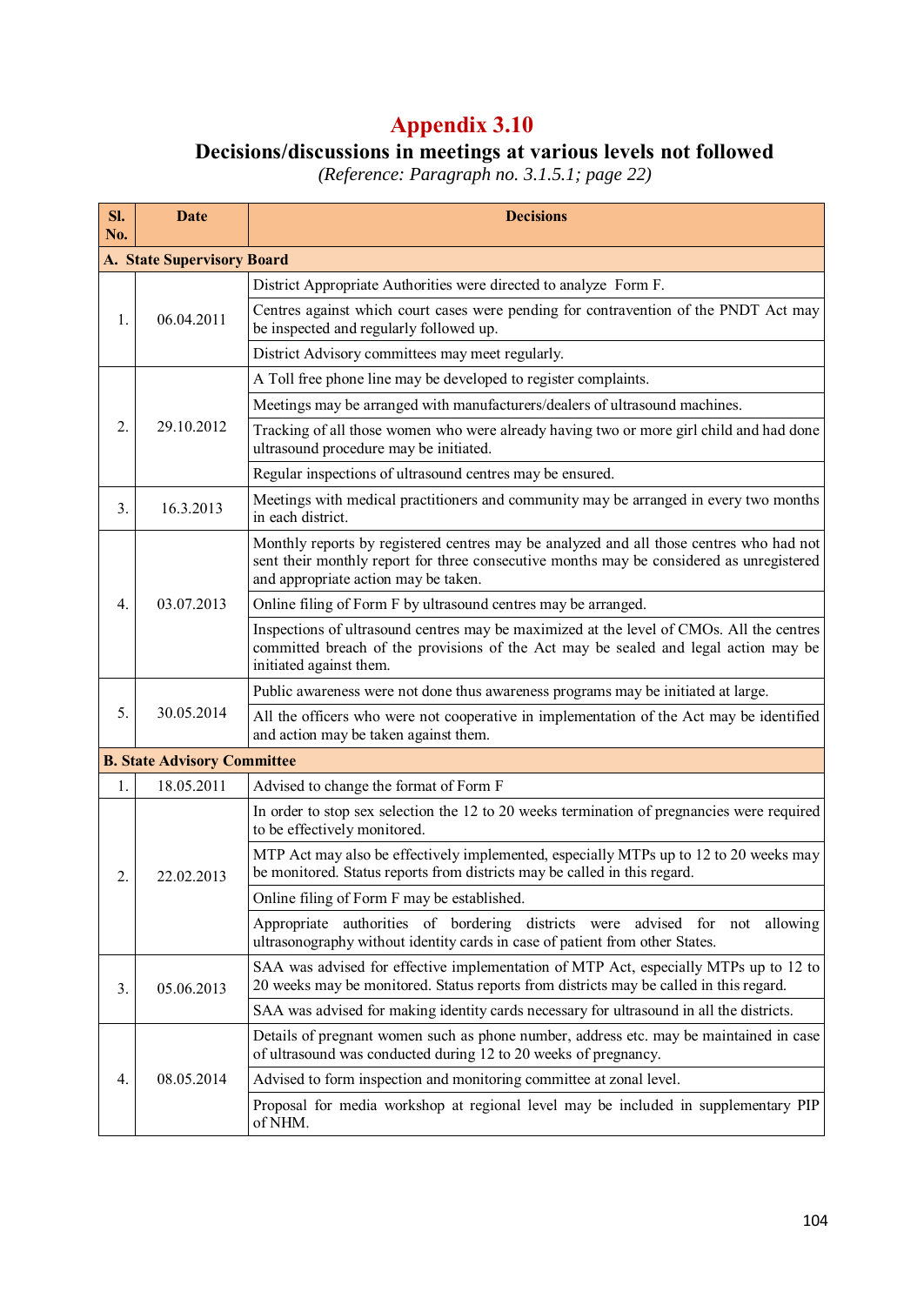|    |                                       | Advised for verification of atleast 200 Form F by Assistant/ Additional Research Officers<br>in each district.                                                                                                                                                                                                |
|----|---------------------------------------|---------------------------------------------------------------------------------------------------------------------------------------------------------------------------------------------------------------------------------------------------------------------------------------------------------------|
|    |                                       | Advised to track pregnancies which were terminated during second trimester                                                                                                                                                                                                                                    |
| 5. | 21.07.2014                            | For effective monitoring the SAC advised for nomination of different officers for first,<br>second, third and fourth week in a month in each district of the State.                                                                                                                                           |
|    | <b>C.</b> State Appropriate Authority |                                                                                                                                                                                                                                                                                                               |
|    |                                       | Expedite inspections of ultrasound centres                                                                                                                                                                                                                                                                    |
|    | 09.06.2011                            | A checklist must be prepared for inspection. Form F must be checked during inspection.<br>Mapping of ultrasound centres may also be ensured.                                                                                                                                                                  |
|    |                                       | A database consisting of Centre name, Medical practitioners and machines used etc. of all<br>the ultrasound centres functioning in the district may be prepared and activities under the<br>PCPNDT Act (inspections, registration and court cases) may be sent to Directorate, Family<br>Welfare every month. |
|    |                                       | Action may be taken against centres not maintaining mandatory records.                                                                                                                                                                                                                                        |
|    |                                       | Regular meetings of DAC may be conducted                                                                                                                                                                                                                                                                      |

(Source: Directorate, Family Welfare)

# **Appendix 3.11**

## **District Advisory Committee (DAC) meetings in test-checked districts during 2010-15**

*(Reference: Paragraph no. 3.1.5.2: page 22)* 

| SI.<br>No. | <b>District</b>  | No. of meetings due to be<br>conducted | No. of meetings<br>conducted | <b>Shortfall</b> |
|------------|------------------|----------------------------------------|------------------------------|------------------|
| 1.         | Agra             |                                        | 23                           | 07               |
| 2.         | Ambedkar Nagar   |                                        | 06                           | 24               |
| 3.         | Allahabad        |                                        | 14                           | 16               |
| 4.         | Azamgarh         |                                        | NA                           | NA               |
| 5.         | Bareilly         |                                        | 15                           | 15               |
| 6.         | Banda            |                                        | 19                           | 11               |
| 7.         | Bulandshahr      |                                        | 14                           | 16               |
| 8.         | Deoria           |                                        | 18                           | 12               |
| 9.         | Firozabad        |                                        | 05                           | 25               |
| 10.        | Gorakhpur        | 30                                     | 07                           | 23               |
| 11.        | Hardoi           |                                        | 06                           | 24               |
| 12.        | Jhansi           |                                        | 07                           | 23               |
| 13.        | Meerut           |                                        | 13                           | 17               |
| 14.        | Pratapgarh       |                                        | 20                           | $10\,$           |
| 15.        | Sant Kabir Nagar |                                        | 07                           | 23               |
| 16.        | Saharanpur       |                                        | 11                           | 19               |
| 17.        | Sitapur          |                                        | 06                           | 24               |
| 18.        | Sultanpur        |                                        | 11                           | 19               |
| 19.        | Unnao            |                                        | 12                           | 18               |
| 20.        | Varanasi         |                                        | 17                           | 13               |

(Source: Information provided by CMOs of test-checked districts)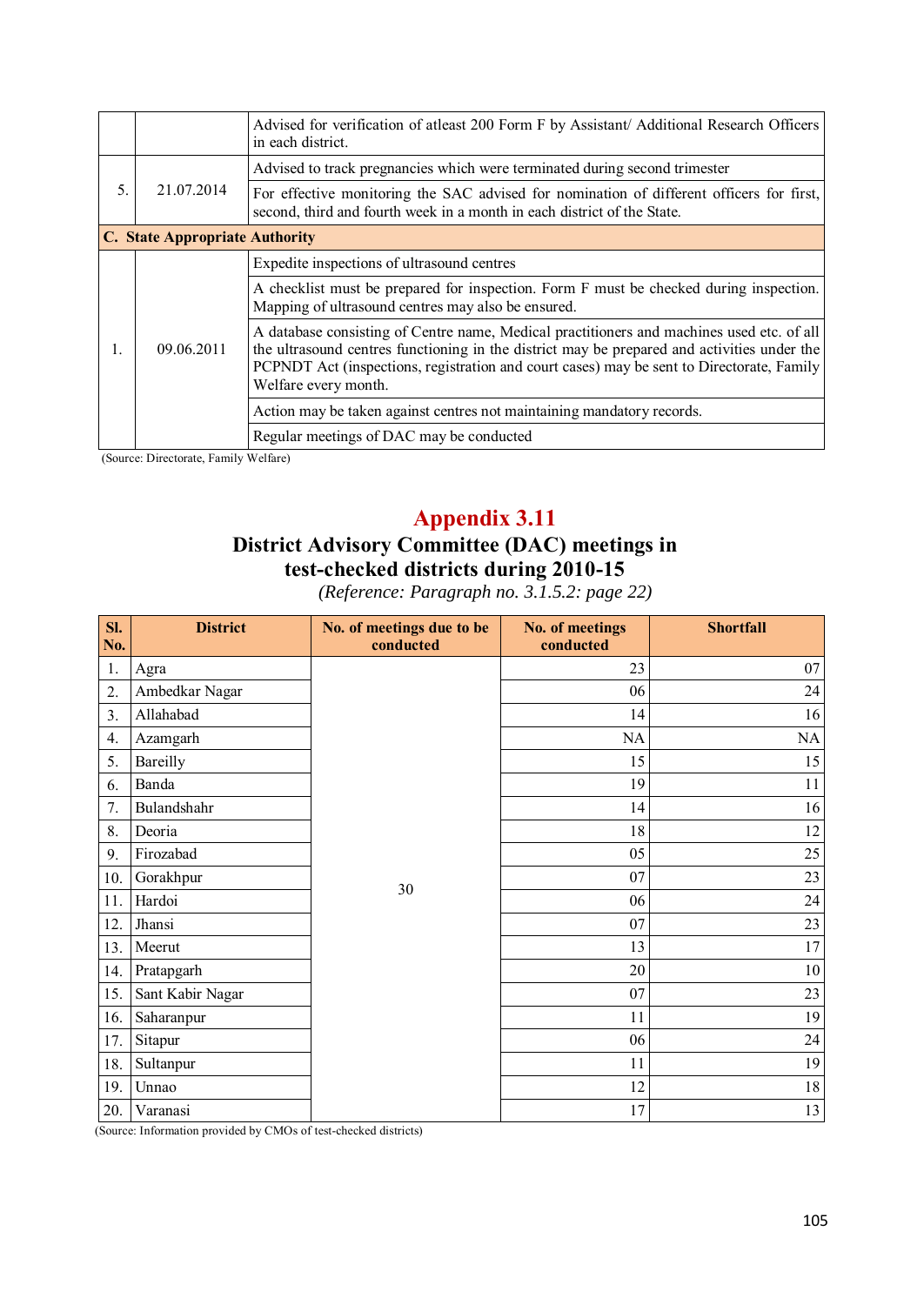## **Allotment of fund under NHM for implementation and monitoring of MTP Act**

*(Reference: Paragraph no. 3.2.2: page 25)* 

|                |                |                                                        |                           |                           |                    | $($ ₹ in lakh $)$     |
|----------------|----------------|--------------------------------------------------------|---------------------------|---------------------------|--------------------|-----------------------|
| SI.<br>No.     | Year           | <b>Particulars</b>                                     | <b>Budget</b><br>approved | <b>Budget</b><br>allotted | <b>Expenditure</b> | <b>Excess/savings</b> |
| $\mathbf{1}$   | $\overline{2}$ | 3                                                      | 4                         | 5                         | 6                  | $7\phantom{.0}$       |
| 1              | 2010-11        | MVA procurement                                        | 10.83                     | 10.83                     | Nil                | 10.83                 |
|                |                | MTP training                                           | Nil                       | Nil                       | Nil                | Nil                   |
| $\overline{2}$ | 2011-12        | Drug kits                                              | 2.00                      | 161.80                    | Nil                | 161.80                |
|                |                | MVA procurement                                        | 8.66                      | Nil                       | Nil                | Nil                   |
| $\overline{3}$ | 2012-13        | Procurement of equipment<br>for safe abortion services | 13.20                     | 13.20                     | 25.68              | $-12.48$              |
| $\overline{4}$ | 2013-14        | Strengthening of DLC                                   | 7.50                      | Nil                       | Nil                | Nil                   |
|                |                | Qtr meeting of DLC                                     | 15.00                     | 15.00                     | 1.14               | 13.86                 |
|                |                | MVA/EVA procurement                                    | 21.65                     | 21.65                     | 5.61               | 16.04                 |
| 5              | 2014-15        | MTP training                                           | 11.20                     | 22.10                     | 1.73               | 20.37                 |
|                |                | MVA /EVA procurement                                   | 10.201                    | 711.61                    | 70.56              | 641.05                |
|                |                | Drug kits                                              | 53.50                     | 3,101.93                  | 346.23             | 2,755.70              |
|                |                | <b>Total</b>                                           |                           | 4,058.12                  | 450.95             |                       |

(Source: Project Implementation Plan and Financial Management Report of National Health Mission)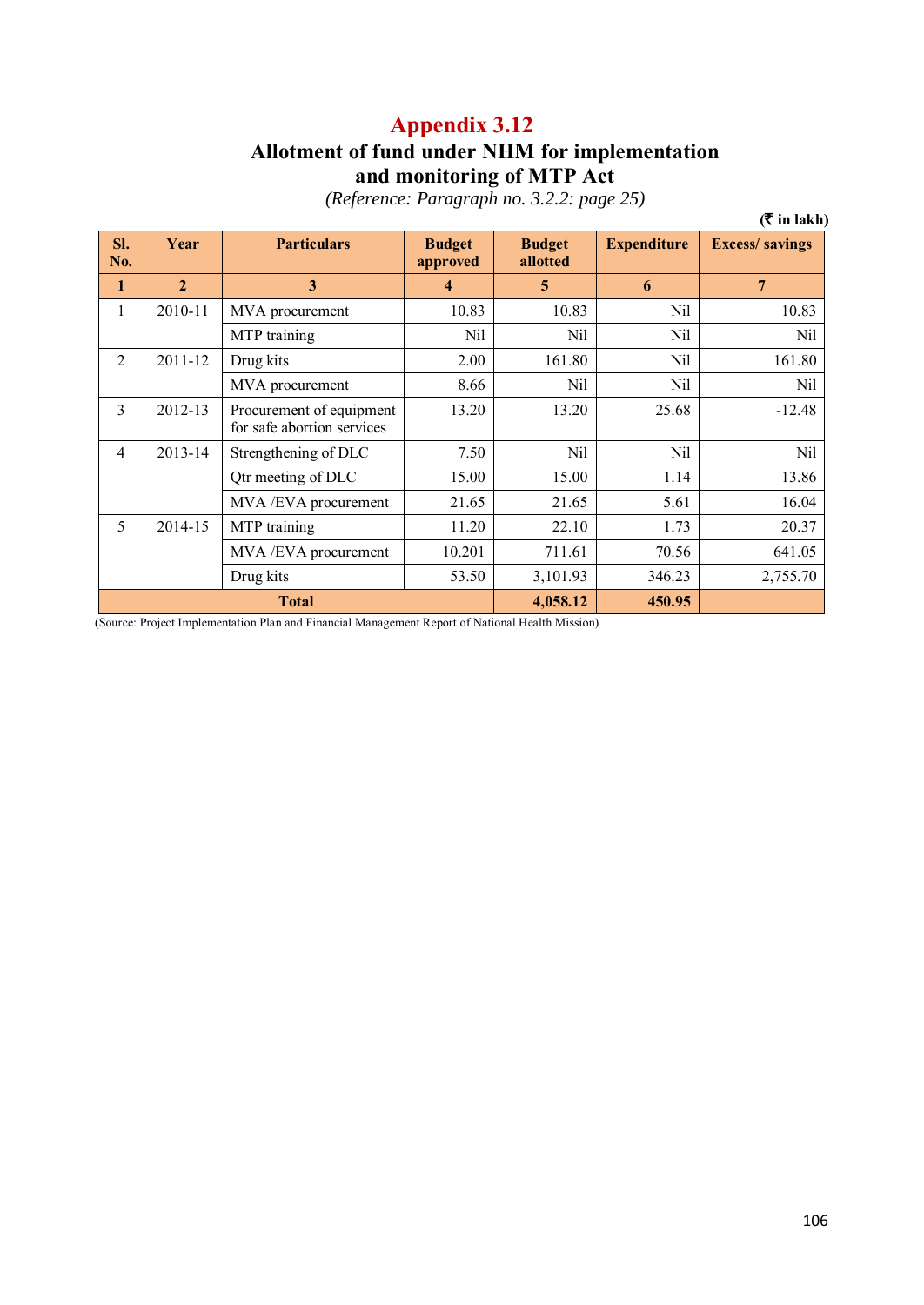# **Total number of registered Hospitals/ Nursing Homes under MTP Act, 1971**

| SI.<br>No.     | <b>District</b>  | <b>No. of Registered Nursing Homes/</b><br>Hospitals under CMO &<br><b>Government Hospitals (including</b><br><b>CHC/PHC)</b> | <b>No. of Registered</b><br><b>Nursing Homes/</b><br><b>Hospitals under MTP</b><br><b>Act (including Govt.)</b> | <b>No. of Registered</b><br><b>Nursing Homes/</b><br><b>Hospitals submitting</b><br>monthly report |
|----------------|------------------|-------------------------------------------------------------------------------------------------------------------------------|-----------------------------------------------------------------------------------------------------------------|----------------------------------------------------------------------------------------------------|
| 1              | $\overline{2}$   | 3                                                                                                                             | $\overline{\mathbf{4}}$                                                                                         | 5                                                                                                  |
| 1              | Agra             | 164                                                                                                                           | 146                                                                                                             | 15                                                                                                 |
| $\overline{2}$ | Ambedkar Nagar   | 14                                                                                                                            | 02                                                                                                              | 02                                                                                                 |
| 3              | Allahabad        | 355                                                                                                                           | 32                                                                                                              | $\boldsymbol{0}$                                                                                   |
| 4              | Azamgarh         | <b>NA</b>                                                                                                                     | <b>NA</b>                                                                                                       | <b>NA</b>                                                                                          |
| 5              | Bareilly         | 153                                                                                                                           | 61                                                                                                              | 21                                                                                                 |
| 6              | Banda            | 19                                                                                                                            | 01                                                                                                              | NA                                                                                                 |
| 7              | Bulandshahr      | 117                                                                                                                           | 20                                                                                                              | $\theta$                                                                                           |
| 8              | Deoria           | 50                                                                                                                            | 01                                                                                                              | 01                                                                                                 |
| 9              | Firozabad        | 61                                                                                                                            | 04                                                                                                              | 04                                                                                                 |
| 10             | Gorakhpur        | <b>NA</b>                                                                                                                     | 23                                                                                                              | 12                                                                                                 |
| 11             | Hardoi           | 39                                                                                                                            | 08                                                                                                              | $\theta$                                                                                           |
| 12             | Jhansi           | 122                                                                                                                           | 38                                                                                                              | 04                                                                                                 |
| 13             | Meerut           | 306                                                                                                                           | 130                                                                                                             | $\theta$                                                                                           |
| 14             | Pratapgarh       | $\overline{0}$                                                                                                                | 01                                                                                                              | $\theta$                                                                                           |
| 15             | Sant Kabir Nagar | 24                                                                                                                            | 03                                                                                                              | $\theta$                                                                                           |
| 16             | Saharanpur       | <b>NA</b>                                                                                                                     | 26                                                                                                              | <b>NA</b>                                                                                          |
| 17             | Sitapur          | 229                                                                                                                           | 04                                                                                                              | $\theta$                                                                                           |
| 18             | Sultanpur        | 83                                                                                                                            | 01                                                                                                              | $\boldsymbol{0}$                                                                                   |
| 19             | Unnao            | 85                                                                                                                            | 01                                                                                                              | $\boldsymbol{0}$                                                                                   |
| 20             | Varanasi         | 262                                                                                                                           | 46                                                                                                              | $\mathbf{0}$                                                                                       |
|                | <b>Total</b>     | 2,083                                                                                                                         | 548                                                                                                             | 59                                                                                                 |

*(Reference: Paragraph no. 3.2.4.1 & 3.2.5.3: page 26 & 27)* 

(Source: Information provided by CMOs of test-checked districts)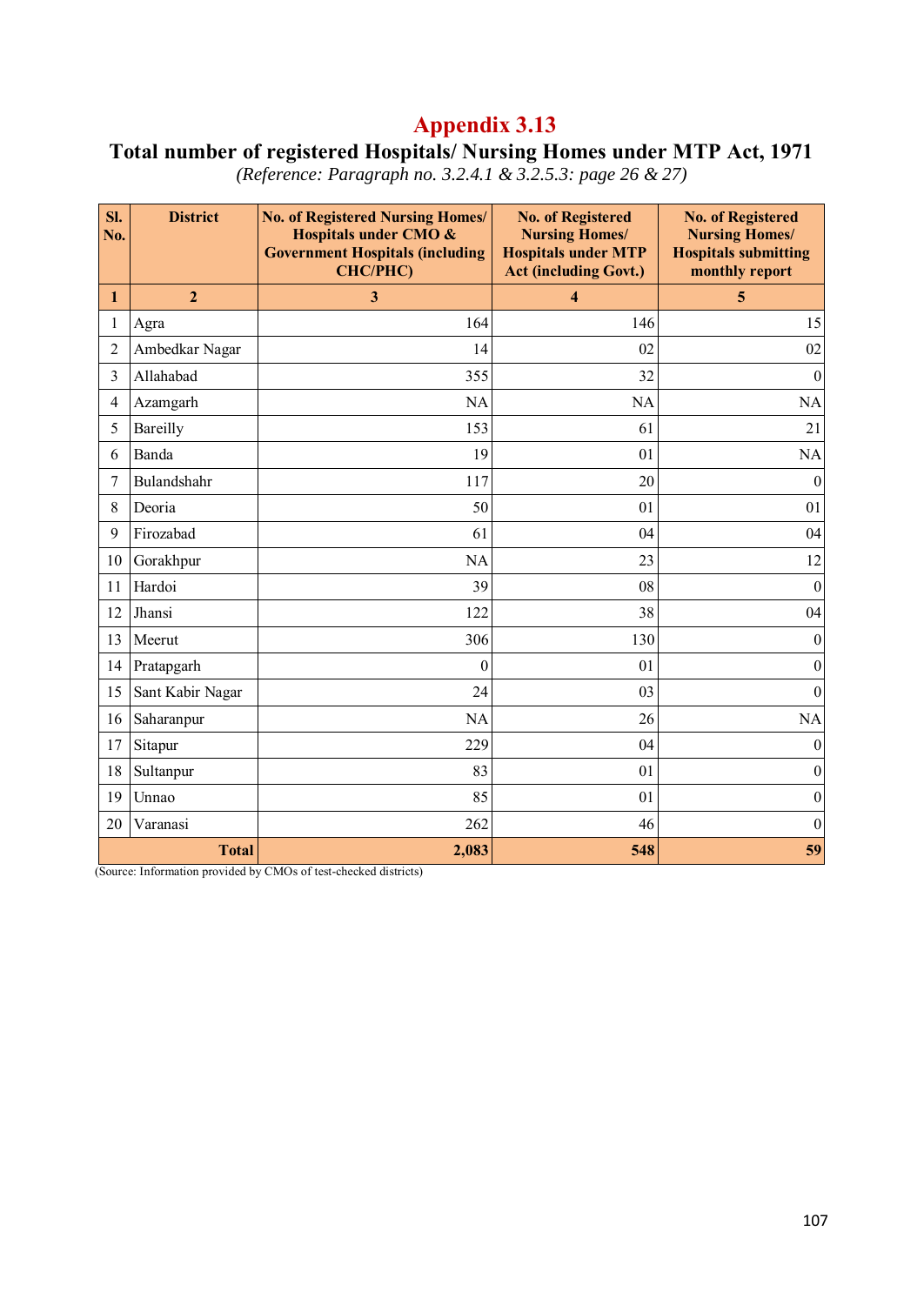# **Total MTPs done in State and in test–checked districts**

| SI.<br>No.     | <b>District</b><br><b>Name</b> | <b>Total</b><br><b>Centres</b><br>registered<br>under<br><b>MTP</b> | <b>Public</b><br><b>institutions</b><br>(Govt.<br>hospitals,<br>CHCs/ | Private<br>institutions | <b>Total Number</b><br>of Abortions<br>(Spontaneous/<br><b>Induced</b> )<br><b>Reported</b> |                | <b>Total Number</b><br>of MTPs<br>(Public)<br>reported |         | <b>Percentage of</b><br><b>MTPs (Public)</b><br>to Abortions |         |
|----------------|--------------------------------|---------------------------------------------------------------------|-----------------------------------------------------------------------|-------------------------|---------------------------------------------------------------------------------------------|----------------|--------------------------------------------------------|---------|--------------------------------------------------------------|---------|
|                |                                |                                                                     | PHCs)                                                                 |                         | 2014-15                                                                                     | 2013-14        | 2014-15                                                | 2013-14 | 2014-15                                                      | 2013-14 |
| 1              | $\overline{2}$                 | $\overline{\mathbf{3}}$                                             | $\overline{\mathbf{4}}$                                               | 5                       | 6                                                                                           | $\overline{7}$ | 8                                                      | 9       | 10                                                           | 11      |
| 1              | Agra                           | 146                                                                 | 18                                                                    | <b>NA</b>               | 1,805                                                                                       | 2,451          | 1,391                                                  | 1,534   | 77.1                                                         | 62.6    |
| $\overline{2}$ | Allahabad                      | 32                                                                  | 34                                                                    | 355                     | 415                                                                                         | 390            | 368                                                    | 292     | 88.7                                                         | 74.9    |
| 3              | Ambedkar<br>Nagar              | 02                                                                  | 9                                                                     | 04                      | 94                                                                                          | 32             | 88                                                     | 43      | 93.6                                                         | 134.4   |
| 4              | Azamgarh                       | NA                                                                  | <b>NA</b>                                                             | NA                      | 102                                                                                         | 116            | 439                                                    | 251     | 430.4                                                        | 216.4   |
| 5              | Banda                          | 01                                                                  | 10                                                                    | 10                      | 383                                                                                         | 957            | 338                                                    | 531     | 88.3                                                         | 55.5    |
| 6              | Bareilly                       | 61                                                                  | 19                                                                    | 215                     | 596                                                                                         | 470            | 382                                                    | 556     | 64.1                                                         | 118.3   |
| 7              | Bulandshahr                    | 20                                                                  | 33                                                                    | 84                      | 1,285                                                                                       | 1,308          | 1,222                                                  | 1,292   | 95.1                                                         | 98.8    |
| 8              | Deoria                         | 0 <sub>1</sub>                                                      | 12                                                                    | 38                      | 329                                                                                         | 395            | 202                                                    | 518     | 61.4                                                         | 131.1   |
| 9              | Firozabad                      | 04                                                                  | 12                                                                    | 49                      | 1,607                                                                                       | 635            | 2,419                                                  | 2,858   | 150.5                                                        | 450.1   |
| 10             | Gorakhpur                      | 23                                                                  | 15                                                                    | 243                     | 354                                                                                         | 1,007          | 809                                                    | 390     | 228.5                                                        | 38.7    |
| 11             | Hardoi                         | 08                                                                  | 01                                                                    | 39                      | 902                                                                                         | 1,502          | 338                                                    | 720     | 37.5                                                         | 47.9    |
| 12             | Jhansi                         | 38                                                                  | 49                                                                    | 73                      | 500                                                                                         | 211            | 1,891                                                  | 1,641   | 378.2                                                        | 777.7   |
| 13             | Meerut                         | 130                                                                 | 14                                                                    | 292                     | 1,155                                                                                       | 894            | 622                                                    | 694     | 53.9                                                         | 77.6    |
| 14             | Pratapgarh                     | 01                                                                  | 01                                                                    | <b>NA</b>               | 747                                                                                         | 723            | 1,407                                                  | 1,071   | 188.4                                                        | 148.1   |
| 15             | Saharanpur                     | 26                                                                  | 03                                                                    | 23                      | 1,416                                                                                       | 1,619          | 1,213                                                  | 1,126   | 85.7                                                         | 69.5    |
| 16             | Sant Kabir<br>Nagar            | 03                                                                  | 03                                                                    | 21                      | 272                                                                                         | 307            | 131                                                    | 84      | 48.2                                                         | 27.4    |
| 17             | Sitapur                        | 04                                                                  | 21                                                                    | 208                     | 93                                                                                          | 361            | 2,446                                                  | 2,438   | 2630.1                                                       | 675.3   |
| 18             | Sultanpur                      | 0 <sub>1</sub>                                                      | 15                                                                    | 68                      | 891                                                                                         | 314            | 57                                                     | 245     | 6.4                                                          | 78      |
| 19             | Unnao                          | 01                                                                  | 17                                                                    | 68                      | 1,026                                                                                       | 702            | 1,985                                                  | 2,018   | 193.5                                                        | 287.5   |
| 20             | Varanasi                       | 46                                                                  | 11                                                                    | 251                     | 975                                                                                         | 2,331          | 1,753                                                  | 2,349   | 179.8                                                        | 100.8   |
|                | <b>Total</b>                   | 548                                                                 | 297                                                                   | 2,041                   |                                                                                             |                | 19,501                                                 | 20,651  | 40,152                                                       |         |
|                |                                |                                                                     | <b>Total Number of MTPs in test-checked districts</b>                 |                         |                                                                                             |                |                                                        | 40,152  |                                                              |         |
|                | <b>Uttar Pradesh</b>           | 576                                                                 | 493                                                                   | <b>NA</b>               | 40,546                                                                                      | 45,012         | 45,803                                                 | 49,130  | 113                                                          | 109.1   |
|                |                                | <b>Total Number of MTPs in Uttar Pradesh</b>                        |                                                                       | 94,933                  |                                                                                             |                |                                                        |         |                                                              |         |

*(Reference: Paragraph no. 3.2.4.1: page 26)* 

(Source:HMIS-2015 and Information provided by CMOs of test-checked districts)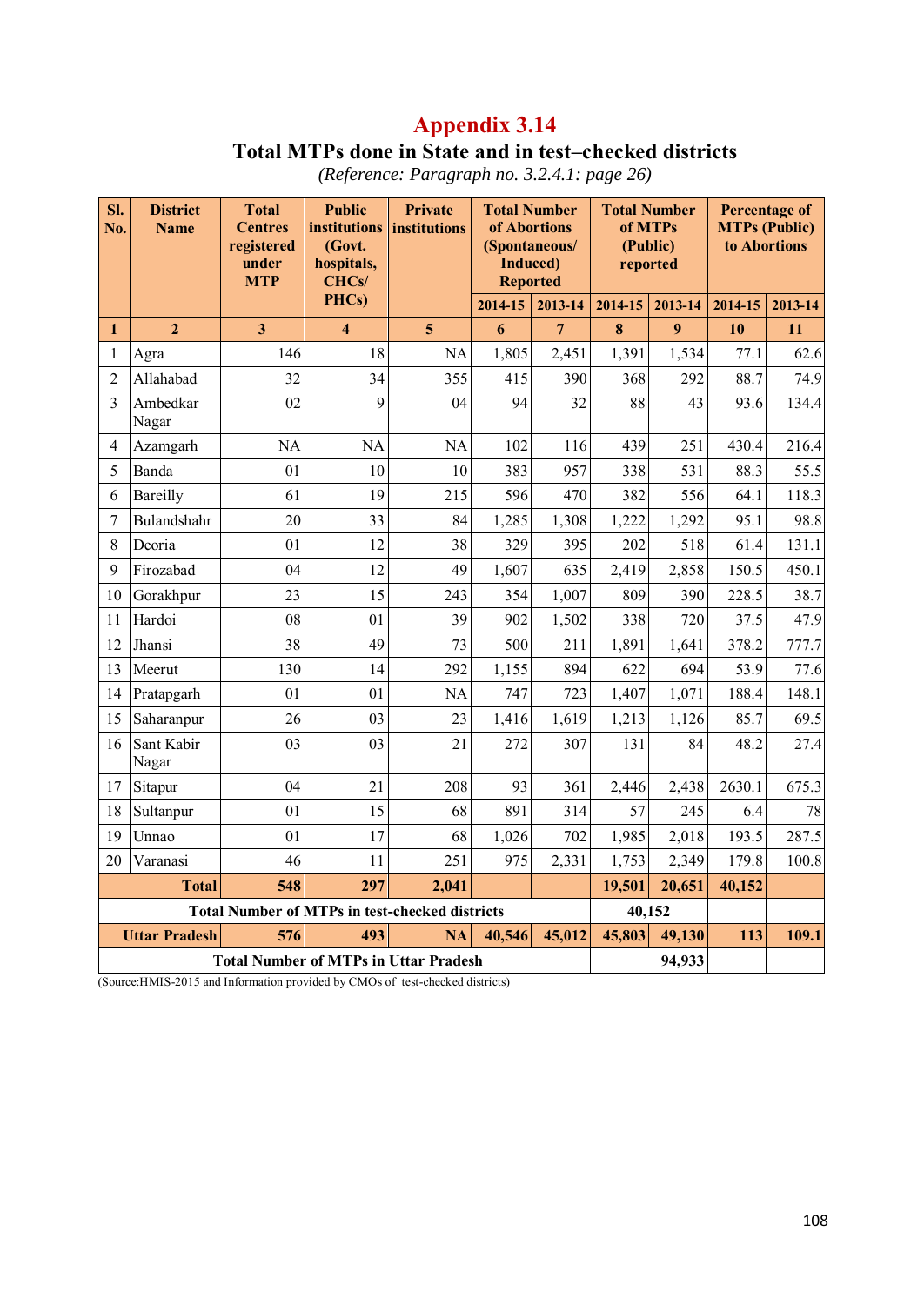## **Appendix 3.15 Position of District Level Committee (DLC) and status of meetings**

| SI.<br>No.   | <b>District</b>                                                                                                                                                                                                                                                                                                                                                                                             | <b>DLC</b> constituted                                                   | <b>Timely Reconstituted</b>    | No. of meetings held<br>during 2010-15 |
|--------------|-------------------------------------------------------------------------------------------------------------------------------------------------------------------------------------------------------------------------------------------------------------------------------------------------------------------------------------------------------------------------------------------------------------|--------------------------------------------------------------------------|--------------------------------|----------------------------------------|
| $\mathbf{1}$ | $\overline{2}$                                                                                                                                                                                                                                                                                                                                                                                              | $\overline{\mathbf{3}}$                                                  | 4                              | 5                                      |
| 1            | Agra                                                                                                                                                                                                                                                                                                                                                                                                        | Yes                                                                      | <b>NA</b>                      | 06                                     |
| 2            | Ambedkar Nagar                                                                                                                                                                                                                                                                                                                                                                                              | Yes                                                                      | N <sub>0</sub>                 | 02                                     |
| 3            | Allahabad                                                                                                                                                                                                                                                                                                                                                                                                   | Yes                                                                      | N <sub>0</sub>                 | 07                                     |
| 4            | Azamgarh                                                                                                                                                                                                                                                                                                                                                                                                    | <b>NA</b>                                                                | <b>NA</b>                      | <b>NA</b>                              |
| 5            | Bareilly                                                                                                                                                                                                                                                                                                                                                                                                    | Yes                                                                      | NA                             | 08                                     |
| 6            | Banda                                                                                                                                                                                                                                                                                                                                                                                                       | <b>NA</b>                                                                | <b>NA</b>                      | <b>NA</b>                              |
| 7            | Bulandshahr                                                                                                                                                                                                                                                                                                                                                                                                 | N <sub>0</sub>                                                           | <b>NA</b>                      | $\boldsymbol{0}$                       |
| 8            | Deoria                                                                                                                                                                                                                                                                                                                                                                                                      | Yes                                                                      | <b>NA</b>                      | $\boldsymbol{0}$                       |
| 9            | Firozabad                                                                                                                                                                                                                                                                                                                                                                                                   | Yes                                                                      | NA                             | $\boldsymbol{0}$                       |
| 10           | Gorakhpur                                                                                                                                                                                                                                                                                                                                                                                                   | N <sub>0</sub>                                                           | <b>NA</b>                      | $\boldsymbol{0}$                       |
| 11           | Hardoi                                                                                                                                                                                                                                                                                                                                                                                                      | Yes                                                                      | <b>NA</b>                      | 02                                     |
| 12           | Jhansi                                                                                                                                                                                                                                                                                                                                                                                                      | Yes                                                                      | <b>NA</b>                      | 07                                     |
| 13           | Meerut                                                                                                                                                                                                                                                                                                                                                                                                      | Yes                                                                      | NA                             | 02                                     |
| 14           | Pratapgarh                                                                                                                                                                                                                                                                                                                                                                                                  | N <sub>0</sub>                                                           | <b>NA</b>                      | $\boldsymbol{0}$                       |
| 15           | Sant Kabir Nagar                                                                                                                                                                                                                                                                                                                                                                                            | Yes                                                                      | <b>NA</b>                      | 02                                     |
| 16           | Saharanpur                                                                                                                                                                                                                                                                                                                                                                                                  | Yes                                                                      | NA                             | $\mathbf{0}$                           |
| 17           | Sitapur                                                                                                                                                                                                                                                                                                                                                                                                     | Yes                                                                      | <b>NA</b>                      | 05                                     |
| 18           | Sultanpur                                                                                                                                                                                                                                                                                                                                                                                                   | N <sub>0</sub>                                                           | <b>NA</b>                      | <b>NA</b>                              |
| 19           | Unnao                                                                                                                                                                                                                                                                                                                                                                                                       | Yes                                                                      | NA                             | <b>NA</b>                              |
| 20           | Varanasi                                                                                                                                                                                                                                                                                                                                                                                                    | Yes                                                                      | <b>NA</b>                      | Not provided                           |
|              | <b>Total</b><br>$\mathbf{r}$ $\mathbf{r}$<br><b>Contract Contract</b><br>$\mathbf{1}$ $\mathbf{1}$ $\mathbf{1}$ $\mathbf{1}$ $\mathbf{1}$ $\mathbf{1}$ $\mathbf{1}$ $\mathbf{1}$ $\mathbf{1}$ $\mathbf{1}$ $\mathbf{1}$ $\mathbf{1}$ $\mathbf{1}$ $\mathbf{1}$ $\mathbf{1}$ $\mathbf{1}$ $\mathbf{1}$ $\mathbf{1}$ $\mathbf{1}$ $\mathbf{1}$ $\mathbf{1}$ $\mathbf{1}$ $\mathbf{1}$ $\mathbf{1}$ $\mathbf{$ | $\overline{\mathbf{4}}$<br>(Not Constituted)<br>$-1$ $-1$ $-1$ $-1$ $-1$ | 14<br>(Not Constituted timely) | 41                                     |

*(Reference: Paragraph no. 3.2.5.1: page 27)* 

(Source: Information provided by CMOs of test-checked districts)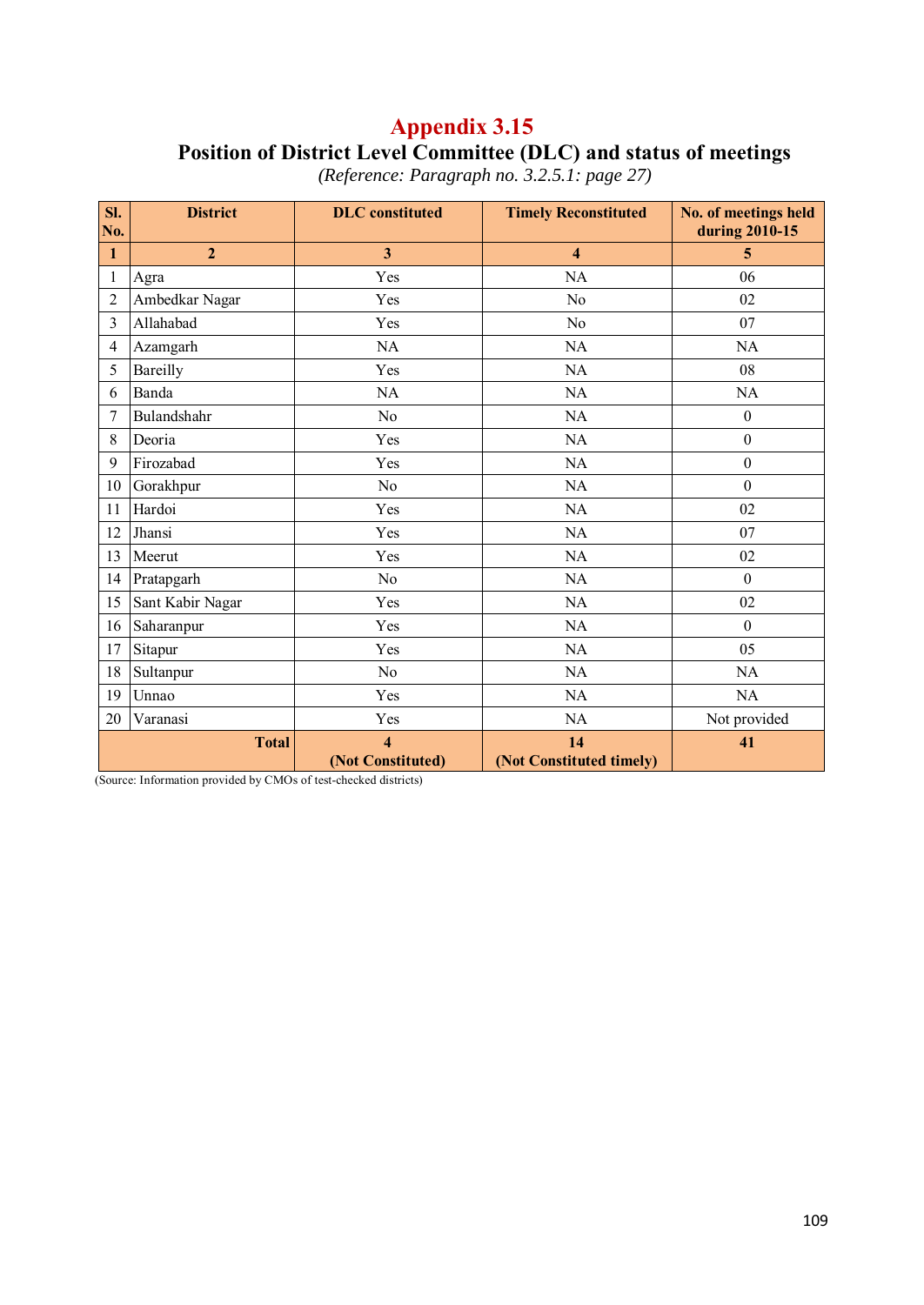#### **Year-wise Allotment and Expenditure under JSY during 2010-15**

*(Reference: Paragraph no. 4.1.1: page 31)*

|              |                  | $\cdot$            | $\mathbf{I}$<br>$\overline{\phantom{a}}$<br>$\overline{\phantom{a}}$ | $($ ₹ in crore)                   |
|--------------|------------------|--------------------|----------------------------------------------------------------------|-----------------------------------|
| Year         | <b>Allotment</b> | <b>Expenditure</b> | <b>Balance</b>                                                       | <b>Unutilised fund in percent</b> |
| 2010-11      | 399.28           | 450.18             | $-50.90$                                                             |                                   |
| 2011-12      | 475.34           | 430.85             | 44.49                                                                | 09                                |
| 2012-13      | 521.22           | 428.02             | 93.20                                                                | 18                                |
| 2013-14      | 471.24           | 445.79             | 25.45                                                                | 05                                |
| 2014-15      | 513.03           | 441.72             | 71.31                                                                | 14                                |
| <b>Total</b> | 2,380.11         | 2,196.56           | 183.55                                                               | 08                                |

(Source: Financial Management Report of NHM)

## **Appendix 4.2**

#### **The target and achievement in institutional deliveries in test-checked districts**  *(Reference: Paragraph no. 4.1.2: page 32)*

| <b>District</b>   | Year           | <b>Registered</b><br>pregnant<br>women | <b>Target for</b><br>institutional<br>deliveries | <b>Percentage of</b><br>target set against<br>registered<br>pregnant women | <b>Achievement</b><br>of<br>institutional<br>deliveries | <b>Percentage of</b><br>achievement<br>against registered<br>pregnant women | <b>Percentage of</b><br>achievement<br>against target |
|-------------------|----------------|----------------------------------------|--------------------------------------------------|----------------------------------------------------------------------------|---------------------------------------------------------|-----------------------------------------------------------------------------|-------------------------------------------------------|
| $\mathbf{1}$      | $\overline{2}$ | $\mathbf{3}$                           | $\overline{\bf{4}}$                              | 5                                                                          | 6                                                       | $7\overline{ }$                                                             | 8                                                     |
|                   | 2010-11        | 1,26,415                               | 39,728                                           | 31                                                                         | 39,809                                                  | 31                                                                          | 100                                                   |
|                   | 2011-12        | 1,25,281                               | 41,051                                           | 33                                                                         | 44,468                                                  | 35                                                                          | 108                                                   |
| Agra              | 2012-13        | 1,20,372                               | 41,451                                           | 34                                                                         | 47,614                                                  | 40                                                                          | 115                                                   |
|                   | 2013-14        | 1,14,781                               | 44,447                                           | 39                                                                         | 49,516                                                  | 43                                                                          | 111                                                   |
|                   | 2014-15        | 1,14,402                               | 44,188                                           | 39                                                                         | 49,516                                                  | 43                                                                          | 112                                                   |
|                   | 2010-11        | 1,43,495                               | 40,800                                           | 28                                                                         | 69,816                                                  | 49                                                                          | 171                                                   |
|                   | 2011-12        | 1,34,122                               | 71,955                                           | 54                                                                         | 68,381                                                  | 51                                                                          | 95                                                    |
| Allahabad         | 2012-13        | 1,36,998                               | 78,955                                           | 58                                                                         | 62,248                                                  | 45                                                                          | 79                                                    |
|                   | 2013-14        | 1,40,992                               | 71,615                                           | 51                                                                         | 64,278                                                  | 46                                                                          | 90                                                    |
|                   | 2014-15        | 1,31,216                               | 72,490                                           | 55                                                                         | 55,586                                                  | 42                                                                          | 77                                                    |
|                   | 2010-11        | 60,195                                 | 22,281                                           | 37                                                                         | 37,805                                                  | 63                                                                          | 170                                                   |
|                   | 2011-12        | 53,736                                 | 28,973                                           | 54                                                                         | 26,898                                                  | 50                                                                          | 93                                                    |
| Ambedkar<br>Nagar | 2012-13        | 52,599                                 | 29,293                                           | 56                                                                         | 21,715                                                  | 41                                                                          | 74                                                    |
|                   | 2013-14        | 49,333                                 | 45,379                                           | 92                                                                         | 25,421                                                  | 52                                                                          | 56                                                    |
|                   | 2014-15        | 49,484                                 | 27,369                                           | 55                                                                         | 26,186                                                  | 53                                                                          | 96                                                    |
|                   | 2010-11        | 1,07,385                               | 87,355                                           | 81                                                                         | 54,096                                                  | 50                                                                          | 62                                                    |
|                   | 2011-12        | 96,503                                 | 87,355                                           | 90                                                                         | 50,784                                                  | 53                                                                          | 58                                                    |
| Azamgarh          | 2012-13        | 94,633                                 | 87,355                                           | 92                                                                         | 46,194                                                  | 49                                                                          | 53                                                    |
|                   | 2013-14        | 1,08,375                               | 87,355                                           | 81                                                                         | 48,284                                                  | 45                                                                          | 55                                                    |
|                   | 2014-15        | 1,23,580                               | 87,355                                           | 71                                                                         | 61,621                                                  | 50                                                                          | 71                                                    |
| Banda             | 2010-11        | 49,865                                 | 30,582                                           | 61                                                                         | 33,650                                                  | 67                                                                          | 110                                                   |
|                   | 2011-12        | 43,585                                 | 30,582                                           | 70                                                                         | 33,140                                                  | 76                                                                          | 108                                                   |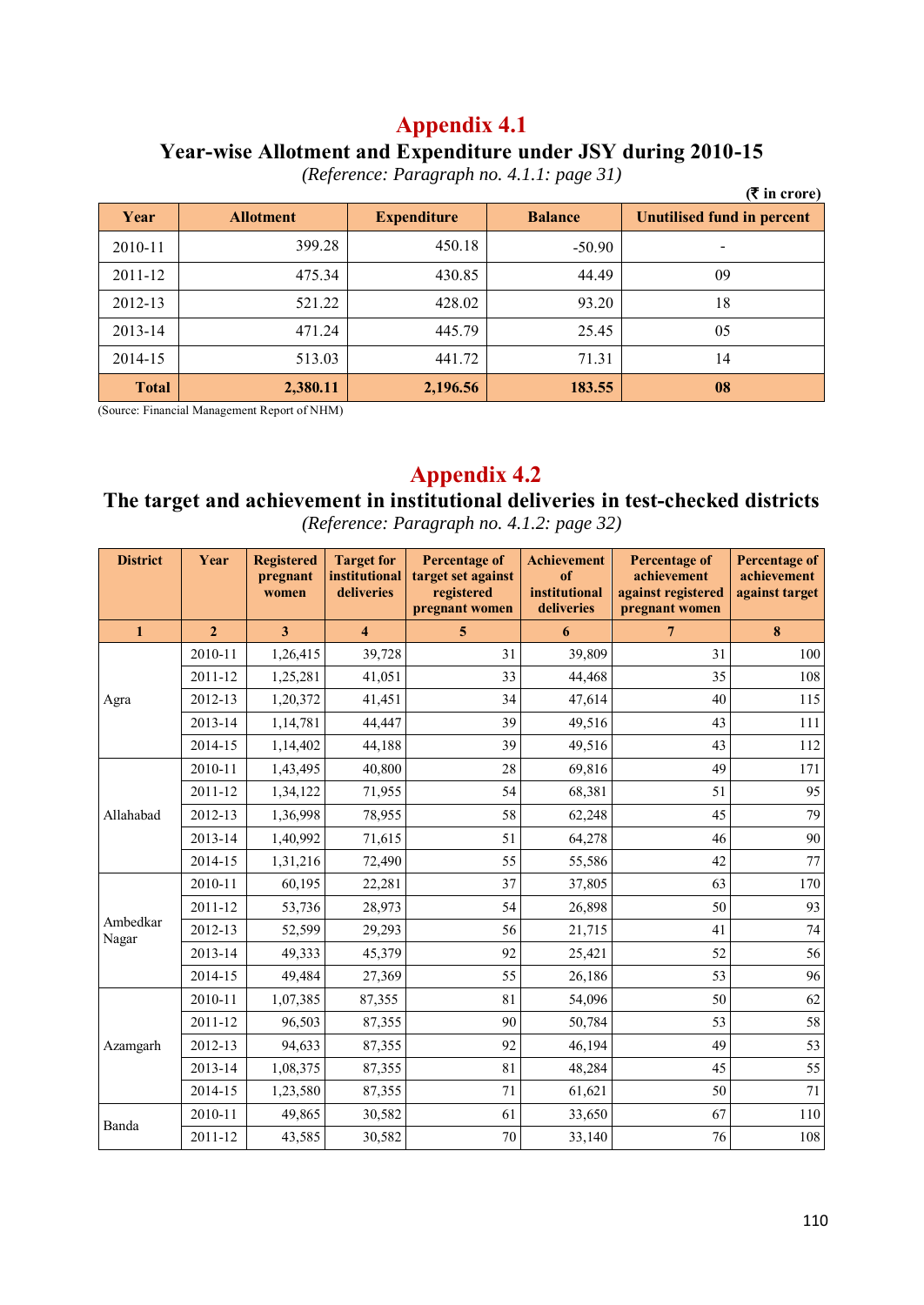|             | 2012-13     | 46,848   | 38,815 | 83 | 31,785 | 68       | $82\,$   |
|-------------|-------------|----------|--------|----|--------|----------|----------|
|             | 2013-14     | 51,375   | 36,780 | 72 | 32,388 | 63       | $\bf 88$ |
|             | 2014-15     | 54,922   | 36,022 | 66 | 31,031 | 57       | 86       |
|             | 2010-11     | 1,07,856 |        |    | 30,917 | 29       |          |
|             | 2011-12     | 95,897   |        |    | 31,164 | 32       |          |
| Bareilly    | 2012-13     | 99,413   | 65,341 | 66 | 43,728 | 44       | 67       |
|             | 2013-14     | 96,814   | 44,933 | 46 | 32,249 | 33       | $72\,$   |
|             | 2014-15     | 98,832   | 41,098 | 42 | 32,246 | 33       | 78       |
|             | 2010-11     | 95,586   | 34,748 | 36 | 35,652 | 37       | 103      |
|             | 2011-12     | 82,455   | 38,031 | 46 | 34,025 | 41       | 89       |
| Bulandshahr | 2012-13     | 82,624   | 39,465 | 48 | 30,657 | 37       | $78\,$   |
|             | 2013-14     | 86,788   | 39,087 | 45 | 34,049 | 39       | 87       |
|             | 2014-15     | 87,260   | 39,288 | 45 | 35,529 | 41       | 90       |
|             | 2010-11     | 51,776   | 42,439 | 82 | 45,820 | $\bf 88$ | 108      |
|             | 2011-12     | 56,926   | 48,665 | 85 | 49,030 | 86       | 101      |
| Deoria      | 2012-13     | 68,812   | 56,869 | 83 | 44,070 | 64       | $77 \,$  |
|             | 2013-14     | 59,742   | 51,062 | 85 | 48,643 | 81       | 95       |
|             | 2014-15     | 60,253   | 51,062 | 85 | 46,732 | 78       | 92       |
|             | $2010 - 11$ | 69,774   |        |    | 23,707 | 34       |          |
|             | 2011-12     | 70,634   |        |    | 25,140 | 40       |          |
| Firozabad   | 2012-13     | 62,462   | 29,084 | 43 | 24,036 | 36       | 83       |
|             | 2013-14     | 67,208   | 31,463 | 45 | 25,471 | 37       | 81       |
|             | 2014-15     | 69,375   | 31,463 | 27 | 25,334 | 22       | 81       |
|             | 2010-11     | 1,16,384 |        |    | 54,097 | 46       |          |
|             | 2011-12     | 1,18,268 |        |    | 61,494 | 52       |          |
| Gorakhpur   | 2012-13     | 1,01,772 |        |    | 37,043 | 36       |          |
|             | 2013-14     | 2,50,227 |        |    | 59,237 | 24       |          |
|             | 2014-15     | 1,29,878 |        |    | 46,852 | 36       |          |
|             | 2010-11     | 1,21,726 | 61,371 | 50 | 62,524 | 51       | 102      |
|             | 2011-12     | 1,08,773 | 61,371 | 56 | 61,188 | 56       | $100\,$  |
| Hardoi      | 2012-13     | 1,07,093 | 64,929 | 61 | 53,489 | 50       | 82       |
|             | 2013-14     | 1,71,020 | 64,929 | 38 | 60,845 | 36       | 94       |
|             | 2014-15     | 1,48,420 | 51,249 | 35 | 59,375 | 40       | 116      |
|             | $2010 - 11$ | 57,312   | 31,516 | 55 | 36,647 | 64       | 116      |
|             | 2011-12     | 49,011   | 37,702 | 77 | 32,413 | 66       | 86       |
| Jhansi      | 2012-13     | 53,008   | 33,814 | 64 | 32,782 | 62       | 97       |
|             | 2013-14     | 54,885   | 33,708 | 61 | 37,410 | 68       | 111      |
|             | 2014-15     | 49,759   | 33,708 | 68 | 38,579 | $78\,$   | 114      |
|             | 2010-11     | 1,12,788 | 26,449 | 23 | 18,120 | 16       | 69       |
|             | $2011 - 12$ | 1,06,063 | 26,449 | 25 | 19,799 | 19       | 75       |
| Meerut      | 2012-13     | 88,741   | 22,974 | 26 | 20,254 | 23       | $\bf 88$ |
|             | 2013-14     | 78,372   | 29,183 | 37 | 22,357 | 29       | 77       |
|             | 2014-15     | 77,141   | 25,628 | 33 | 21,409 | $28\,$   | 84       |
|             | $2010 - 11$ | 21,927   |        |    | 17,886 | 82       |          |
| Pratapgarh  | 2011-12     | 73,393   |        |    | 40,997 | 56       |          |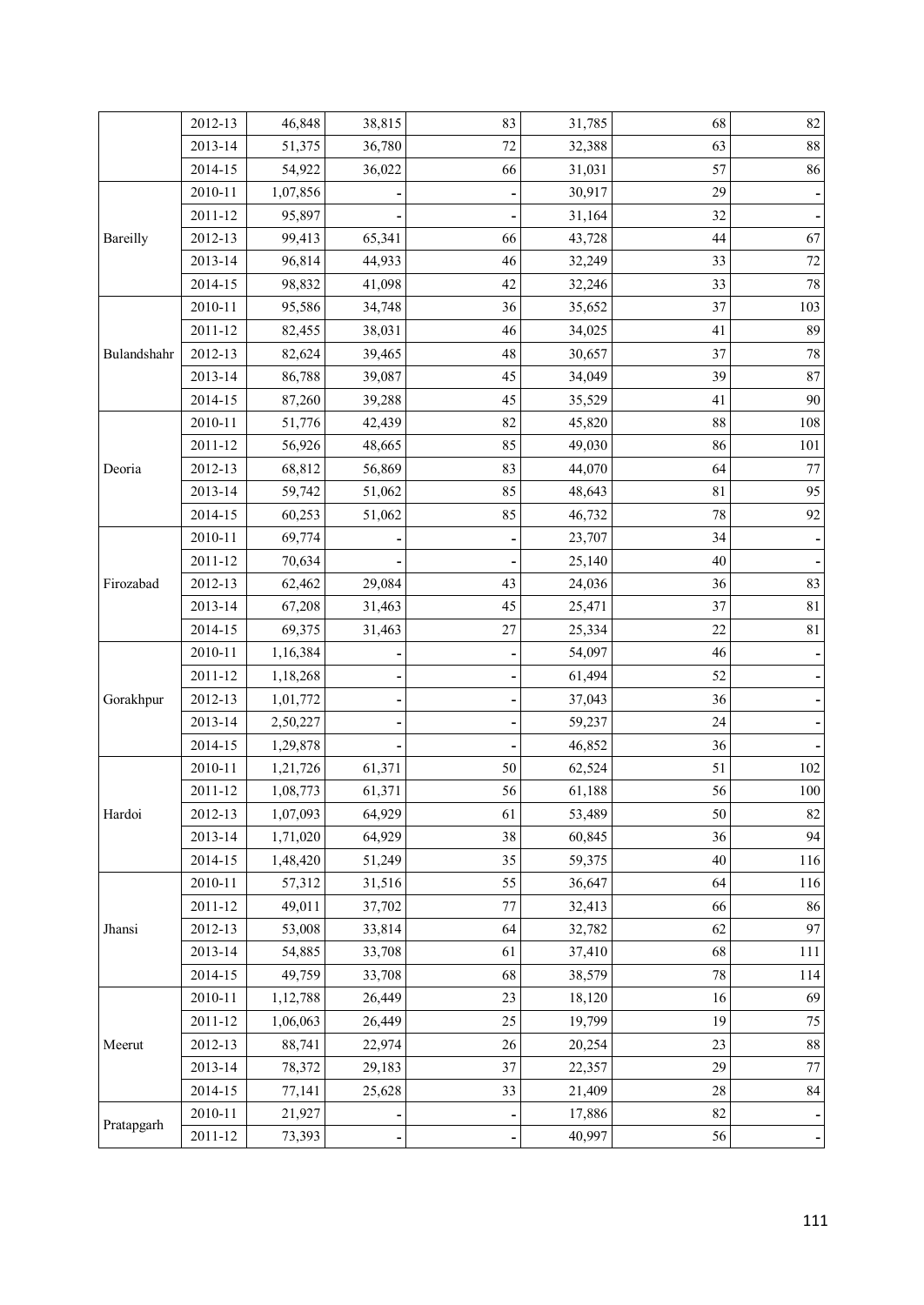|                     | 2012-13 | 74,163      |          |    | 42,769   | 58     |         |
|---------------------|---------|-------------|----------|----|----------|--------|---------|
|                     | 2013-14 | 81,673      |          |    | 41,974   | 51     |         |
|                     | 2014-15 | 75,856      | 49,164   | 65 | 37,664   | 50     | $77 \,$ |
|                     | 2010-11 |             |          |    |          |        |         |
|                     | 2011-12 |             |          |    |          |        |         |
| Saharanpur          | 2012-13 | 75,092      | 31,839   | 42 | 26,295   | 35     | 83      |
|                     | 2013-14 | 1,07,456    | 38,653   | 36 | 27,702   | 26     | 72      |
|                     | 2014-15 | 90,324      | 38,653   | 43 | 28,741   | 32     | 74      |
|                     | 2010-11 | 1,35,600    |          |    | 74,861   | 55     |         |
|                     | 2011-12 | 1,35,637    | 72,030   | 53 | 77,553   | 57     | 108     |
| Sitapur             | 2012-13 | 1,26,426    | 89,633   | 71 | 67,772   | 54     | 76      |
|                     | 2013-14 | 1,77,246    | 78,229   | 44 | 75,504   | 43     | 97      |
|                     | 2014-15 | 1,57,840    | 78,229   | 50 | 72,728   | 46     | 93      |
|                     | 2010-11 | 40,254      | 25,147   | 62 | 31,812   | 79     | 127     |
| Sant Kabir<br>Nagar | 2011-12 | 43,595      | 28,408   | 65 | 32,189   | 74     | 113     |
|                     | 2012-13 | 43,808      | 31,249   | 71 | 29,525   | 67     | 94      |
|                     | 2013-14 | 44,458      | 34,022   | 77 | 33,322   | 75     | 98      |
|                     | 2014-15 | 45,480      | 34,721   | 76 | 31,803   | $70\,$ | 92      |
|                     | 2010-11 | 93,804      | 58,068   | 62 | 58,880   | 63     | 101     |
|                     | 2011-12 | 55,822      | 46,451   | 83 | 42,228   | 76     | 91      |
| Sultanpur           | 2012-13 | 46,876      | 46,451   | 99 | 37,714   | 80     | 81      |
|                     | 2013-14 | 54,804      | 41,418   | 76 | 41,596   | 76     | 100     |
|                     | 2014-15 | 53,108      | 41,418   | 78 | 39,934   | 75     | 96      |
|                     | 2010-11 | 86,756      | 32,123   | 37 | 36,333   | 42     | 113     |
|                     | 2011-12 | 77,561      | 39,074   | 50 | 35,342   | 46     | 90      |
| Unnao               | 2012-13 | 69,509      | 40,958   | 59 | 32,858   | 47     | 80      |
|                     | 2013-14 | 82,039      | 37,981   | 46 | 36,964   | 45     | 97      |
|                     | 2014-15 | 78,577      | 42,938   | 55 | 38,246   | 49     | 89      |
|                     | 2010-11 | 1,12,652    | 37,415   | 33 | 38,881   | 35     | 104     |
|                     | 2011-12 | 1,00,451    | 39,227   | 39 | 35,923   | 36     | 92      |
| Varanasi            | 2012-13 | 84,306      | 45,964   | 55 | 35,802   | 42     | $78\,$  |
|                     | 2013-14 | 1,02,153    | 69,660   | 68 | 37,867   | 37     | 54      |
|                     | 2014-15 | 83,371      | 69,660   | 84 | 37,102   | 45     | 53      |
|                     | 2010-11 | 16,90,483   | 6,17,261 | 37 | 8,07,412 | 48     | 131     |
| <b>Total for</b>    | 2011-12 | 16, 19, 541 | 7,37,871 | 46 | 8,21,649 | 51     | 111     |
| 20 test-<br>checked | 2012-13 | 16,40,301   | 9,14,666 | 56 | 8,11,165 | 49     | 89      |
| districts           | 2013-14 | 19,81,908   | 9,04,045 | 46 | 8,54,687 | 43     | 95      |
|                     | 2014-15 | 18,26,087   | 9,34,854 | 51 | 8,56,749 | 47     | 92      |

(Source: Information provided by CMOs of test-checked districts and HMIS data) (-- = Not available)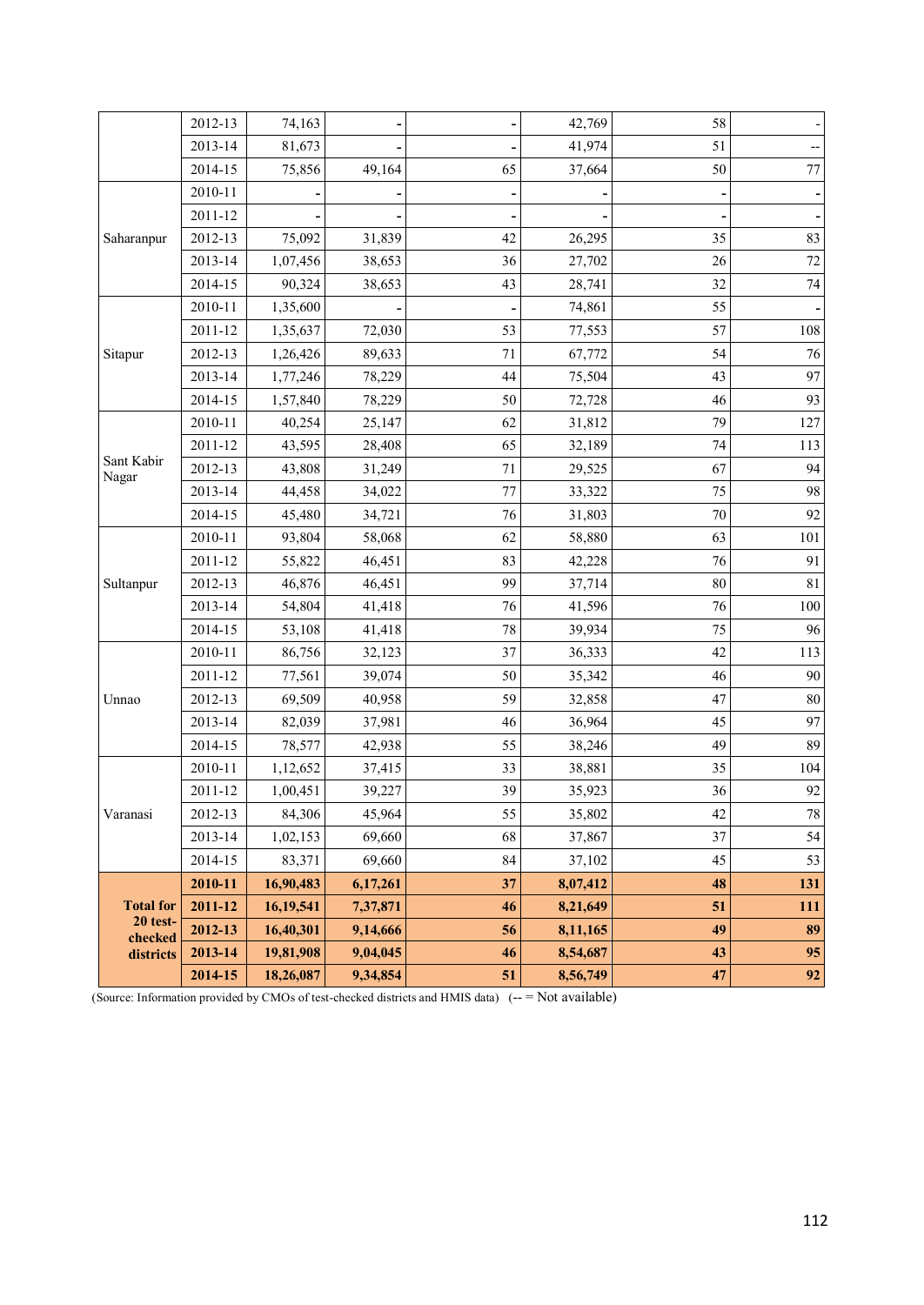#### **Year-wise Allotment and expenditure under MDR during 2010-15**

*(Reference: Paragraph no. 4.2.1: page 35)* 

|              |                  |                    |                | $($ ₹ in crore)             |
|--------------|------------------|--------------------|----------------|-----------------------------|
| Year         | <b>Allotment</b> | <b>Expenditure</b> | <b>Balance</b> | Unutilised fund in per cent |
| 2010-11      | 0.63             | 0.31               | 0.32           | 51                          |
| 2011-12      | 0.57             | 0.11               | 0.46           | 81                          |
| 2012-13      | 0.87             | 0.08               | 0.79           | 91                          |
| 2013-14      | 4.42             | 1.06               | 3.36           | 76                          |
| 2014-15      | 0.73             | 0.14               | 0.59           | 81                          |
| <b>Total</b> | 7.22             | 1.70               | 5.52           | 76                          |

(Source: Financial Management Report of NHM)

#### **Appendix 4.4**

#### **Allotment and Expenditure under Family Planning during 2010-15**

*(Reference: Paragraph no. 4.3.1: page 37)* 

|              |                  | $\sim$             | $\sim$         | $(5 \infty)$ in crore)             |
|--------------|------------------|--------------------|----------------|------------------------------------|
| Year         | <b>Allotment</b> | <b>Expenditure</b> | <b>Balance</b> | <b>Unutilised fund in per cent</b> |
| 2010-11      | 83.45            | 44.27              | 39.18          | 47                                 |
| 2011-12      | 79.06            | 28.80              | 50.26          | 64                                 |
| 2012-13      | 67.43            | 32.61              | 34.82          | 52                                 |
| 2013-14      | 66.29            | 37.34              | 28.95          | 44                                 |
| 2014-15      | 84.34            | 51.65              | 32.69          | 39                                 |
| <b>Total</b> | 380.57           | 194.67             | 185.90         | 49                                 |

(Source: Financial Management Report of NHM)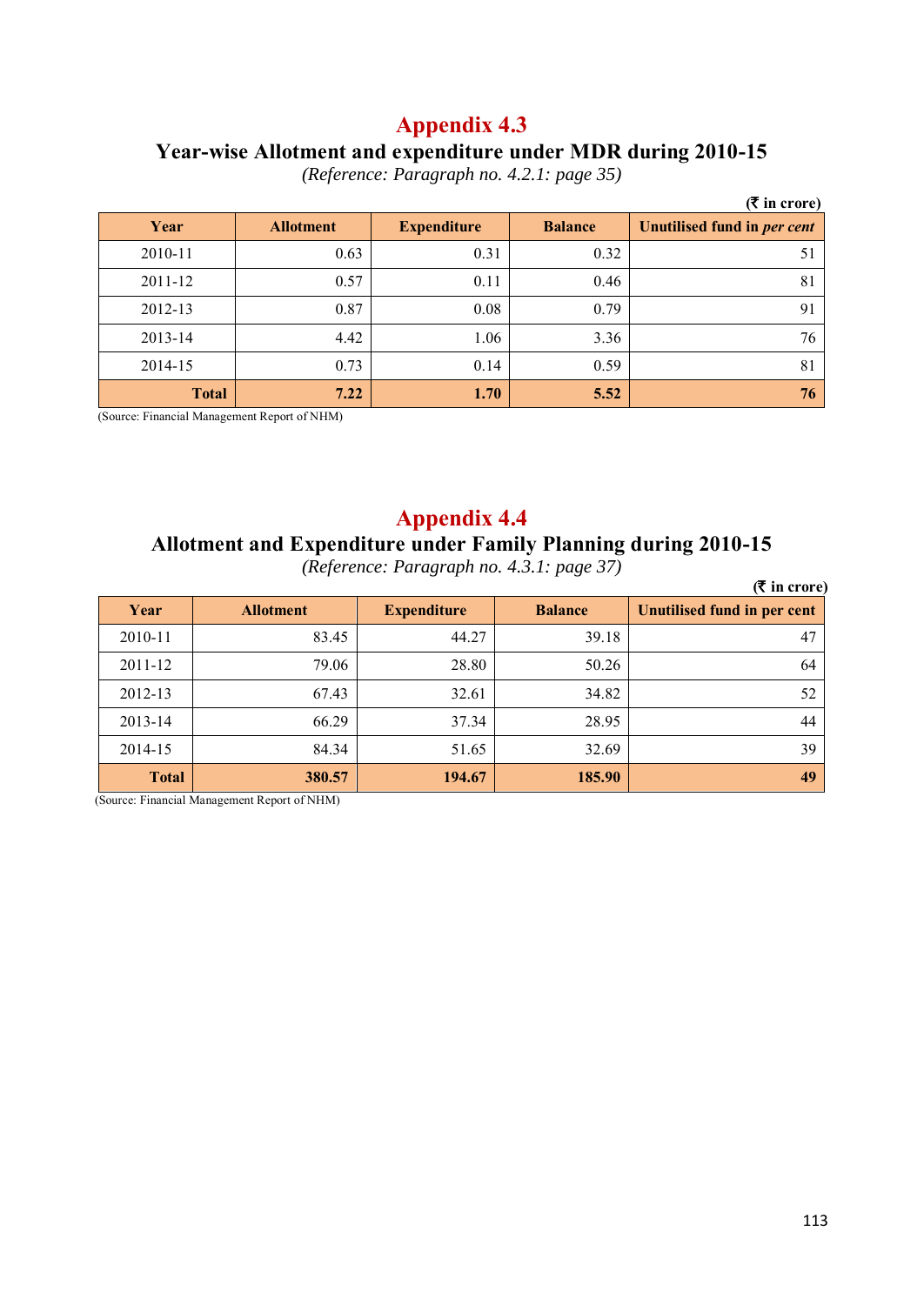## **Year wise target and achievement of limiting methods in test-checked districts**

| <b>District</b> | Year           | <b>Vasectomy</b>        |                         | <b>Tubectomy</b> |                |                    |                          |
|-----------------|----------------|-------------------------|-------------------------|------------------|----------------|--------------------|--------------------------|
|                 |                | <b>Target</b>           | <b>Achievement</b>      | Percentage       | <b>Target</b>  | <b>Achievement</b> | Percentage               |
| $\mathbf{1}$    | $\overline{2}$ | $\overline{\mathbf{3}}$ | $\overline{\mathbf{4}}$ | 5                | 6              | $\overline{7}$     | $\boldsymbol{8}$         |
|                 | 2010-11        | --                      | 107                     | --               | $-$            | 8,546              |                          |
|                 | 2011-12        | 2,110                   | 587                     | 28               | 18,985         | 7,958              | 42                       |
| Agra            | 2012-13        | 2,110                   | 460                     | 22               | 18,985         | 8,477              | 45                       |
|                 | 2013-14        | 2,110                   | 1,230                   | 58               | 18,985         | 8,398              | 44                       |
|                 | 2014-15        | 2,110                   | 948                     | 45               | 18,985         | 7,783              | 41                       |
|                 | 2010-11        | $-$                     | 501                     | $-$              |                | 17,053             | $-$                      |
|                 | 2011-12        | $-$                     | 866                     | $-$              | $-$            | 14,873             | --                       |
| Allahabad       | 2012-13        | --                      | 688                     | $-$              | $-$            | 15,015             | $\overline{\phantom{m}}$ |
|                 | 2013-14        | $-$                     | 654                     | $-$              | $\overline{a}$ | 17,810             |                          |
|                 | 2014-15        | $-$                     | 845                     | --               | --             | 13,248             |                          |
|                 | 2010-11        | --                      | 19                      | $-$              | $-$            | 2,598              | $\overline{\phantom{m}}$ |
|                 | 2011-12        | $-$                     | 13                      | $-$              | $-$            | 1,929              | --                       |
| Ambedkar Nagar  | 2012-13        | $-$                     | 5                       | --               | $-$            | 2,165              |                          |
|                 | 2013-14        | --                      | 3                       | $-$              | $-$            | 2,559              | $\overline{\phantom{m}}$ |
|                 | 2014-15        | --                      | 3                       | --               | --             | 2,744              |                          |
|                 | 2010-11        | 2,308                   | 78                      | --               | 20,777         | 8,826              | --                       |
|                 | 2011-12        | 2,308                   | 24                      | $-$              | 20,777         | 8,308              | $-$                      |
| Azamgarh        | 2012-13        | 2,308                   | 9                       | --               | 20,777         | 7,721              |                          |
|                 | 2013-14        | 2,308                   | $\mathbf{1}$            | --               | 20,777         | 6,229              |                          |
|                 | 2014-15        | 2,308                   | 1                       | $-$              | 20,777         | 6,579              | $-$                      |
|                 | 2010-11        | 875                     | 44                      |                  | 7,880          | 4,165              |                          |
|                 | 2011-12        | 875                     | 06                      |                  | 7,880          | 3,345              |                          |
| Banda           | 2012-13        | 620                     | 22                      |                  | 5,587          | 3,345              |                          |
|                 | 2013-14        | 620                     | 14                      |                  | 5,587          | 3,414              |                          |
|                 | 2014-15        | 620                     | 07                      |                  | 5,587          | 2,876              |                          |
|                 | 2010-11        | 2,104                   | 216                     | $\overline{a}$   | 18,932         | 4,952              | $\overline{\phantom{m}}$ |
|                 | 2011-12        | 2,104                   | 147                     | --               | 18,932         | 4,647              | --                       |
| Bareilly        | 2012-13        | 2,104                   | 147                     | --               | 18,932         | 4,154              | $\overline{\phantom{m}}$ |
|                 | 2013-14        | 2,104                   | 811                     | --               | 18,932         | 5,229              | --                       |
|                 | 2014-15        | 2,104                   | 1,649                   | --               | 18,932         | 6,343              |                          |
|                 | 2010-11        | 1,707                   | 209                     | 12               | 15,365         | 5,041              | 33                       |
| Bulandshahr     | 2011-12        | 1,707                   | 243                     | 14               | 15,365         | 4,713              | 31                       |
|                 | 2012-13        | 1,707                   | 181                     | 11               | 15,365         | 4,124              | $27\,$                   |
|                 | 2013-14        | 1,707                   | 82                      | 5                | 15,365         | 4,666              | 30                       |

*(Reference: Paragraph no. 4.3.2: page 37)*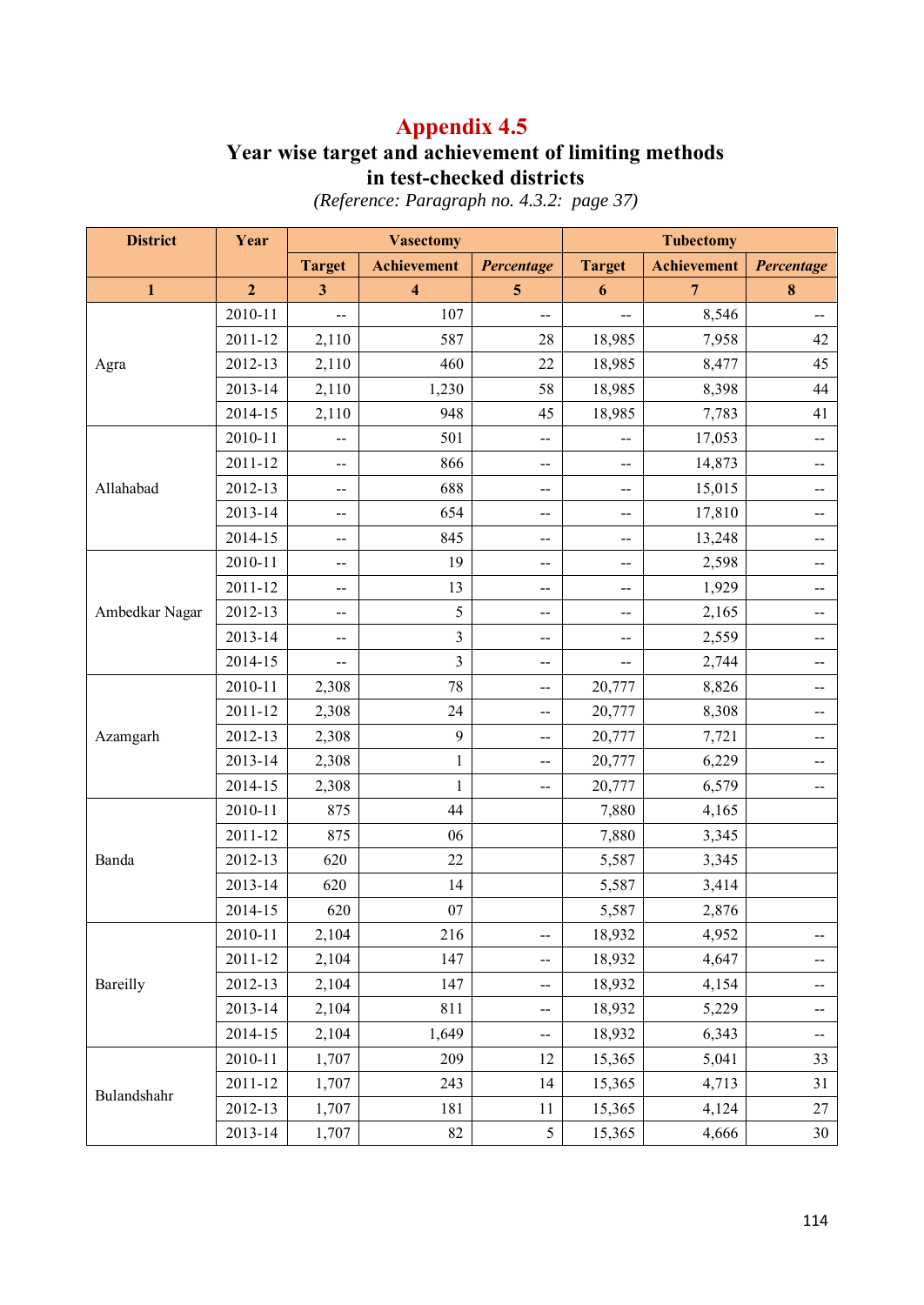|            | 2014-15     | 1,707                    | 58                       | $\overline{\mathbf{3}}$  | 15,365                   | 4,700  | 31                       |
|------------|-------------|--------------------------|--------------------------|--------------------------|--------------------------|--------|--------------------------|
|            | 2010-11     | 1,595                    | 13                       | 1                        | 14,357                   | 6,000  | 42                       |
|            | 2011-12     | 1,618                    | 5                        | $\boldsymbol{0}$         | 14,563                   | 5,732  | 39                       |
| Deoria     | 2012-13     | 1,618                    | $\overline{\mathcal{L}}$ | $\boldsymbol{0}$         | 14,563                   | 5,235  | 36                       |
|            | 2013-14     | 1,618                    | 3                        | $\boldsymbol{0}$         | 14,563                   | 5,605  | 38                       |
|            | 2014-15     | 1,618                    | 9                        | $\mathbf{1}$             | 14,563                   | 4,122  | 28                       |
|            | 2010-11     | 1,196                    | $10\,$                   | $\mathbf{1}$             | 10,760                   | 3,173  | 29                       |
|            | 2011-12     | 1,196                    | 6                        | $\mathbf{1}$             | 10,760                   | 2,646  | 25                       |
| Firozabad  | 2012-13     | 1,196                    | 3                        | $\boldsymbol{0}$         | 10,760                   | 2,434  | 23                       |
|            | 2013-14     | 1,196                    | $\overline{7}$           | $\mathbf{1}$             | 10,760                   | 2,435  | 23                       |
|            | 2014-15     | 1,196                    | 35                       | 3                        | 10,760                   | 3,108  | 29                       |
|            | 2010-11     | --                       | 81                       | --                       | $-$                      | 11,611 | --                       |
|            | 2011-12     | $\overline{\phantom{a}}$ | 148                      | $\overline{\phantom{a}}$ | $\overline{\phantom{m}}$ | 13,080 | $-$                      |
| Gorakhpur  | 2012-13     | $-$                      | 260                      | $-$                      | $-$                      | 12,245 | $-$                      |
|            | 2013-14     | --                       | 328                      | $-$                      | $-$                      | 12,761 | $-$                      |
|            | 2014-15     | $\overline{a}$           | 168                      | $-$                      | $\overline{\phantom{m}}$ | 11,271 | $\overline{\phantom{a}}$ |
|            | 2010-11     | 1,985                    | 129                      | 6                        | 17,867                   | 5,271  | 30                       |
|            | 2011-12     | 1,985                    | 43                       | $\overline{c}$           | 17,867                   | 3,759  | 21                       |
| Hardoi     | 2012-13     | 1,985                    | 25                       | $\mathbf{1}$             | 17,867                   | 3,159  | 18                       |
|            | 2013-14     | 1,985                    | 11                       | $\mathbf{1}$             | 17,867                   | 3,256  | 18                       |
|            | 2014-15     | 1,985                    | 35                       | $\overline{c}$           | 17,867                   | 3,518  | 20                       |
|            | 2010-11     | 1,020                    | 24                       | $\overline{c}$           | 9,181                    | 9,297  | 101                      |
|            | 2011-12     | 1,020                    | 16                       | $\sqrt{2}$               | 9,181                    | 8,463  | 92                       |
| Jhansi     | 2012-13     | 26                       | 15                       | 58                       | 12,280                   | 8,937  | 73                       |
|            | 2013-14     | 26                       | 30                       | 115                      | 10,201                   | 8,933  | 88                       |
|            | 2014-15     | 26                       | 21                       | 81                       | 10,201                   | 8,845  | 87                       |
|            | 2010-11     | 1,717                    | 489                      | 28                       | 15,820                   | 6,633  | 42                       |
|            | 2011-12     | 1,717                    | 786                      | 46                       | 15,820                   | 6,069  | 38                       |
| Meerut     | 2012-13     | 1,717                    | 286                      | 17                       | 15,820                   | 4,868  | 31                       |
|            | 2013-14     | 1,717                    | 119                      | 7                        | 15,820                   | 4,668  | 30                       |
|            | 2014-15     | 1,717                    | 279                      | 16                       | 15,820                   | 4,601  | 29                       |
|            | 2010-11     | --                       | 46                       |                          |                          | 8,091  |                          |
|            | 2011-12     | $\overline{\phantom{a}}$ | 245                      | $\overline{\phantom{m}}$ | $\overline{\phantom{m}}$ | 7,407  | $-$                      |
| Pratapgarh | 2012-13     | --                       | 253                      | $\overline{\phantom{m}}$ | $\overline{\phantom{m}}$ | 6,546  | $\overline{\phantom{m}}$ |
|            | 2013-14     | $\overline{\phantom{a}}$ | 46                       | $\overline{\phantom{a}}$ | $-$                      | 7,059  | $-$                      |
|            | 2014-15     | $\overline{\phantom{a}}$ | 18                       | $\overline{\phantom{m}}$ | $\overline{\phantom{m}}$ | 6,243  | $-$                      |
|            | 2010-11     | --                       | --                       | $-$                      |                          |        | $\overline{\phantom{m}}$ |
|            | $2011 - 12$ | 1,664                    | 288                      | 17                       | 14,976                   | 3,396  | 23                       |
| Saharanpur | 2012-13     | 1,664                    | 97                       | 6                        | 14,976                   | 2,996  | 20                       |
|            | 2013-14     | 1,664                    | 116                      | 7                        | 14,976                   | 2,995  | $20\,$                   |
|            | 2014-15     | 1,664                    | 68                       | $\overline{4}$           | 14,976                   | 2,549  | 17                       |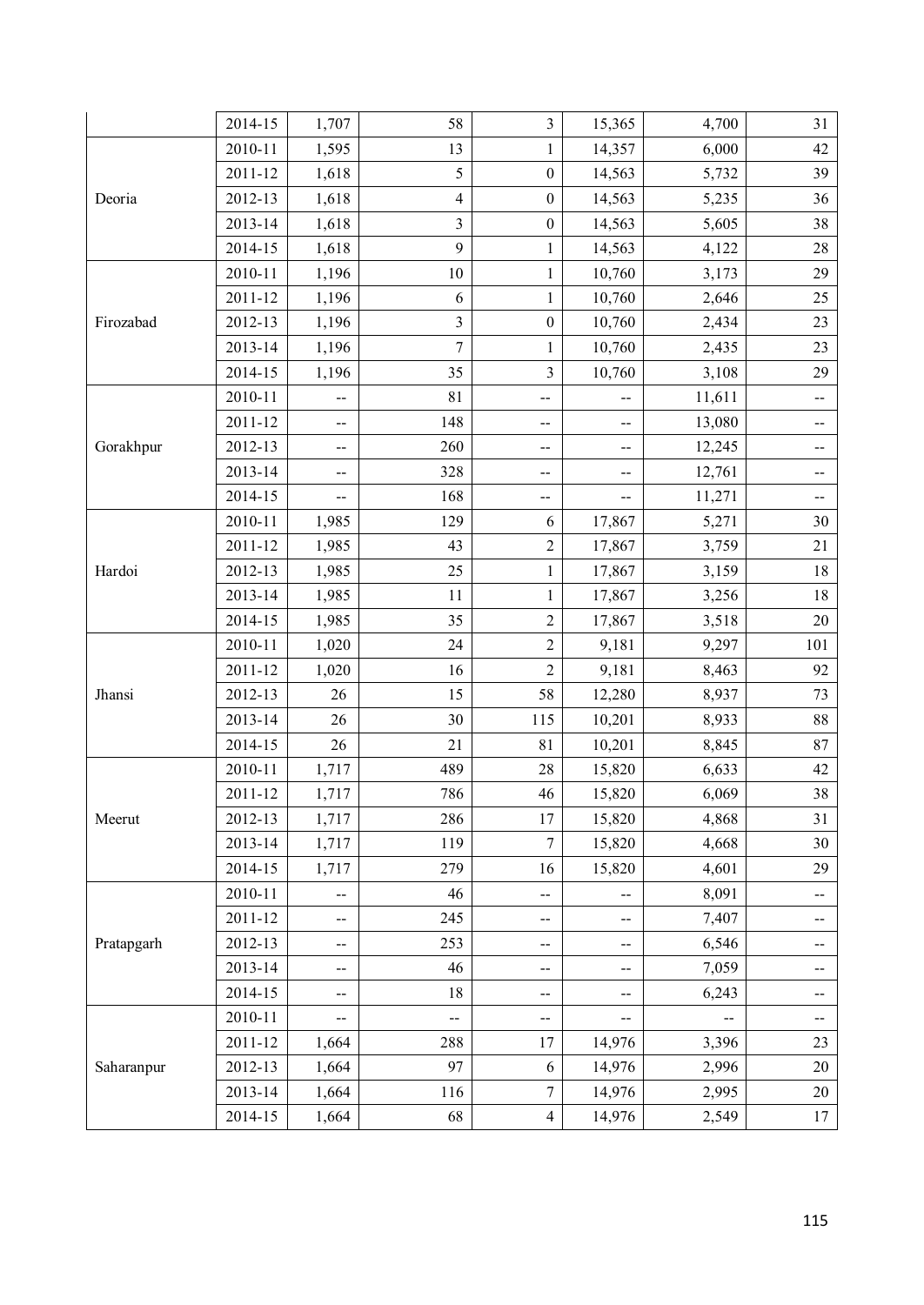|                    | 2010-11 | 2,113                    | 25             | $-$                      | 19,019    | 9,164    | 48                       |
|--------------------|---------|--------------------------|----------------|--------------------------|-----------|----------|--------------------------|
|                    | 2011-12 | 2,113                    | 11             | $\mathbf{1}$             | 19,019    | 7,731    | 41                       |
| Sitapur            | 2012-13 | 2,113                    | $\overline{c}$ | $\boldsymbol{0}$         | 19,019    | 7,761    | 41                       |
|                    | 2013-14 | 2,113                    | 3              | $\boldsymbol{0}$         | 19,019    | 9,641    | 51                       |
|                    | 2014-15 | 2,113                    | 6              | $\boldsymbol{0}$         | 19,019    | 8,835    | 46                       |
|                    | 2010-11 | 833                      | 6              | $\mathbf{1}$             | 7,495     | 1,637    | 22                       |
|                    | 2011-12 | 833                      | 6              | $\mathbf{1}$             | 7,495     | 1,324    | 18                       |
| Sant Kabir Nagar   | 2012-13 | 833                      | 3              | $\boldsymbol{0}$         | 7,495     | 618      | $8\,$                    |
|                    | 2013-14 | 833                      | 16             | $\sqrt{2}$               | 7,495     | 2,028    | 27                       |
|                    | 2014-15 | 833                      | $\overline{7}$ | $\mathbf{1}$             | 7,495     | 1,880    | 25                       |
|                    | 2010-11 | 1,201                    | $\overline{4}$ | $\boldsymbol{0}$         | 10,812    | 2,771    | 26                       |
|                    | 2011-12 | 1,201                    | 3              | $\boldsymbol{0}$         | 10,812    | 2,662    | 25                       |
| Sultanpur          | 2012-13 | 1,201                    | $\overline{c}$ | $\boldsymbol{0}$         | 10,812    | 2,437    | 23                       |
|                    | 2013-14 | 1,201                    | $\overline{7}$ | $\mathbf{1}$             | 10,812    | 2,276    | 21                       |
|                    | 2014-15 | 1,201                    | 1              | $\boldsymbol{0}$         | 10,812    | 2,210    | $20\,$                   |
|                    | 2010-11 | --                       | 20             | --                       |           | 3,853    | --                       |
|                    | 2011-12 | $\overline{\phantom{a}}$ | $\overline{7}$ | $\overline{\phantom{m}}$ | $-$       | 3,822    | --                       |
| Unnao              | 2012-13 | $-$                      | 5              | $\overline{\phantom{a}}$ | $-$       | 2,650    | $-$                      |
|                    | 2013-14 | $-$                      | $\overline{7}$ | $-$                      | --        | 3,237    | $\overline{\phantom{a}}$ |
|                    | 2014-15 | --                       | 6              | $\overline{\phantom{a}}$ | $-$       | 3,301    | $-$                      |
|                    | 2010-11 | 189                      | 138            | 73                       | 18,207    | 12,361   | 68                       |
|                    | 2011-12 | 166                      | 243            | 146                      | 15,913    | 10,556   | 66                       |
| Varanasi           | 2012-13 | 166                      | 450            | 271                      | 15,913    | 9,935    | 62                       |
|                    | 2013-14 | 166                      | 148            | 89                       | 15,913    | 10,775   | 68                       |
|                    | 2014-15 | 166                      | 253            | 152                      | 15,913    | 10,192   | 64                       |
|                    | 2010-11 | 18,843                   | 2,159          | 11                       | 1,86,472  | 1,31,043 | 70                       |
| <b>All Test</b>    | 2011-12 | 22,617                   | 3,693          | 16                       | 2,18,345  | 1,22,420 | 56                       |
| <b>Checked</b>     | 2012-13 | 21,368                   | 2,917          | 14                       | 2,19,151  | 1,14,822 | 52                       |
| <b>Districts</b>   | 2013-14 | 21,368                   | 3,636          | 17                       | 2,17,072  | 1,23,974 | 57                       |
|                    | 2014-15 | 21,368                   | 4,417          | 21                       | 2,17,072  | 1,14,948 | 53                       |
| <b>Grand Total</b> |         | 1,05,564                 | 16,822         | 16                       | 10,58,112 | 6,07,207 | 57                       |

(Source: Information provided by CMOs of test-checked districts)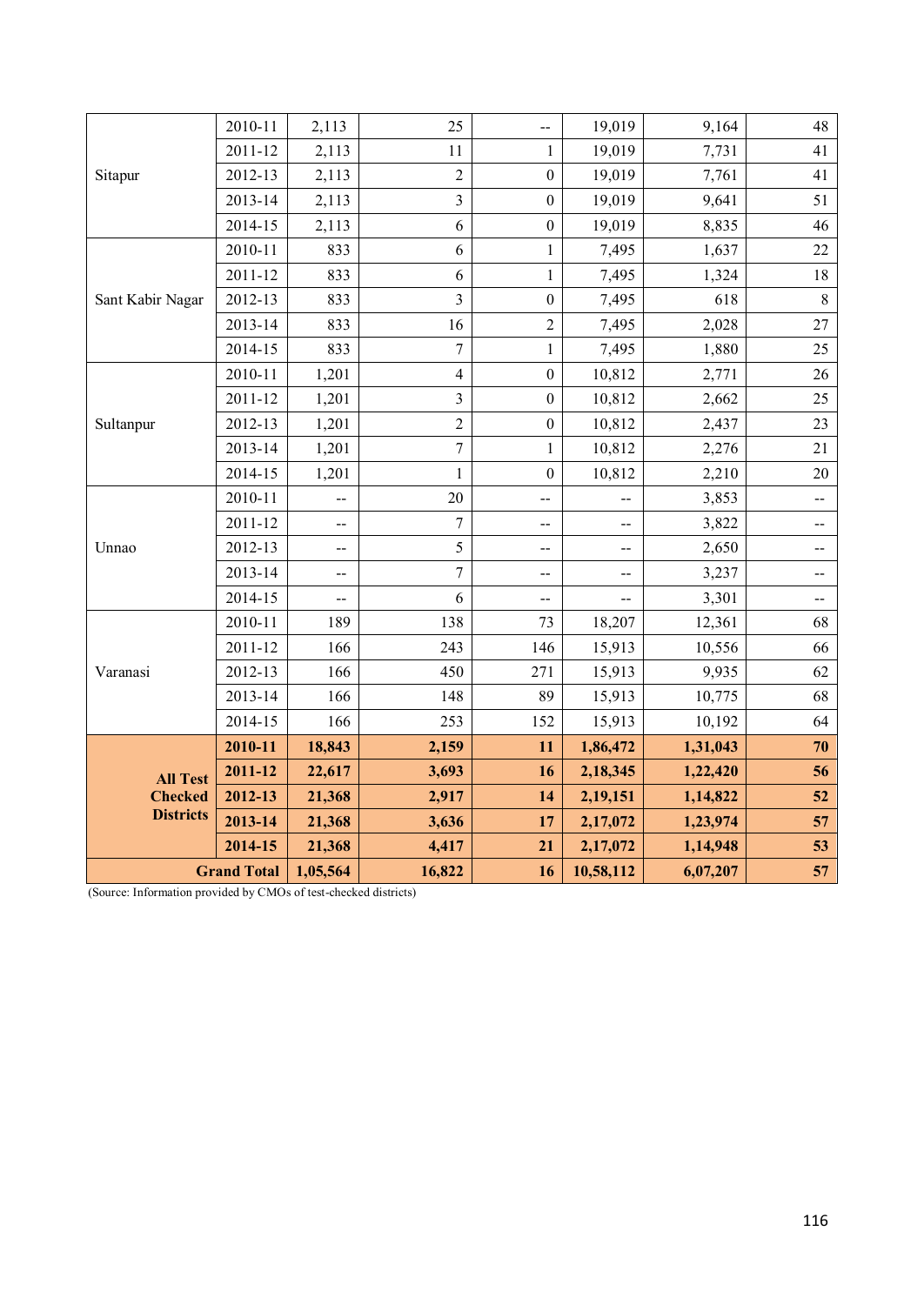## **Target and Achievement of IUD, OPU and CC users in test-checked districts**

*(Reference: Paragraph no. 4.3.3: page 38)* 

| Name of         | Year    |               | <b>Intra Uterine Device</b> |          | <b>Oral Pills User</b>   |                    | <b>Condom Users</b>      |             |  |
|-----------------|---------|---------------|-----------------------------|----------|--------------------------|--------------------|--------------------------|-------------|--|
| <b>District</b> |         | <b>Target</b> | <b>Achievement</b>          | Per cent | <b>Target</b>            | <b>Achievement</b> | <b>Target</b>            | Achievement |  |
|                 | 2010-11 | 55,045        | 33,617                      | 61       | $\overline{\phantom{a}}$ | 5,099              | --                       | 22,628      |  |
|                 | 2011-12 | 55,045        | 32,300                      | 59       | --                       | 3,445              | --                       | 24,606      |  |
| Agra            | 2012-13 | 55,045        | 30,165                      | 55       | --                       | 1,473              | --                       | 23,144      |  |
|                 | 2013-14 | 55,045        | 42,742                      | 78       | $\overline{\phantom{a}}$ | 6,385              | --                       | 27,322      |  |
|                 | 2014-15 | 55,045        | 42,812                      | 78       | $\overline{\phantom{a}}$ | 5,649              | --                       | 26,107      |  |
|                 | 2010-11 | 76,828        | 16,690                      | 22       | $\overline{\phantom{a}}$ | 10,131             | $\overline{\phantom{a}}$ | 8,901       |  |
|                 | 2011-12 | 76,828        | 28,660                      | 37       | --                       | 3,302              | --                       | 7,805       |  |
| Allahabad       | 2012-13 | 76,828        | 25,942                      | 34       | --                       | 1,198              | --                       | 6,904       |  |
|                 | 2013-14 | 76,828        | 27,112                      | 35       | --                       | 6,310              | --                       | 7,283       |  |
|                 | 2014-15 | 76,828        | 25,104                      | 33       | --                       | 3,223              | --                       | 10,624      |  |
|                 | 2010-11 | 30,585        | 11,616                      | 38       | --                       | $\boldsymbol{0}$   | --                       | 1,664       |  |
|                 | 2011-12 | 30,585        | 11,171                      | 37       | --                       | 2,308              | --                       | 2,498       |  |
| Ambedkar Nagar  | 2012-13 | 30,585        | 14,313                      | 47       | $\overline{\phantom{a}}$ | 152                | --                       | 4,166       |  |
|                 | 2013-14 | 30,585        | 14,288                      | 47       | --                       | 1,559              | --                       | 1,666       |  |
|                 | 2014-15 | 30,585        | 14,833                      | 48       | --                       | 4,452              | --                       | 6,114       |  |
|                 | 2010-11 | 60,095        | 15,848                      | 26       | --                       | 5,092              | --                       | 11,187      |  |
|                 | 2011-12 | 60,095        | 19,325                      | 32       | --                       | 1,153              | --                       | 6,972       |  |
| Azamgarh        | 2012-13 | 60,095        | 22,586                      | 38       | $\overline{\phantom{a}}$ | 3,012              | --                       | 10,871      |  |
|                 | 2013-14 | 60,095        | 31,782                      | 53       | --                       | 4,302              | --                       | 8,159       |  |
|                 | 2014-15 | 60,095        | 18,810                      | 31       | $\overline{\phantom{a}}$ | 3,051              | --                       | 9,243       |  |
|                 | 2010-11 | 22,725        | 18,113                      | 80       | 11,615                   | 3,900              | 22,725                   | 8,391       |  |
|                 | 2011-12 | 22,725        | 14,650                      | 64       | 11,615                   | 3,799              | 22,725                   | 18,629      |  |
| Banda           | 2012-13 | 22,725        | 13,551                      | 62       | 12,415                   | 1,538              | 21,726                   | 20,035      |  |
|                 | 2013-14 | 21,726        | 14,812                      | 68       | 12,416                   | 7,741              | 21,726                   | 21,775      |  |
|                 | 2014-15 | 21,726        | 14,302                      | 66       | 12,415                   | 5,231              | 21,726                   | 22,514      |  |
|                 | 2010-11 | 55,550        | 20,844                      | 38       | 20,301                   | 3,905              | 40,905                   | 19,004      |  |
|                 | 2011-12 | 55,550        | 23,090                      | 42       | 20,301                   | 5,266              | 40,905                   | 25,886      |  |
| Bareilly        | 2012-13 | 55,550        | 28,556                      | 51       | 20,301                   | 3,248              | 40,905                   | 31,743      |  |
|                 | 2013-14 | 55,550        | 35,900                      | 65       | 20,301                   | 10,427             | 40,905                   | 27,063      |  |
|                 | 2014-15 | 55,550        | 37,730                      | 68       | 20,301                   | 5,943              | 40,905                   | 39,380      |  |
|                 | 2010-11 | 44,945        | 37,586                      | 84       | 16,867                   | 7,295              | 35,350                   | 21,033      |  |
|                 | 2011-12 | 44,945        | 26,434                      | 59       | 16,867                   | 1,370              | 35,350                   | 13588       |  |
| Bulandshahr     | 2012-13 | 44,945        | 43,350                      | 96       | 16,867                   | 2,256              | 35,350                   | 23,960      |  |
|                 | 2013-14 | 44,945        | 42,936                      | 96       | 16,867                   | 9,306              | 35,350                   | 30,198      |  |
|                 | 2014-15 | 44,945        | 45,542                      | 101      | 16,867                   | 6,532              | 35,350                   | 33,155      |  |
|                 | 2010-11 | 45,450        | 35,405                      | 78       | 17,170                   | 2,417              | 39,390                   | 8,542       |  |
| Deoria          | 2011-12 | 47,427        | 26,793                      | 56       | 17,382                   | 2,988              | 39,858                   | 7,044       |  |
|                 | 2012-13 | 47,427        | 40,135                      | 85       | 17,382                   | 384                | 39,858                   | 15,644      |  |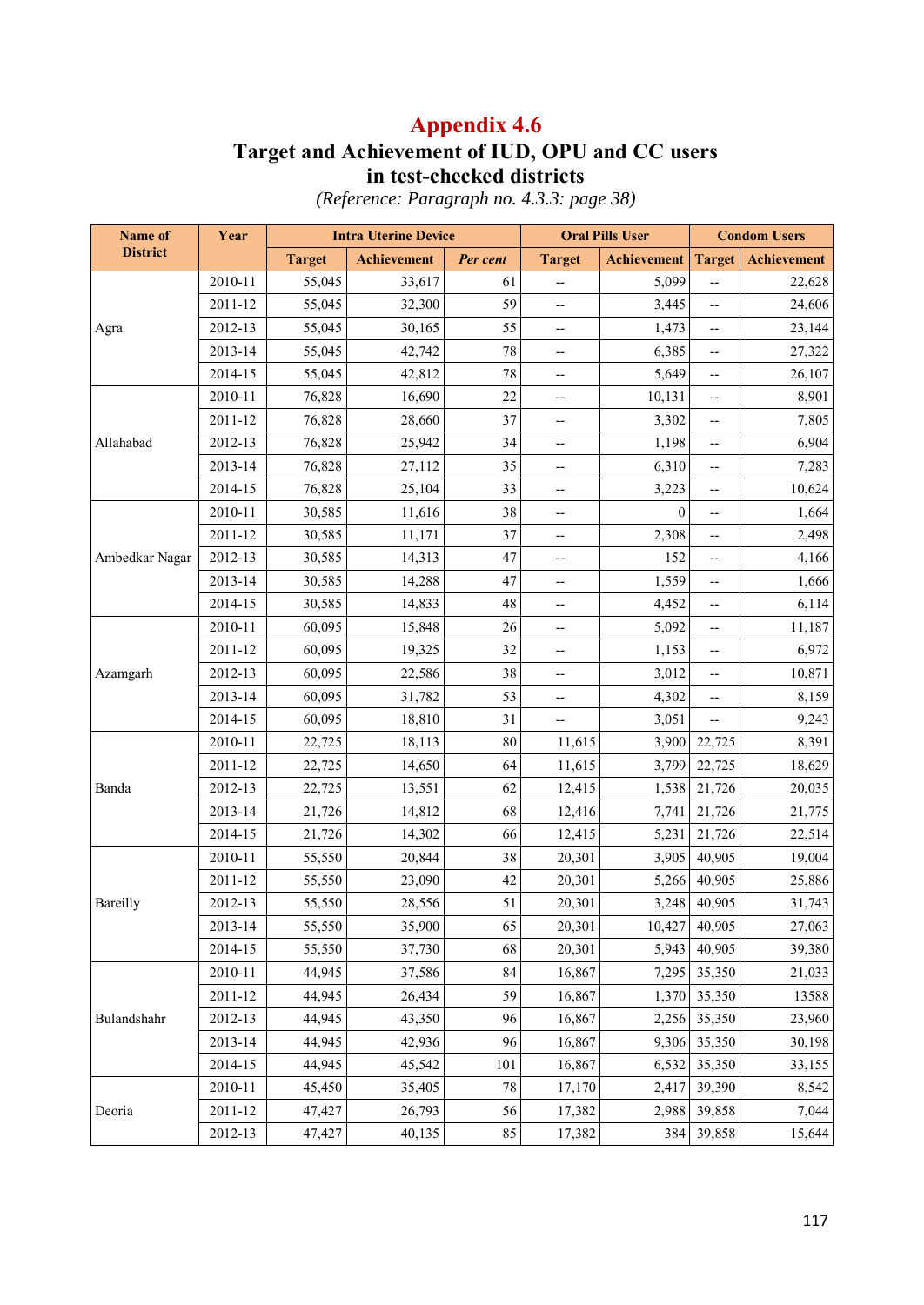|                  | 2013-14 | 47,427 | 38,565 | 81     | 17,382                   | 3,373  | 39,858 | 10,229 |
|------------------|---------|--------|--------|--------|--------------------------|--------|--------|--------|
|                  | 2014-15 | 47,427 | 28,172 | 59     | 17,382                   | 580    | 39,858 | 4,390  |
|                  | 2010-11 | 31,310 | 16,585 | 53     | 12,625                   | 2,655  | 22,725 | 2,210  |
|                  | 2011-12 | 31,310 | 23,655 | 76     | 12,625                   | 4431   | 22,725 | 10,652 |
| Firozabad        | 2012-13 | 31,310 | 19,856 | 63     | 12,625                   | 3,128  | 22,725 | 15,915 |
|                  | 2013-14 | 31,310 | 22,145 | 71     | 12,625                   | 4,446  | 22,725 | 22,053 |
|                  | 2014-15 | 31,310 | 23,860 | 76     | 12,625                   | 6,750  | 22,725 | 17,900 |
|                  | 2010-11 | 64,640 | 33,763 | 52     | --                       | 4,205  |        | 12,381 |
|                  | 2011-12 | 64,640 | 42,330 | 65     | --                       | 3,505  | --     | 16,238 |
| Gorakhpur        | 2012-13 | 64,640 | 32,780 | 51     | --                       | 3,700  | --     | 24,997 |
|                  | 2013-14 | 64,640 | 36,528 | 57     | --                       | 6,463  | --     | 14,870 |
|                  | 2014-15 | 64,640 | 42,259 | 65     | $\overline{\phantom{a}}$ | 7,128  |        | 11,075 |
|                  | 2010-11 | 54,035 | 40,653 | 75     | 19,695                   | 3,808  | 37,875 | 9,500  |
|                  | 2011-12 | 54,035 | 37,111 | 69     | 19,695                   | 4,076  | 37,875 | 21,956 |
| Hardoi           | 2012-13 | 54,035 | 44,441 | 82     | 19,695                   | 2,689  | 37,875 | 22,347 |
|                  | 2013-14 | 54,035 | 28,918 | 54     | 19,695                   | 1,949  | 37,875 | 25,823 |
|                  | 2014-15 | 54,035 | 24,139 | 45     | 19,695                   | 18,588 | 37,875 | 5,132  |
|                  | 2010-11 | 26,765 | 23,462 | $88\,$ | 10,100                   | 6,010  | 20,705 | 16,260 |
|                  | 2011-12 | 26,765 | 18,707 | $70\,$ | 10,100                   | 2,690  | 20,705 | 7,527  |
| Jhansi           | 2012-13 | 26,765 | 18,792 | 70     | 10,100                   | 2,394  | 20,705 | 14,190 |
|                  | 2013-14 | 26,765 | 20,746 | 78     | 10,100                   | 6,501  | 20,705 | 10,996 |
|                  | 2014-15 | 26,765 | 18,587 | 69     | 10,100                   | 4,957  | 20,705 | 10,950 |
|                  | 2010-11 | 45,450 | 27,061 | 60     | 18,180                   | 9,782  | 35,350 | 14,552 |
|                  | 2011-12 | 45,450 | 24,552 | 54     | 18,180                   | 3,991  | 35,350 | 10,259 |
| Meerut           | 2012-13 | 45,450 | 21,040 | 46     | 18,180                   | 385    | 35,350 | 10,454 |
|                  | 2013-14 | 45,450 | 16,077 | 35     | 18,180                   | 4,282  | 35,350 | 9,442  |
|                  | 2014-15 | 45,450 | 16,966 | 37     | 18,180                   | 5,590  | 35,350 | 10,467 |
|                  | 2010-11 | 42,420 | 23,265 | 55     | --                       | 7,587  | --     | 11,347 |
|                  | 2011-12 | 42,420 | 26,394 | 62     | --                       | 3,602  | --     | 9,254  |
| Pratapgarh       | 2012-13 | 42,420 | 20,235 | 48     | --                       | 385    | --     | 7,843  |
|                  | 2013-14 | 42,420 | 18,056 | 43     | --                       | 6,019  | --     | 9,952  |
|                  | 2014-15 | 42,420 | 18,402 | 43     | --                       | 9,645  |        | 5,883  |
|                  | 2010-11 |        |        | --     | --                       |        |        | ┄,     |
|                  | 2011-12 | 43,430 | 20,429 | 47     | 18,685                   | 3,500  | 40,400 | 12,125 |
| Saharanpur       | 2012-13 | 43,430 | 24,687 | 57     | 18,685                   | 384    | 40,400 | 17,219 |
|                  | 2013-14 | 43,430 | 21,811 | 50     | 18,685                   | 10,256 | 40,400 | 16,788 |
|                  | 2014-15 | 43,430 | 21,301 | 49     | 18,685                   | 4,468  | 40,400 | 16,411 |
|                  | 2010-11 | 60,186 | 21,316 | 35     | 21,772                   | 3,390  | 41,847 | 12,129 |
|                  | 2011-12 | 60,186 | 21,164 | 35     | 21,772                   | 2,852  | 41,847 | 13,918 |
| Sitapur          | 2012-13 | 60,186 | 22,474 | 37     | 21,772                   | 1,761  | 41,847 | 14,218 |
|                  | 2013-14 | 60,186 | 16,455 | 27     | 21,772                   | 4,889  | 41,847 | 27,618 |
|                  | 2014-15 | 60,186 | 14,012 | 23     | 21,772                   | 5,039  | 41,847 | 13,866 |
|                  | 2010-11 | 18,436 | 11,363 | 62     | 8,613                    | 3,785  | 15,650 | 8,379  |
| Sant Kabir Nagar | 2011-12 | 18,436 | 12,616 | 68     | 8,613                    | 2,330  | 15,650 | 5,721  |
|                  | 2012-13 | 18,436 | 6,269  | 34     | 8,613                    | 439    | 15,650 |        |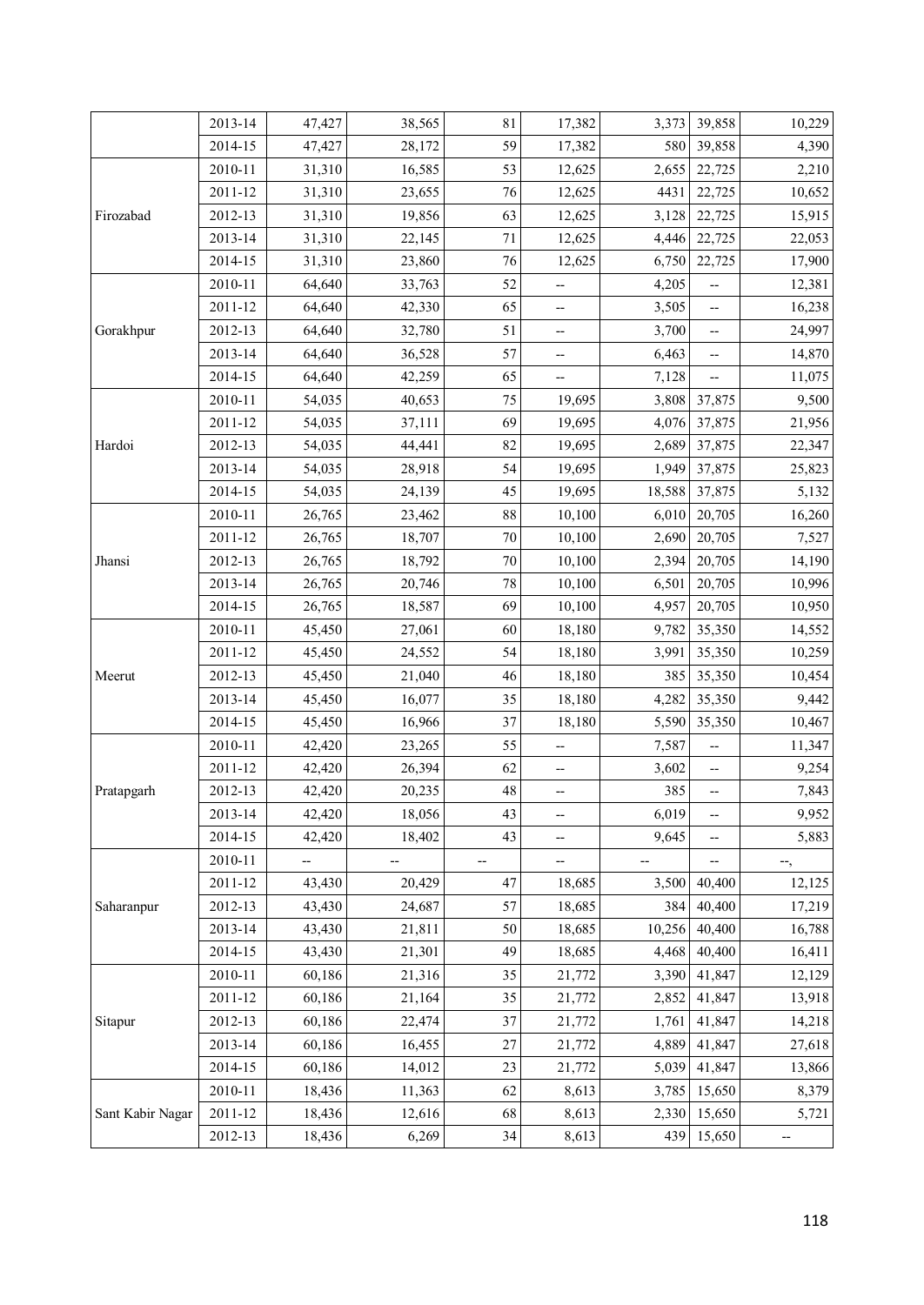|                      | 2013-14      | 18,436        | 8,708              | 47                          | 8,613                    | 2,136                  | 15,650                                              | $\overline{\phantom{a}}$ |
|----------------------|--------------|---------------|--------------------|-----------------------------|--------------------------|------------------------|-----------------------------------------------------|--------------------------|
|                      | 2014-15      | 18,436        | 7,168              | 39                          | 8,613                    | 4,780                  | 15,650                                              | 6,658                    |
|                      | 2010-11      | 36,888        | 25,603             | 69                          | 14,050                   | 4,298                  | 27,389                                              | 15,957                   |
|                      | 2011-12      | 36,888        | 30,567             | 83                          | 14,050                   | 3,142                  | 27,389                                              | 10,263                   |
| Sultanpur            | 2012-13      | 36,888        | 32,805             | 89                          | 14,050                   | 4,781                  | 27,389                                              | 24,885                   |
|                      | 2013-14      | 36,888        | 32,457             | 88                          | 14,050                   | 8,593                  | 27,389                                              | 25,481                   |
|                      | 2014-15      | 36,888        | 29,412             | 80                          | 14,050                   | 8,777                  | 27,389                                              | 24,191                   |
|                      | 2010-11      | 42,420        | 36,343             | 86                          | --                       | 20,339                 | $\overline{a}$                                      | 8,187                    |
|                      | 2011-12      | 42,420        | 32,601             | 77                          | --                       | 5,080                  | --                                                  | 21,477                   |
| Unnao                | 2012-13      | 42,420        | 23,025             | 54                          | --                       | 1,538                  | $\overline{\phantom{a}}$                            | 14,938                   |
|                      | 2013-14      | 42,420        | 19,293             | 45                          | $-$                      | 3,569                  | $\overline{\phantom{a}}$                            | 10,847                   |
|                      | 2014-15      | 42,420        | 24,465             | 58                          | --                       | 13,311                 |                                                     | 5,965                    |
|                      | 2010-11      | 47,813        | 17,892             | 37                          | 19,922                   | 9,890                  | 45,157                                              | 8,683                    |
|                      | 2011-12      | 47,813        | 10,109             | 21                          | 19,922                   | 1,291                  | 45,157                                              | 2,999                    |
| Varanasi             | 2012-13      | 47,813        | 18,888             | 40                          | 19,922                   | 581                    | 45,157                                              | 1,431                    |
|                      | 2013-14      | 47,813        | 26,309             | 55                          | 19,922                   | 4,985                  | 45,157                                              | 8,993                    |
|                      | 2014-15      | 47,813        | 23,260             | 49                          | 19,922                   | 3,425                  | 45,157                                              | 9,279                    |
|                      | 2010-11      | 8,61,586      | 4,67,025           | 54                          |                          | 1,21,303               |                                                     | 2,20,937                 |
| <b>All Test</b>      | 2011-12      | 9,06,993      | 4,82,658           | 53                          |                          | 71,937                 |                                                     | 2,49,419                 |
| <b>Checked</b>       | 2012-13      | 9,05,994      | 5,01,517           | 55                          |                          | 46,303                 |                                                     | 3,04,905                 |
| <b>Districts</b>     | 2013-14      | 9,05,994      | 5,15,640           | 57                          |                          | 1,18,201               |                                                     | 3,16,558                 |
|                      | 2014-15      | 9,05,994      | 4,96,136           | 55                          |                          | 1,17,085               |                                                     | 3,06,523                 |
|                      | <b>Total</b> | 44,86,561     | 24,62,976          | 55                          |                          | 4,74,829               |                                                     | 13,98,342                |
|                      |              |               |                    | <b>Intra Uterine Device</b> |                          | <b>Oral Pills User</b> |                                                     | <b>Condom Users</b>      |
|                      | Year         | <b>Target</b> | <b>Achievement</b> | Per cent                    | <b>Target</b>            | <b>Achievement</b>     | <b>Target</b>                                       | <b>Achievement</b>       |
|                      |              |               | (in lakh)          |                             |                          | (in lakh               |                                                     | (in lakh)                |
|                      | 2010-11      | 26.1          | 15.44              | 59                          | --                       | 3.43                   | Ξ.                                                  | 8.13                     |
| <b>Uttar Pradesh</b> | 2011-12      | 26.1          | 13.91              | 53                          | $\overline{\phantom{a}}$ | 2.46                   | $\overline{\phantom{a}}$                            | 8.12                     |
|                      | 2012-13      | 26.1          | 13.92              | 53                          | --                       | 1.13                   | $\hspace{0.05cm} -\hspace{0.05cm} -\hspace{0.05cm}$ | 8.95                     |
|                      |              |               |                    |                             |                          |                        | $\overline{\phantom{a}}$                            |                          |
|                      | 2013-14      | 26.1          | 14.85              | 57                          | $\overline{\phantom{a}}$ |                        |                                                     | 8.98                     |
|                      | 2014-15      | 26.1          | 14.5               | 56                          | --                       | 3.49<br>3.33           | --                                                  | 9.56                     |

(Source: Information provided by Directorate, Family Welfare and CMOs of test-checked districts)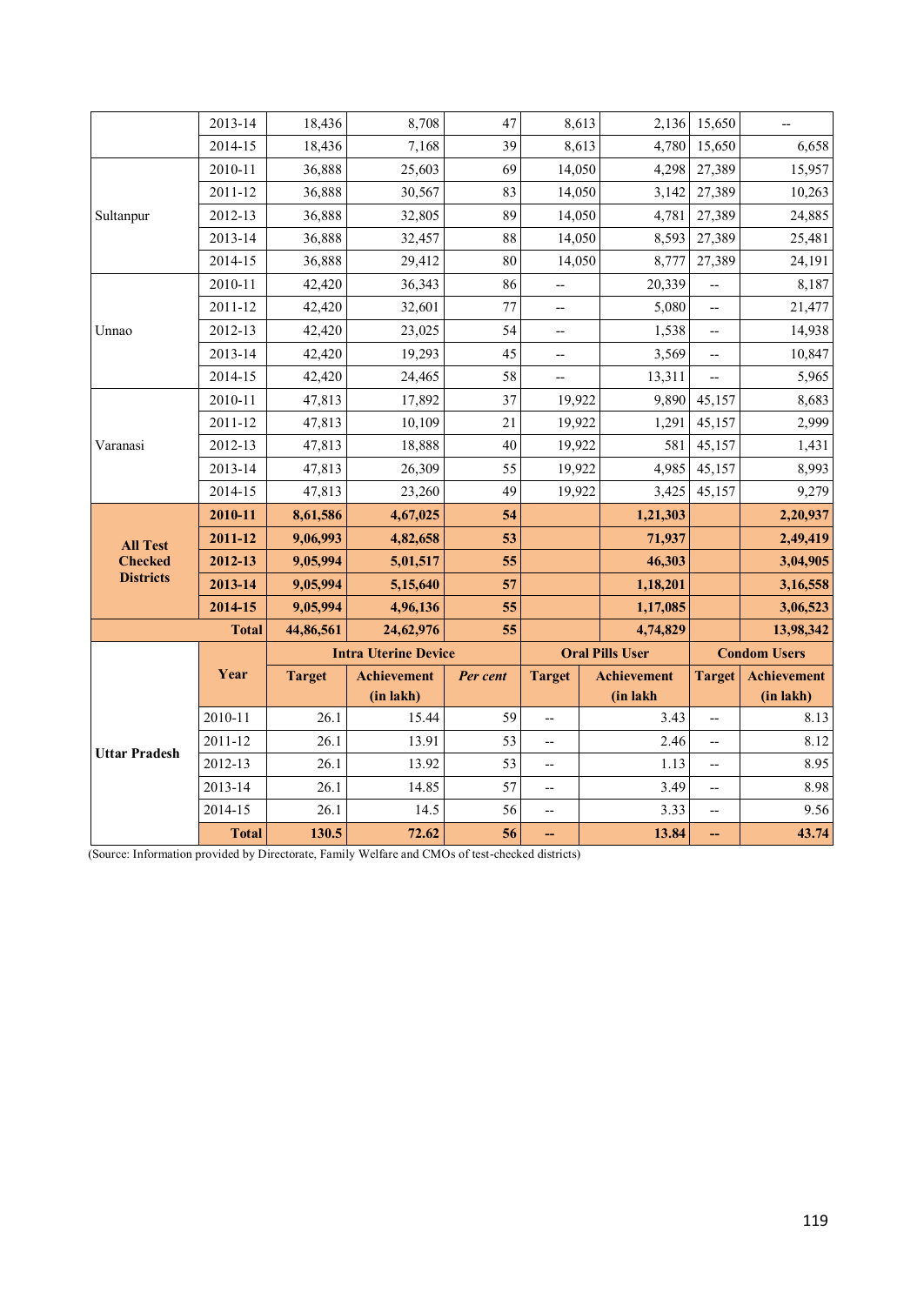## **Appendix 5.1 Details of services provided at Angan Wadi Centres**

*(Reference: Paragraph no. 5; page 40)* 

| SI.<br>No.     | <b>Services</b>                   | <b>Target Group</b>                                             | <b>Service Provided by</b>                                           |
|----------------|-----------------------------------|-----------------------------------------------------------------|----------------------------------------------------------------------|
| 1.             | <b>Supplementary Nutrition</b>    | Children below 6 years,<br>Pregnant women and Lactating Mothers | Angan Wadi Worker and Angan<br>Wadi Helper                           |
| 2 <sub>1</sub> | Nutrition and Health<br>Education | Women (15-45 years)                                             | Angan Wadi Worker/ Auxiliary<br>Nursing Midwife/ Medical Officer     |
| 3.             | Pre-School Education              | Children 3-6 years                                              | Angan Wadi Worker                                                    |
| 4.             | Health Check-up                   | Children below 6 years,<br>Pregnant women and Lactating Mothers | Auxiliary Nursing Midwife/<br>Medical Officer / Angan Wadi<br>Worker |
| 5.             | Referral Services                 | Children below 6 years,<br>Pregnant women and Lactating Mothers | Angan Wadi Worker/ Auxiliary<br>Nursing Midwife/ Medical Officer     |
| 6.             | Immunization                      | Children below 6 years,<br>Pregnant women and Lactating Mothers | Auxiliary Nursing Midwife/<br>Medical Officer                        |

(Source: Guidelines of the Scheme)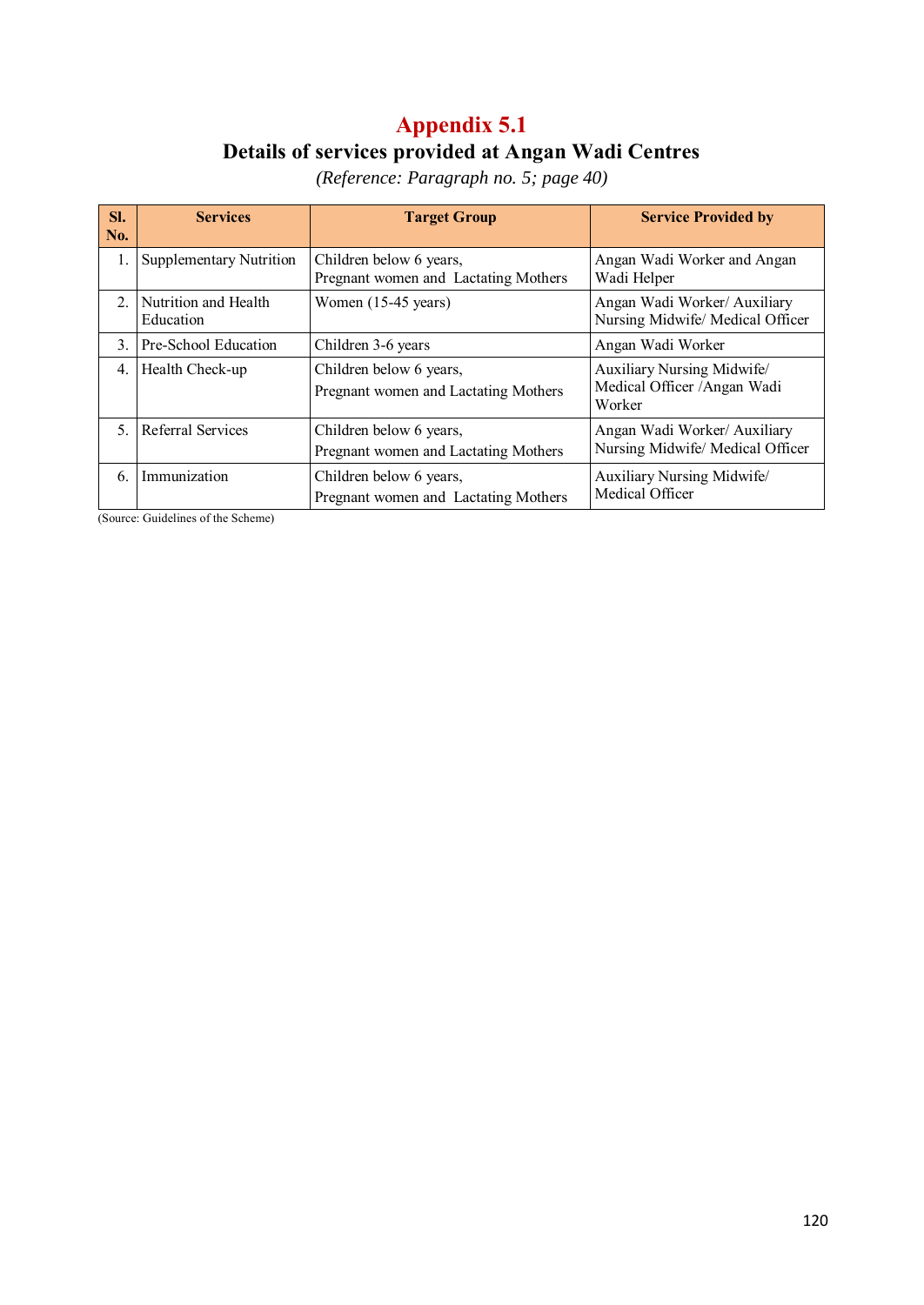## **Details and nutritional value of supplementary nutrition provided to beneficiaries**

*(Reference: Paragraph no. 5; page 40)* 

| SI.<br>No.   | <b>Category of</b><br>beneficiary                                                    | Name of<br>supplement<br>ary<br>nutrition          | Per beneficiary<br>per day                                                                                                                             | <b>Rate and nutritional</b><br>component approved<br>by GoI for per<br>beneficiary per day |                             | <b>Quantity of daily</b><br>nutritional<br>component supplied<br>to beneficiaries |                             |                |
|--------------|--------------------------------------------------------------------------------------|----------------------------------------------------|--------------------------------------------------------------------------------------------------------------------------------------------------------|--------------------------------------------------------------------------------------------|-----------------------------|-----------------------------------------------------------------------------------|-----------------------------|----------------|
|              |                                                                                      |                                                    |                                                                                                                                                        | Rate<br>(in 3)                                                                             | <b>Protein</b><br>(in gram) | <b>Calorie</b>                                                                    | <b>Protein</b><br>(in gram) | <b>Calorie</b> |
| (1)          | (2)                                                                                  | (3)                                                | (4)                                                                                                                                                    | (5)                                                                                        | (6)                         | (7)                                                                               | (8)                         | (9)            |
|              | General children<br>between age of six<br>months and three<br>years                  | Weaning<br>food *                                  | For six days in a week at the<br>rate of 120 gram per day once<br>in a week (in form of THR <sup>4</sup> )                                             | 6.00                                                                                       | $12 - 15$                   | 500                                                                               | 14.40                       | 504            |
| $\mathbf{1}$ | Severely<br>malnourished children<br>between age of six<br>months and three<br>years |                                                    | For six days in a week at the<br>rate of 200 gram per day once<br>in a week (in form of THR)                                                           | 9.00                                                                                       | $20 - 25$                   | 800                                                                               | 24.00                       | 840            |
|              | General children<br>between age of three<br>years and six years                      | Hot cooked<br>food in form<br>of Khichdi/<br>Dalia | Approximately 100 to 125 gram<br>per beneficiary per day                                                                                               |                                                                                            |                             |                                                                                   |                             |                |
| 2            |                                                                                      | Morning<br>snack                                   | Daily 50 gram amylase rich<br>energy food for four days in a<br>week (except Wednesday and<br>Friday)                                                  | 6.00                                                                                       | $12 - 15$                   | 500                                                                               | $15 - 17$                   | 522-587        |
|              |                                                                                      |                                                    | Local fruit/Gur-chana/<br>lai-chana two days in a week<br>(on Wednesday and Friday)                                                                    |                                                                                            |                             |                                                                                   |                             |                |
| 3            | Severely<br>malnourished children<br>between age of three<br>years and six years     | Amylase rich<br>energy food<br>**                  | In addition to above at Sl. No.<br>2, amylase rich energy food at<br>the rate of 75 gram per day for<br>six days in a week at once (in<br>form of THR) | 9.00                                                                                       | $20 - 25$                   | 800                                                                               | $25 - 26$                   | 822-887        |
| 4            | Pregnant women and<br>lactating mothers                                              | Amylase rich<br>energy food<br>$\ast\ast$          | For six days in a week at the<br>rate of 140 gram per day once<br>in a week (in form of THR)                                                           | 7.00                                                                                       | 18-20                       | 600                                                                               | 18.20                       | 602            |

(Source: Directorate, ICDS)

\* Weaning food constitute: wheat flour 25 *per cent*, soya flour 14 *per cent*, rice five *per cent*, corn five *per cent*, gram flour 15 *per cent*, sugar 25 *per cent*, vegetable oil 10 *per cent*, vitamin minerals one *per cent.* Nutritional component in per 100 gram weaning food: Calorie 420, Protein 12 gram, micronutrient - 50 *per cent* of RDA<sup>5</sup>.

\*\* Amylase rich energy food constitute: wheat flour 25 *per cent*, soya flour 15 *per cent*, ragi five *per cent*, corn five *per cent*, peanut five *per cent,*  gram flour 10 *per cent*, sugar 25 *per cent*, vegetable oil nine *per cent*, vitamin minerals one *per cent.* Nutritional component in per 100 gram amylase rich energy food: Calorie 430, Protein 13 gram, micronutrient - 50 *per cent* of RDA.

<sup>4</sup> Take Home Ration.

 $\overline{a}$ 

<sup>5</sup> Recommended Dietary Allowance.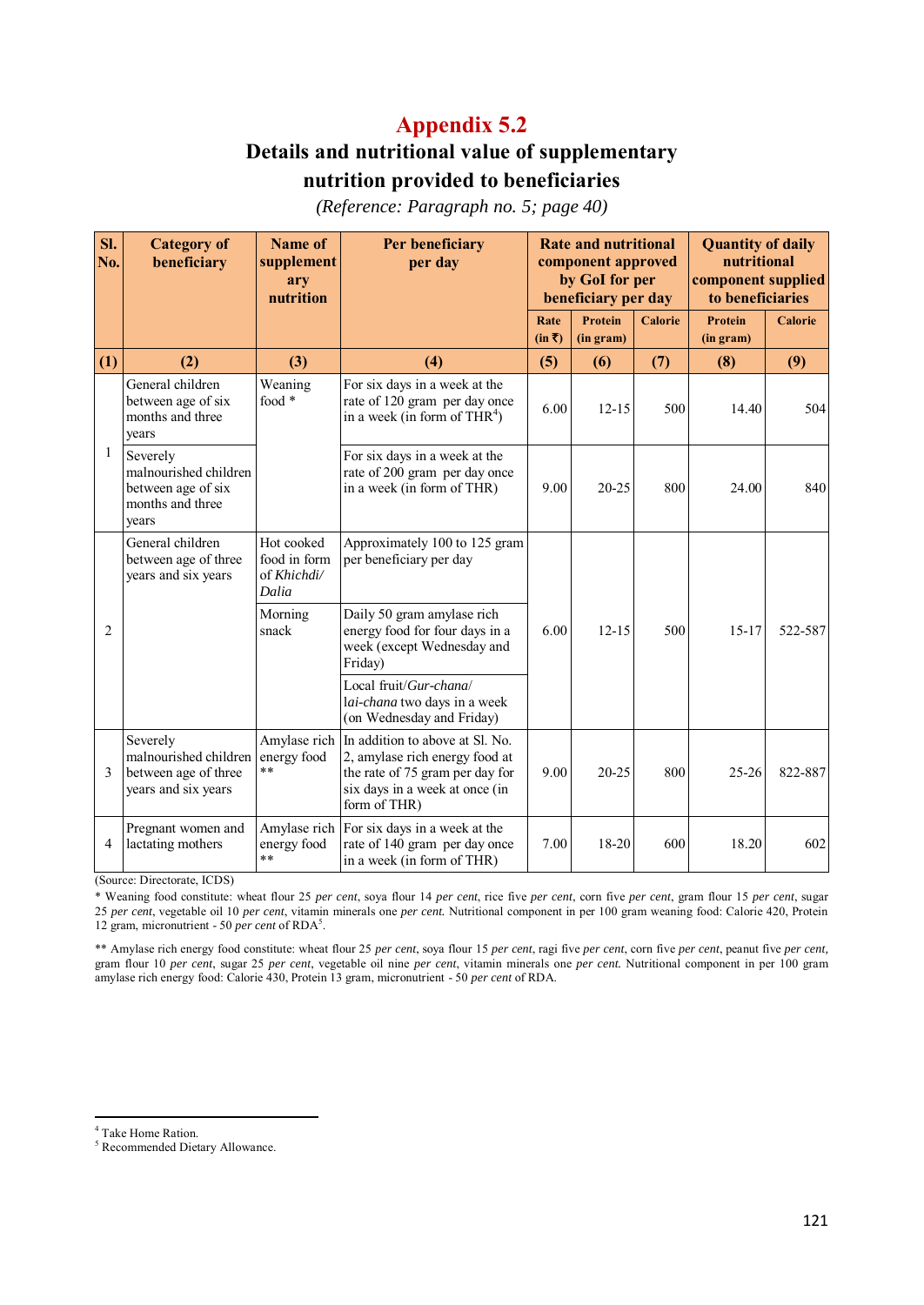## **Appendix 5.3 Details of health services provided at AWCs**

| <b>Name of service</b> | <b>Core activities/interventions</b>                                                         |
|------------------------|----------------------------------------------------------------------------------------------|
| Health check-up        | Ante-natal check-up/post-natal check-up/Janani Suraksha Yojna<br>(1)                         |
|                        | (ii) Janani Shishu Suraksha Yojna                                                            |
|                        | (iii) Identification of severely underweight children requiring medical attention            |
|                        | (iv) Support to community based care of underweight children                                 |
| Referral services      | Referral of severely underweight to health facilities/Nutrition rehabilitation centre<br>(1) |
|                        | (ii) Referral for complications during pregnancy                                             |
|                        | (iii) Referral of sick newborns                                                              |
|                        | (iv) Referral of sick children                                                               |
| Immunization           | Regular fixed monthly Village Health Nutrition Days<br>(1)                                   |
|                        | Primary immunization<br>(11)                                                                 |
|                        | (iii) Boosters                                                                               |
|                        | (iv) TT for pregnant women                                                                   |
|                        | Vitamin 'A' supplementation<br>(v)                                                           |

*(Reference: Paragraph no. 5; page 40)* 

(Source: Guidelines of the Scheme)

## **Appendix 5.4**

#### **Budget allocation, releases and expenditure under ICDS-General**

*(Reference: Paragraph no. 5.1.2; page 41)* 

|              |                          |                 |                    | $(3\overline{5})$ in crore) |
|--------------|--------------------------|-----------------|--------------------|-----------------------------|
| Year         | <b>Budget allocation</b> | <b>Releases</b> | <b>Expenditure</b> | <b>Savings</b>              |
| 2010-11      | 744.14                   | 738.49          | 689.20             | 49.29                       |
| 2011-12      | 1,245.54                 | 777.18          | 738.95             | 38.23                       |
| 2012-13      | 1,737.79                 | 1,719.04        | 1,564.63           | 154.41                      |
| 2013-14      | 1.441.24                 | 1,385.45        | 1,271.83           | 113.62                      |
| 2014-15      | 1,513.21                 | 1,511.11        | 1,349.31           | 161.80                      |
| <b>Total</b> | 6,681.92                 | 6,131.27        | 5,613.92           | 517.35                      |

(Source: Directorate, ICDS)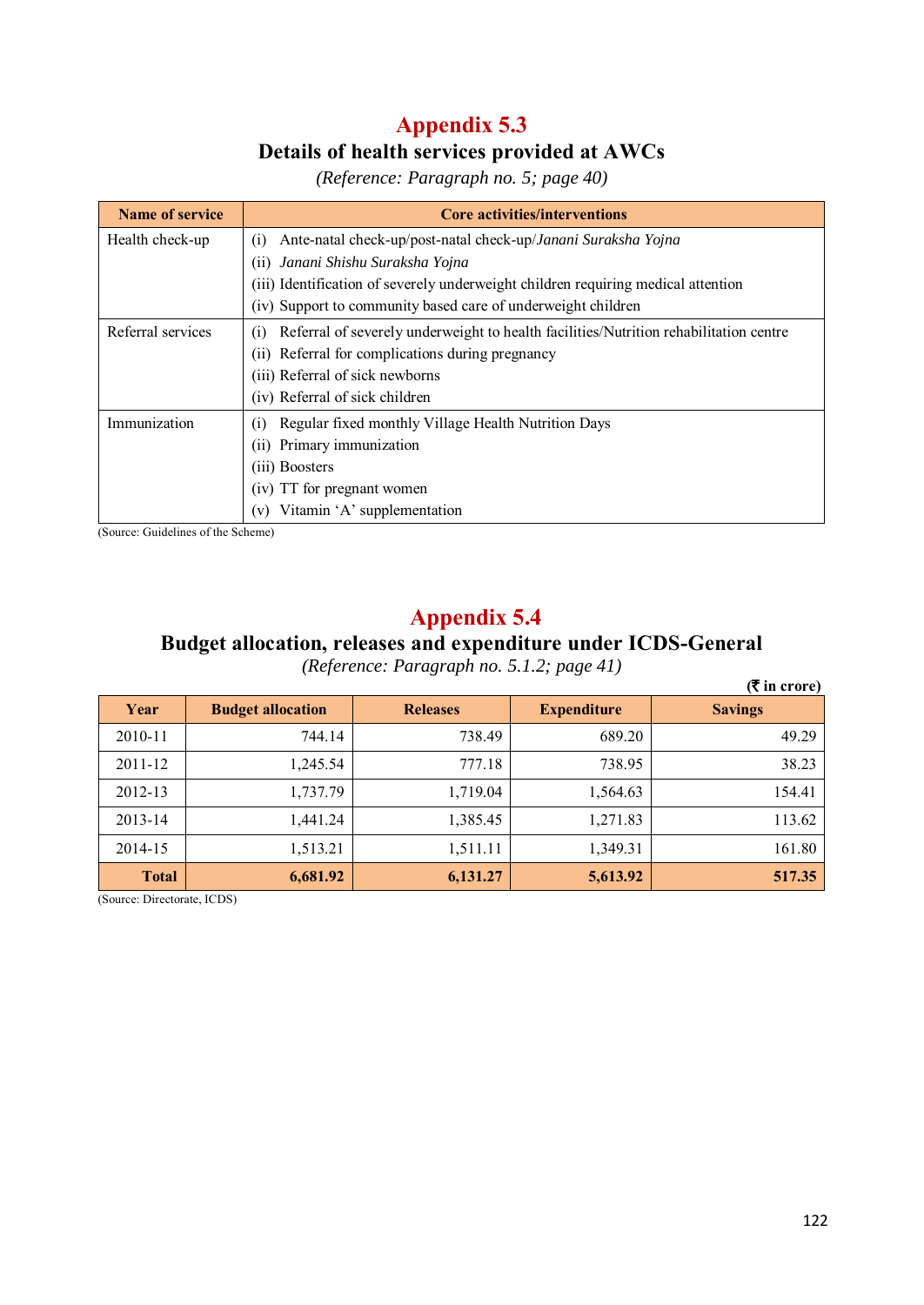# **Details of non-availability of basic amenities at AWCs**

| SI. | <b>Name of the District</b> | <b>Total no. of</b> | Total no. of | <b>Number of AWCs not having</b> |                                        |                         |  |  |  |  |  |
|-----|-----------------------------|---------------------|--------------|----------------------------------|----------------------------------------|-------------------------|--|--|--|--|--|
| No. |                             | <b>Projects</b>     | <b>AWCs</b>  | <b>Toilet facility</b>           | <b>Safe drinking</b><br>water facility | <b>Kitchen facility</b> |  |  |  |  |  |
| 1.  | Agra                        | 16                  | 2,982        | 995 (33)                         | 2,165(73)                              | 739 (25)                |  |  |  |  |  |
| 2.  | Allahabad                   | 22                  | 4,499        | 1,910(42)                        | 2,928(65)                              | 852 (19)                |  |  |  |  |  |
| 3.  | Ambedkar Nagar              | 10                  | 2,548        | 1,865(73)                        | 2,238(88)                              | 993 (39)                |  |  |  |  |  |
| 4.  | Azamgarh                    | 23                  | 5,588        | 979 (18)                         | 4,057(73)                              | 767(14)                 |  |  |  |  |  |
| 5.  | Banda                       | 9                   | 1,705        | 1,116(65)                        | 1,569(92)                              | 707 (41)                |  |  |  |  |  |
| 6.  | Bareilly                    | 16                  | 2,857        | 2,656(93)                        | 2,731 (96)                             | 214(7)                  |  |  |  |  |  |
| 7.  | Bulandshahr                 | 16                  | 3,958        | 3,506(89)                        | 3,646(92)                              | 904 (23)                |  |  |  |  |  |
| 8.  | Deoria                      | 17                  | 3,243        | 2,512(77)                        | 2,966(91)                              | 432(13)                 |  |  |  |  |  |
| 9.  | Firozabad                   | 11                  | 2,540        | 1,778(70)                        | 1,889(74)                              | 988 (39)                |  |  |  |  |  |
| 10. | Gorakhpur                   | 20                  | 4,032        | 2,822(70)                        | 3,746(93)                              | 872 (22)                |  |  |  |  |  |
| 11. | Hardoi                      | 20                  | 3,930        | 3,814(97)                        | 39,12 (100)                            | 616 (16)                |  |  |  |  |  |
| 12. | Jhansi                      | 9                   | 1,379        | 1,234(89)                        | 1,371 (99)                             | 303 (22)                |  |  |  |  |  |
| 13. | Meerut                      | 13                  | 2,076        | 1,862(90)                        | 1,757(85)                              | 965 (46)                |  |  |  |  |  |
| 14. | Pratapgarh                  | 17                  | 3,247        | 2,216 (68)                       | 2,581 (79)                             | 1,277 (39)              |  |  |  |  |  |
| 15. | Saharanpur                  | 12                  | 3,408        | 2,736(80)                        | 2,925(86)                              | 1,641 (48)              |  |  |  |  |  |
| 16. | Sant Kabir Nagar            | 10                  | 1,765        | 251(14)                          | 980 (56)                               | 251(14)                 |  |  |  |  |  |
| 17. | Sitapur                     | 20                  | 4,232        | 3,657(86)                        | 4,101(97)                              | 4,063 (96)              |  |  |  |  |  |
| 18. | Sultanpur                   | 14                  | 2,511        | 2,159(86)                        | 2,386 (95)                             | 379 (15)                |  |  |  |  |  |
| 19. | Unnao                       | 17                  | 3,352        | 2,734(82)                        | 3,203(96)                              | 297(9)                  |  |  |  |  |  |
| 20. | Varanasi                    | 9                   | 3,914        | 2,798(71)                        | 2,606(67)                              | 1,207(31)               |  |  |  |  |  |
|     | <b>Total</b>                | 301                 | 63,766       | 43,600 (68)                      | 53,757 (84)                            | 18,467(29)              |  |  |  |  |  |

*(Reference: Paragraph no. 5.3.2; page 43)* 

(Source: Information provided by DPOs of test checked districts)

## **Appendix 5.6**

#### **Budget allocation and expenditure under Supplementary Nutrition Programme**

*(Reference: Paragraph no. 5.4.1.1(i); page 45)* 

|              |               |                            |                          |                         |                                                                   |           |                 |                             |                   |               |                    | $($ ₹ in crore)          |               |
|--------------|---------------|----------------------------|--------------------------|-------------------------|-------------------------------------------------------------------|-----------|-----------------|-----------------------------|-------------------|---------------|--------------------|--------------------------|---------------|
| Year         | <b>Budget</b> |                            | <b>Budget allocation</b> |                         | <b>Total</b>                                                      |           |                 | <b>GoI Share</b>            |                   |               | <b>State</b>       | <b>Total</b>             | <b>Saving</b> |
|              | demand        | <b>Central</b>             | <b>State</b>             | <b>Total</b><br>$(2+3)$ | <b>Budget</b><br><b>Released</b>                                  | <b>OB</b> | <b>Releases</b> | <b>Available</b><br>$(7+8)$ | <b>Spent</b>      | CB<br>$(7-8)$ | share<br>spent     | expenditure<br>$(10+12)$ | $(6-13)$      |
| (1)          | (2)           | (3)                        | (4)                      | (5)                     | (6)                                                               | (7)       | (8)             | (9)                         | (10)              | (11)          | (12)               | (13)                     | (14)          |
| 2010-11      | 2.853.20      |                            | 1.361.89 1.361.89        | 2.723.78                | 2.720.02                                                          | $-27.46$  | 1.382.67        |                             | 1.355.21 1.359.80 |               | $-4.59$ 1,359.80   | 2,719.60                 | 0.42          |
| 2011-12      | 2.792.00      |                            | 1,341.56 1,341.56        | 2,683.12                | 2.680.61                                                          | $-4.59$   | 1.316.00        |                             | 1,311.41 1,340.14 | $-28.73$      | 1,340.14           | 2,680.28                 | 0.33          |
| 2012-13      |               | 2.682.50 1.332.25          | 1,332.25                 | 2.664.50                | 2.664.50                                                          | $-28.73$  | 1,179.53        |                             | 1.150.80 1.198.15 | $-47.35$      | 1.198.15           | 2,396.30                 | 268.20        |
| 2013-14      |               | 2,712.90 1,481.44 1,481.44 |                          | 2.962.88                | 2,962.90                                                          | $-47.35$  | 1.100.86        |                             | 1,053.51 1,480.89 |               | $-427.38$ 1.480.89 | 2,961.78                 | 1.120         |
| 2014-15      | 3.343.61      |                            | 1.821.80 1.821.80        | 3,643.60                | 3,643.61                                                          | $-427.38$ | 1,523.71        |                             | 1,096.33 1,774.62 | $-678.29$     | 1.774.62           | 3,549.24                 | 94.37         |
| <b>Total</b> |               |                            |                          |                         | 14, 384. 21   7, 338. 94   7, 338. 94   14, 677. 88   14, 671. 64 |           | 6,502.77        |                             | 5,967.26 7,153.60 |               | 7,153.60           | 14,307.20                | 364.44        |

(Source: Directorate, ICDS)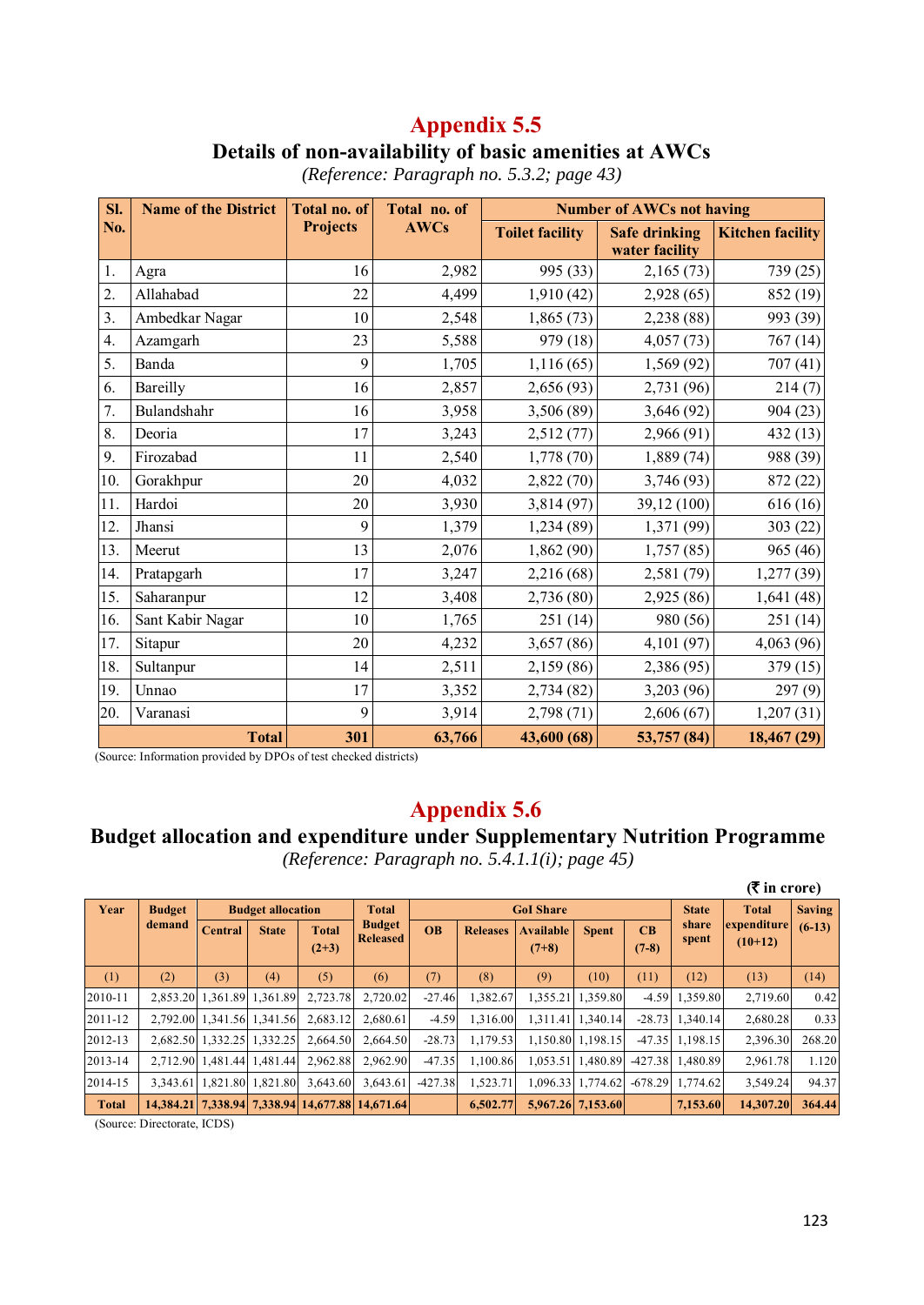## **Details of population and number of beneficiaries under SNP in the State**

| Year    |                                                                                                 | <b>Population (Number in lakh)</b> |              | No. of SNP beneficiaries (in lakh)                                      |                                                                   | <b>Shortfall</b> |            |
|---------|-------------------------------------------------------------------------------------------------|------------------------------------|--------------|-------------------------------------------------------------------------|-------------------------------------------------------------------|------------------|------------|
|         | <b>Children</b><br><b>Pregnant</b><br>up to $6$<br>and<br>lactating<br>years of<br>women<br>age |                                    | <b>Total</b> | <b>Pregnant and</b><br><b>lactating</b><br>women<br>( <i>per cent</i> ) | <b>Children</b> up<br>to 6 years of<br>age<br>( <i>per cent</i> ) | <b>Total</b>     | (per cent) |
| 2010-11 | 56.60                                                                                           | 264.45                             | 321.05       | 47.93 (85)                                                              | 203.99(77)                                                        | 251.92           | 69.13(22)  |
| 2011-12 | 58.11                                                                                           | 278.91                             | 337.02       | 49.41 (85)                                                              | 187.03(67)                                                        | 236.44           | 100.58(30) |
| 2012-13 | 56.33                                                                                           | 279.18                             | 335.51       | 49.33 (88)                                                              | 187.25(67)                                                        | 236.58           | 98.93 (29) |
| 2013-14 | 56.69                                                                                           | 286.16                             | 342.85       | 46.95(83)                                                               | 188.48 (66)                                                       | 235.43           | 107.42(31) |
| 2014-15 | 56.98                                                                                           | 286.87                             | 343.85       | 48.53(85)                                                               | 184.45 (64)                                                       | 232.98           | 110.87(32) |

*(Reference: Paragraph no. 5.4.1.1(ii); page 45)* 

(Source: Directorate, ICDS)

# **Appendix 5.8**

#### **Number of SNP beneficiaries in test checked districts**

*(Reference: Paragraph no. 5.4.1.1(ii); page 46)* 

| SI.              | Name of the      |                                               | <b>Total number of beneficiaries</b>          |              |                                       |                              | <b>Number of beneficiaries benefitted under SNP</b> |                              |              | <b>Shortfall</b> | <b>Shortfall</b> |
|------------------|------------------|-----------------------------------------------|-----------------------------------------------|--------------|---------------------------------------|------------------------------|-----------------------------------------------------|------------------------------|--------------|------------------|------------------|
| No.              | <b>District</b>  | <b>Children</b><br>$\mathbf{u}$ to 6<br>years | Pregnant<br>women and<br>Lactating<br>mothers | <b>Total</b> | <b>Children</b><br>up to $6$<br>years | <b>Shortfall</b><br>per cent | Pregnant<br>women and<br>Lactating<br>mothers       | <b>Shortfall</b><br>per cent | <b>Total</b> |                  | per cent         |
| 1.               | Agra             | 51,7049                                       | 1,02,563                                      | 6,19,612     | 3,19,321                              | 38                           | 96,463                                              | 6                            | 4,15,784     | 2,03,828         | 33               |
| $\overline{2}$ . | Allahabad        | 69,6398                                       | 1,30,623                                      | 8,27,021     | 4,42,701                              | 36                           | 1,13,799                                            | 13 <sup>1</sup>              | 5,56,500     | 2,70,521         | 33               |
| 3.               | Ambedkar Nagar   | 39,1043                                       | 62,398                                        | 4,53,441     | 2,35,296                              | 40                           | 51,572                                              | 17                           | 2,86,868     | 1,66,573         | 37               |
| 4.               | Azamgarh         | 72,2650                                       | 1,46,787                                      | 8,69,437     | 5,36,480                              | 26                           | 1,26,270                                            | 14                           | 6,62,750     | 2,06,687         | 24               |
| 5.               | Banda            | 27,5741                                       | 49,101                                        | 3,24,842     | 2,05,700                              | 25                           | 41,301                                              |                              | 16 2,47,001  | 77,841           | 24               |
| 6.               | Bareilly         | 48,6043                                       | 96,953                                        | 5,82,996     | 2,99,184                              | 38                           | 81,154                                              | 16                           | 3,80,338     | 2,02,658         | 35               |
| 7.               | Bulandshahr      | 48,3351                                       | 98,669                                        | 5,82,020     | 3,18,404                              | 34                           | 88,090                                              | 11                           | 4,06,494     | 1,75,526         | 30               |
| 8.               | Deoria           | 51,4391                                       | 94,045                                        | 6,08,436     | 3,56,850                              | 31                           | 89,617                                              | 5                            | 4,46,467     | 1,61,969         | 27               |
| 9.               | Firozabad        | 38,9052                                       | 79,921                                        | 4,68,973     | 2,90,875                              | 25                           | 70,225                                              | 12                           | 3,61,100     | 1,07,873         | 23               |
| 10               | Gorakhpur        | 68,8009                                       | 1,24,335                                      | 8,12,344     | 4,43,799                              | 35                           | 1,06,379                                            | 14 <sup>1</sup>              | 5,50,178     | 2,62,166         | 32               |
| 11               | Hardoi           | 67,1527                                       | 1,29,390                                      | 8,00,917     | 4,17,511                              | 38                           | 1,08,457                                            | 16                           | 5,25,968     | 2,74,949         | 34               |
| 12               | Jhansi           | 19,6255                                       | 32,952                                        | 2,29,207     | 1,14,816                              | 41                           | 29,182                                              | 11                           | 1,43,998     | 85,209           | 37               |
| 13.              | Meerut           | 33,8583                                       | 71,086                                        | 4,09,669     | 2,31,889                              | 32                           | 67,613                                              | 5                            | 2,99,502     | 1,10,167         | 27               |
| 14               | Saharanpur       | 43,6174                                       | 82,260                                        | 5,18,434     | 2,91,499                              | 33                           | 78,651                                              |                              | 3,70,150     | 1,48,284         | 29               |
| 15               | Sant Kabir Nagar | 29,9451                                       | 61,430                                        | 3,60,881     | 2,05,426                              | 31                           | 29,233                                              | 52                           | 2,34,659     | 1,26,222         | 35               |
| 16.              | Sitapur          | 72,6886                                       | 1,37,348                                      | 8,64,234     | 4,63,239                              | 36                           | 1,23,888                                            | 10                           | 5,87,127     | 2,77,107         | 32               |
| 17.              | Sultanpur        | 42,5324                                       | 68,045                                        | 4,93,369     | 2,78,699                              | 34                           | 54,475                                              | 20                           | 3,33,174     | 1,60,195         | 32               |
| 18               | Unnao            | 51,1728                                       | 98,290                                        | 6,10,018     | 3,55,328                              | 31                           | 88,161                                              | 10                           | 4,43,489     | 1,66,529         | 27               |
| 19.              | Varanasi         | 51,1861                                       | 93,583                                        | 6,05,444     | 3,31,067                              | 35                           | 83,093                                              | 11                           | 4,14,160     | 1,91,284         | $32\,$           |

(Source: Information provided by DPOs of test checked districts)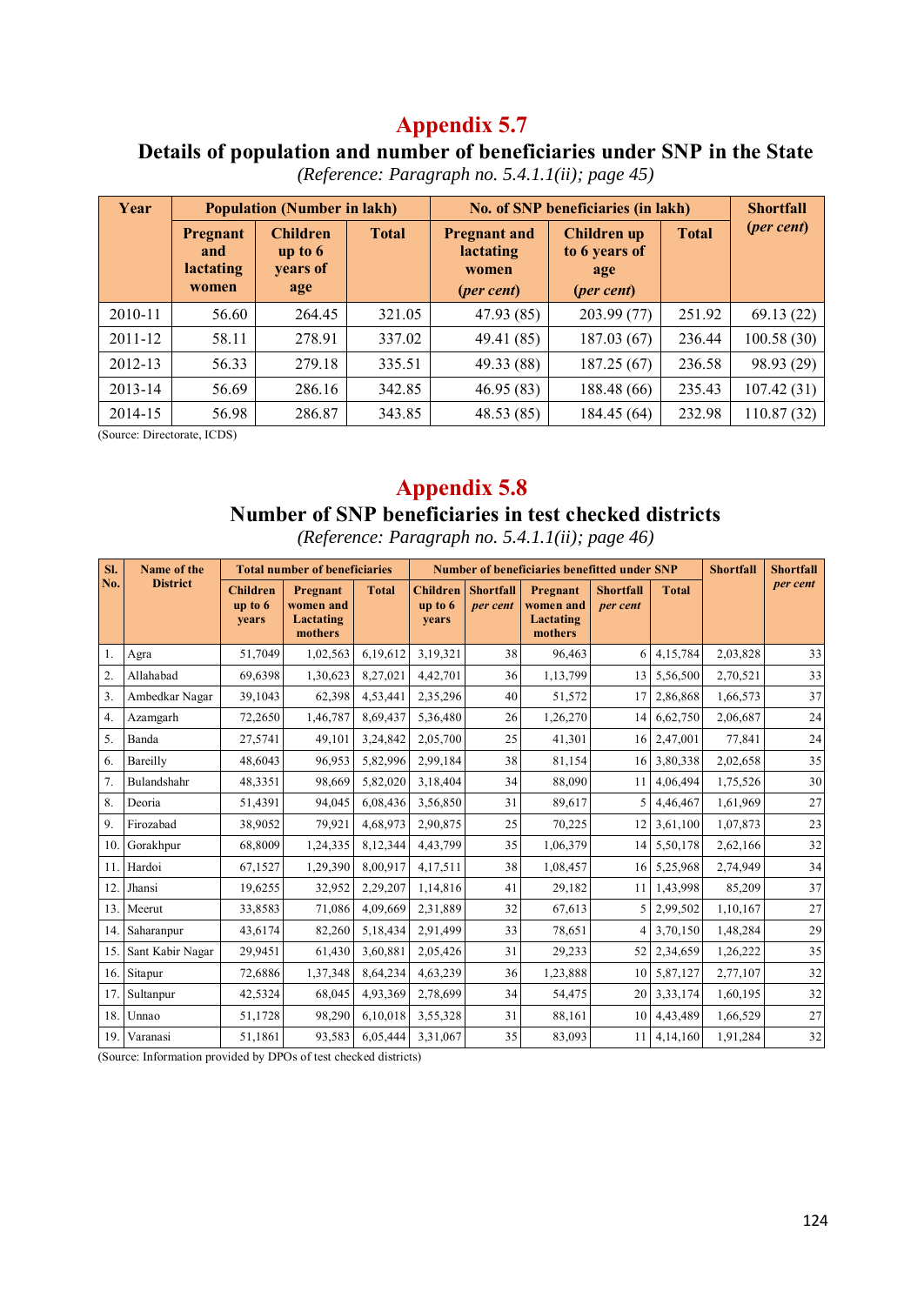**Details of calculation of total number of nutrition days in a month and year during 2010-15**  *(Reference: Paragraph no. 5.4.1.1(iii): page 46)* 

| Year    |                                                | <b>Children 6-72 months excluding</b><br>severely malnourished |                                                                                    |                                                       | <b>Severely malnourished</b><br>children 6-72 months                     |                                                                                |                                                | <b>Pregnant women and lactating</b><br>mothers                        |                                                                                                | <b>Average days</b><br>in a month                                                                        | <b>Average days</b><br>in a year for                                                                                                        | <b>Total</b><br>expenditure                                                                       | <b>Total</b><br>expenditure                                                                                                                                                                   |
|---------|------------------------------------------------|----------------------------------------------------------------|------------------------------------------------------------------------------------|-------------------------------------------------------|--------------------------------------------------------------------------|--------------------------------------------------------------------------------|------------------------------------------------|-----------------------------------------------------------------------|------------------------------------------------------------------------------------------------|----------------------------------------------------------------------------------------------------------|---------------------------------------------------------------------------------------------------------------------------------------------|---------------------------------------------------------------------------------------------------|-----------------------------------------------------------------------------------------------------------------------------------------------------------------------------------------------|
|         | No. of<br><b>Bene-</b><br>ficiaries<br>in lakh | Cost norm<br>per bene-<br>ficiary per<br>day<br>$(in \bar{ζ})$ | <b>Total</b><br>expen-<br>diture<br>$(3 \infty)$<br>$\mathbf{c}$ rore $\mathbf{c}$ | No. of<br><b>Bene-</b><br><b>ficiaries</b><br>in lakh | <b>Cost</b><br>norm per<br>bene-<br>ficiary<br>per day<br>$(in \bar{ζ})$ | <b>Total</b><br>expen-<br>diture<br>$(3 \infty)$<br>$\text{core}$ <sup>2</sup> | No. of<br><b>Bene-</b><br>ficiaries<br>in lakh | <b>Cost norm</b><br>per bene-<br>ficiary per<br>day<br>$(in \bar{ζ})$ | <b>Total</b><br>expen-<br>diture<br>$(\overline{\mathbf{C}})$ in<br>$\text{core}$ <sup>3</sup> | for which<br>supple-<br>mentary<br>nutrition was<br>provided to<br>each category<br>-of<br>beneficiaries | which<br>supplementary distribution of<br>nutrition was<br>provided to<br>each category<br>of beneficiary<br>(Column 11 $x$ )<br>12 months) | incurred on<br>supplementary<br>nutrition as<br>per utilisation<br>certificates<br>$(3 \times 1)$ | calculated in<br>audit which is<br>most<br>approximately<br>equal to actual<br>expenditure on<br>supplementary<br>nutrition during<br>the year<br>$(3 \times 10^{-4})$<br>(Column<br>$4+7+10$ |
| (1)     | (2)                                            | (3)                                                            | (4)                                                                                | (5)                                                   | (6)                                                                      | (7)                                                                            | (8)                                            | (9)                                                                   | (10)                                                                                           | (11)                                                                                                     | (12)                                                                                                                                        | (13)                                                                                              | (14)                                                                                                                                                                                          |
| 2010-11 | 203.70                                         | 4                                                              | 2,098.27                                                                           | 0.28                                                  | 6                                                                        | 4.33                                                                           | 47.93                                          | 5                                                                     | 617.15                                                                                         | 21.46                                                                                                    | 258                                                                                                                                         | 2,719.60                                                                                          | 2,719.75                                                                                                                                                                                      |
| 2011-12 | 186.70                                         | 41                                                             | 2,010.09                                                                           | 0.34                                                  | 61                                                                       | 5.49                                                                           | 49.41                                          | 5                                                                     | 664.96                                                                                         | 22.43                                                                                                    | 269                                                                                                                                         | 2,680.28                                                                                          | 2,680.54                                                                                                                                                                                      |
| 2012-13 | 186.66                                         | 41                                                             | 1,795.52                                                                           | 0.59                                                  | 6                                                                        | 8.51                                                                           | 49.33                                          | 5                                                                     | 593.14                                                                                         | 20.04                                                                                                    | 240                                                                                                                                         | 2,396.30                                                                                          | 2,397.17                                                                                                                                                                                      |
| 2013-14 | 187.87                                         | $(4 \& 6)^4$                                                   | 2,269.82                                                                           | 0.61                                                  | $(6 \& 9)^{5}$                                                           | 11.16                                                                          | 46.95                                          | $(5 \& 7)^6$                                                          | 681.58                                                                                         | 20.00                                                                                                    | 240                                                                                                                                         | 2,961.78                                                                                          | 2,962.56                                                                                                                                                                                      |
| 2014-15 | 182.99                                         | 6                                                              | 2,686.44                                                                           | 1.46                                                  | 9                                                                        | 32.15                                                                          | 48.53                                          | 7                                                                     | 831.20                                                                                         | 20.39                                                                                                    | 245                                                                                                                                         | 3,549.34                                                                                          | 3,549.79                                                                                                                                                                                      |

(Source: Information provided by Directorate, ICDS)

1 Column 2 x column 3 x column 11 x 12 months /100 (to convert  $\bar{\tau}$  in lakh to  $\bar{\tau}$  in crore).

2 Column 5 x column 6 x column 11 x 12 months/100.

3 Column 8 x column 9 x column 11 x 12 months/100.

4 90.73 lakh children were provided supplementary nutrition at the rate of  $\bar{x}$  4 per day and 97.14 lakh at the rate of  $\bar{x}$  6 per day during the year.

5 0.28 lakh severely malnourished children were provided supplementary nutrition at the rate of  $\overline{\bullet}$  6 per day and 0.33 lakh at the rate of  $\overline{\bullet}$  9 per day during the year.

6 22.33 lakh pregnant women and lactating mothers were provided supplementary nutrition at the rate of  $\overline{\epsilon}$  5 per day and 24.62 lakh at the rate of  $\overline{\epsilon}$  7 per day during the year.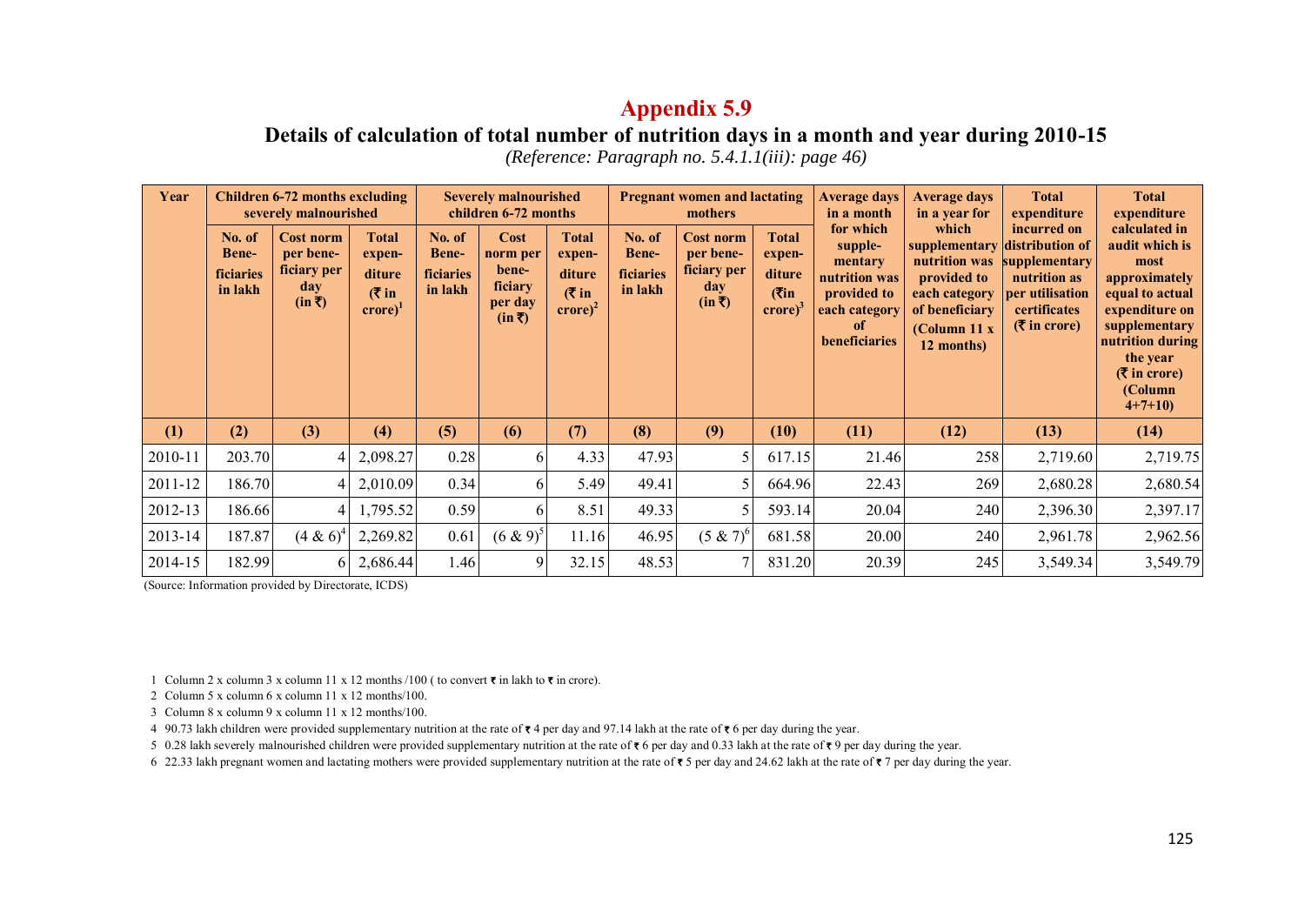#### **Details of AWCs functioning without new growth charts, maternal and child protection cards, weighing machines**

| SI. | Name of the      | Total no. |                                             | <b>Number of AWCs not having (as of March 2015)</b>                 |                                                        |                                                         |  |  |  |  |
|-----|------------------|-----------|---------------------------------------------|---------------------------------------------------------------------|--------------------------------------------------------|---------------------------------------------------------|--|--|--|--|
| No. | <b>District</b>  | of AWCs   | New growth<br>charts<br>( <i>per cent</i> ) | <b>Maternal and child</b><br>protection card<br>( <i>per cent</i> ) | <b>Baby weighing</b><br>machine<br>( <i>per cent</i> ) | <b>Adult weighing</b><br>machine<br>( <i>per cent</i> ) |  |  |  |  |
| 1.  | Agra             | 2,982     | 2,825(95)                                   | 2,774 (93)                                                          | 865 (29)                                               | 843 (28)                                                |  |  |  |  |
| 2.  | Ambedkar Nagar   | 2,548     | 2,311 (91)                                  | 2,311 (91)                                                          | 1,476(58)                                              | 1,344(53)                                               |  |  |  |  |
| 3.  | Banda            | 1,705     | <b>NA</b>                                   | 1705 (100)                                                          | 392(23)                                                | 377(22)                                                 |  |  |  |  |
| 4.  | Bareilly         | 2,857     | <b>NA</b>                                   | NA                                                                  | 638 (22)                                               | 719(25)                                                 |  |  |  |  |
| 5.  | Deoria           | 3,243     | <b>NA</b>                                   | 3,243(100)                                                          | 898 (28)                                               | 898 (28)                                                |  |  |  |  |
| 6.  | <b>Jhansi</b>    | 1,379     | 824 (60)                                    | 1,379(100)                                                          | <b>NA</b>                                              | <b>NA</b>                                               |  |  |  |  |
| 7.  | Sant Kabir Nagar | 1,765     | 1,565(89)                                   | 1,765(100)                                                          | 1,487 (84)                                             | 1,487(84)                                               |  |  |  |  |

*(Reference: Paragraph no. 5.4.2.1(ii); page 53)* 

(Source: Information provided by DPOs of test checked districts)

#### **Appendix 5.11**

#### **Details of training slots organized for ICDS functionaries**

*(Reference: Paragraph no. 5.5; page 55)* 

**(in number)** 

| Name of the |          | <b>Target</b>    |        | <b>Achievement</b> | Shortfall (in <i>per cent</i> ) |           |  |
|-------------|----------|------------------|--------|--------------------|---------------------------------|-----------|--|
| Cadre       | Job      | <b>Refresher</b> | Job    | <b>Refresher</b>   | Job                             | Refresher |  |
| <b>CDPO</b> | 551      | 1,487            | 201    | 149                | 64                              | 90        |  |
| LS          | 2,291    | 7,547            | 517    | 3,383              | 77                              | 55        |  |
| <b>AWW</b>  | 81,482   | 3,64,422         | 36,468 | 31,385             | 55                              | 91        |  |
| <b>AWH</b>  | 1,11,904 | 3,31,423         | 31,780 | 29,173             | 72                              | 91        |  |

(Source: Directorate, ICDS)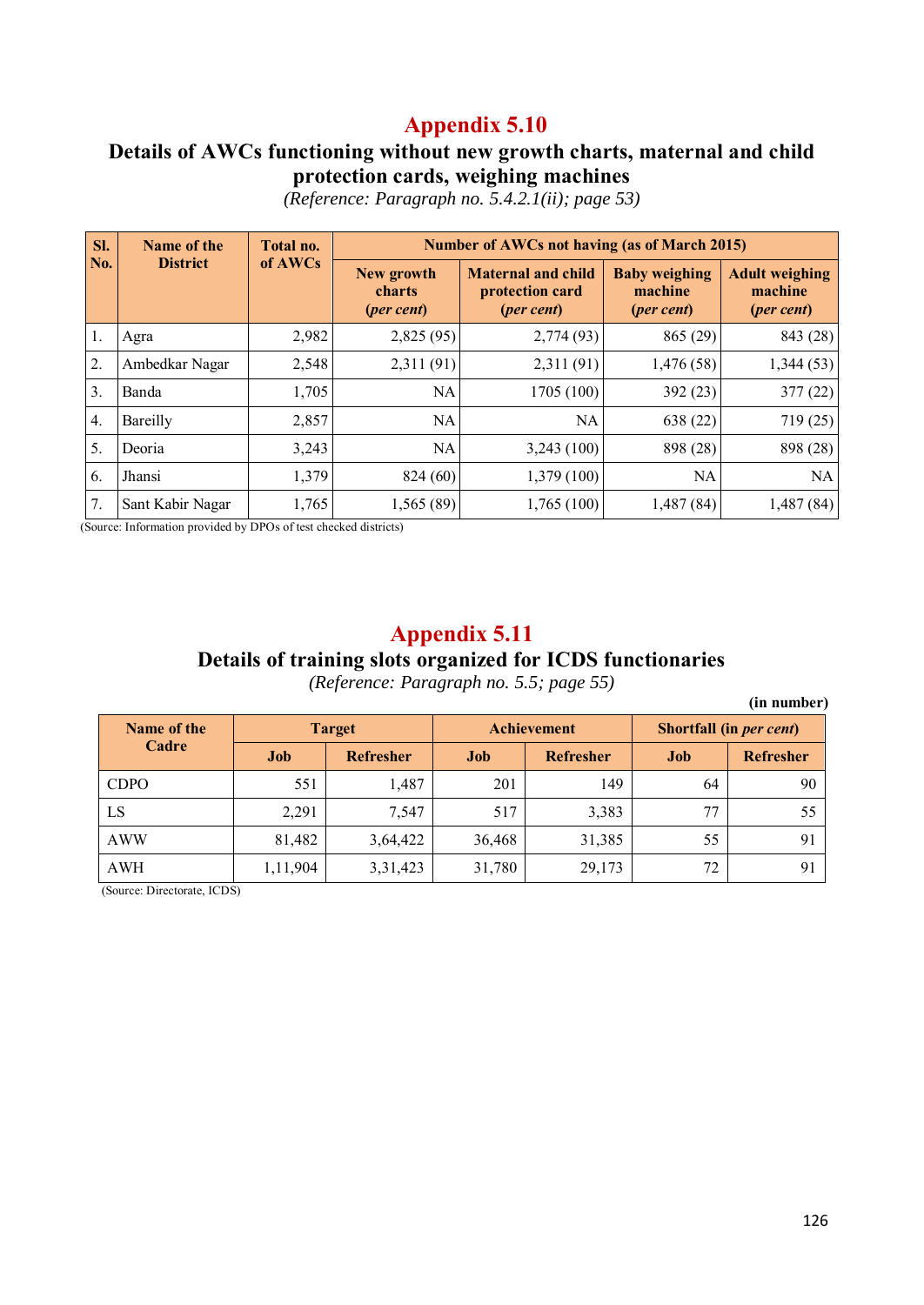# **Status of monitoring and evaluation of ICDS Scheme**

*(Reference: Paragraph no. 5.6; page 56)* 

| SI.<br>No.     | <b>Monitoring</b><br>issue                                            | Deficiencies noticed in audit                                                                                                                                                                                                                                                                                                                                                                                                                                                                                                                                                                                                   |
|----------------|-----------------------------------------------------------------------|---------------------------------------------------------------------------------------------------------------------------------------------------------------------------------------------------------------------------------------------------------------------------------------------------------------------------------------------------------------------------------------------------------------------------------------------------------------------------------------------------------------------------------------------------------------------------------------------------------------------------------|
| $\mathbf{1}$   | Status of<br>monitoring<br>and<br>evaluation<br>committee<br>meetings | The GoI directed (March 2011) for constitution of monitoring and evaluation committees at different<br>levels. Accordingly, GoUP constituted (June 2011) district, block and AWC level monitoring and<br>evaluation committees under the chairpersonship of District Magistrate, Sub-Divisional Magistrate and<br>Gram Panchayat/Ward Member respectively. District level committees (DLC) and block level<br>committees (BLC) were to meet minimum once in three months while AWC level committee (AWLC)<br>meetings were required to be held each month. These committees were to monitor the overall<br>functioning of AWCs. |
|                |                                                                       | However, meetings of these committees were not held except in Allahabad and Agra. In Allahabad and<br>Agra only two meetings <sup>6</sup> of DLC, against prescribed 20 meetings, were held during 2010-15. BLC<br>meetings were held only in Agra where only one meeting in six <sup>7</sup> out of 16 ICDS Projects was held in<br>July 2012. Further, no AWLC meetings were held in any test-checked districts. Thus, there was<br>inadequate and insufficient monitoring of the Scheme by these committees and this adversely affected<br>the implementation of the Scheme.                                                 |
| $\overline{2}$ | Status of<br>Monitoring<br>by ICDS<br>functionaries                   | With a view to improving the quality of service delivery and day-to-day functioning of AWCs, GoI<br>directed (October 2010) for regular monitoring and inspection of ICDS projects and AWCs by various<br>ICDS functionaries. As per directions, LSs and CDPOs had to inspect minimum 50 per cent of AWCs<br>and 20 AWCs per month respectively while DPOs had to carry the inspection in such a manner that all<br>blocks were covered each quarter and 10 per cent of AWCs were covered annually. In addition, joint<br>visit of AWCs/blocks by ICDS functionaries with health functionaries was also to be carried out.      |
|                |                                                                       | However, prescribed inspections were not carried out as per schedule mentioned above. Joint<br>inspection of AWCs with functionaries of health department was also not carried out.                                                                                                                                                                                                                                                                                                                                                                                                                                             |
|                |                                                                       | Government in reply stated (December 2015) that directions were issued in October 2015 to ensure<br>regular monitoring of the Scheme. Reply was not tenable as regular monitoring of the Scheme was not<br>held during 2010-15.                                                                                                                                                                                                                                                                                                                                                                                                 |
| 3              | Non-<br>implemen-<br>tation of<br>revised MIS                         | GoI revised (March 2012) Management Information System (MIS), depicting gender segregated data,<br>which was to be adopted by June 2013. However, scrutiny of records of test-checked districts revealed<br>that the revised MIS registers were not adopted by AWCs as of March 2015. Due to non-adoption of<br>revised MIS registers by AWCs, vital gender segregated data in respect of SNP, immunization, health<br>check-up and referral services were not available with the Department.                                                                                                                                   |
|                |                                                                       | Government in reply stated (December 2015) that revised MIS registers had been supplied to AWCs.<br>Reply was not tenable as these registers were yet not put to use.                                                                                                                                                                                                                                                                                                                                                                                                                                                           |
| $\overline{4}$ | Non-<br>implemen-<br>tation of                                        | The GoI directed (December 2012) for implementation of web-based MIS at AWC level. Monthly<br>Progress Reports and Annual Status Reports of AWCs and ICDS Projects were to be fed by using the<br>web based system.                                                                                                                                                                                                                                                                                                                                                                                                             |
|                | web-based<br><b>MIS</b>                                               | Scrutiny revealed that web based system was not implemented at AWC level as of March 2015. It was<br>observed that 11 digit code was not allotted in two to 98 per cent of AWCs in 15 out of 20 test-checked<br>districts.                                                                                                                                                                                                                                                                                                                                                                                                      |
|                |                                                                       | Government in reply stated (December 2015) that code allotment will be completed within three<br>months. Reply was not tenable as web based MIS was not implemented even after three years of<br>issuance of directions.                                                                                                                                                                                                                                                                                                                                                                                                        |
|                |                                                                       | In absence of web-based MIS, the e-data of the Scheme was not available for monitoring at various<br>level.                                                                                                                                                                                                                                                                                                                                                                                                                                                                                                                     |

(Source: Information provided by DPOs of test checked districts)

e<br>The Allahabad, one meeting each was held in 2010-11 and 2014-15 whereas in Agra both meetings were held in 2012-13.<br><sup>7</sup> Bah, Barauli Aheer, Bitchpuri, Etmadpur, Jagner and Shamshabad.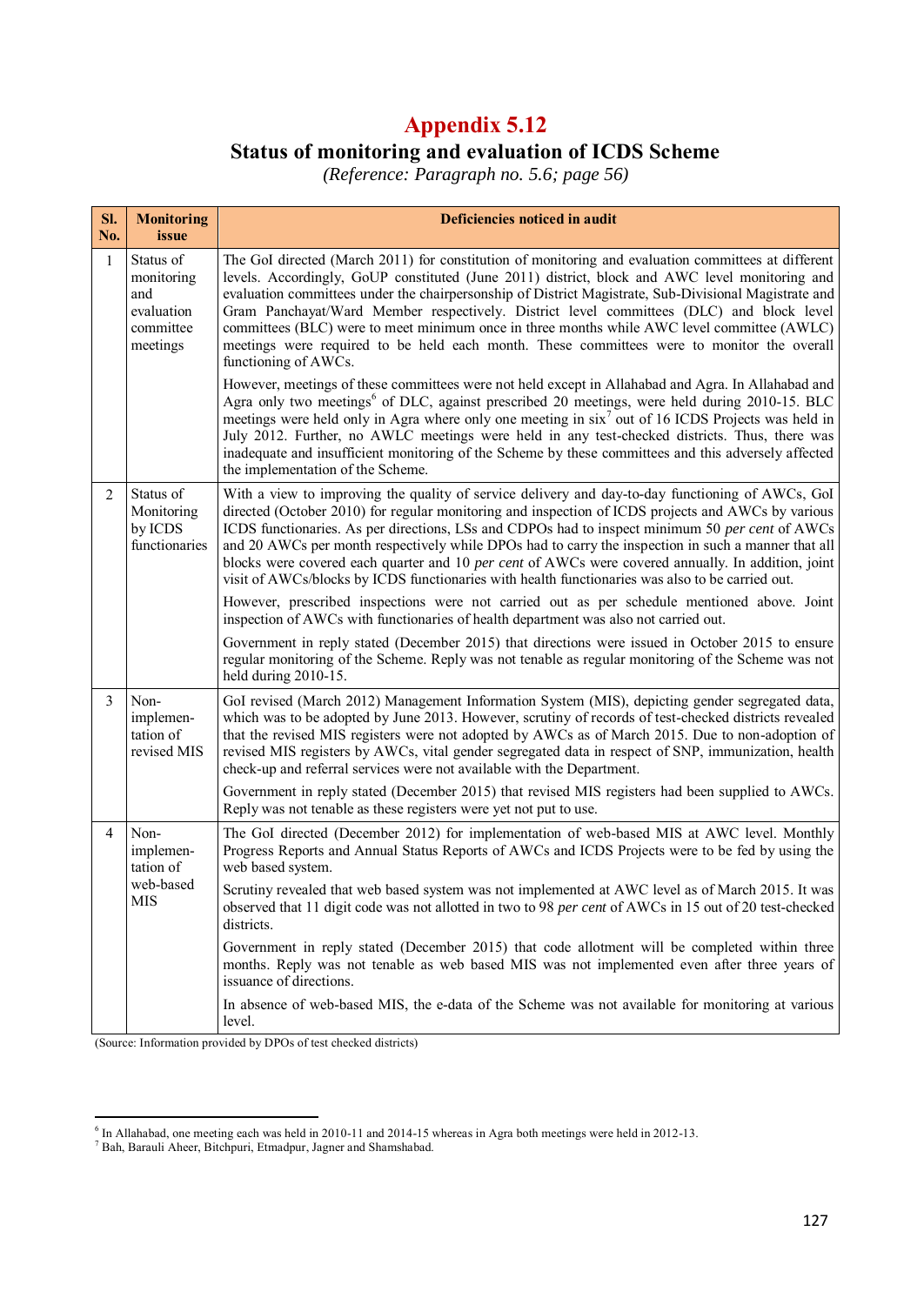#### **Appendix 6.1 Funds released and expenditure (State level)**

|            |              |                                          |                         |                                                   |                    | $(3 \nvert \mathbf{r})$ in crore) |
|------------|--------------|------------------------------------------|-------------------------|---------------------------------------------------|--------------------|-----------------------------------|
| SI.<br>No. | Year         | <b>Fund requirement as</b><br>per norm   | <b>Fund</b><br>allotted | <b>Funds</b><br>released                          | <b>Expenditure</b> | <b>Surrender/Lapsed</b>           |
| 1.         | 2010-11      | 6.622                                    | 9.24                    | 4.64                                              | 4.50               | 0.14                              |
| 2.         | 2011-12      | 6.622                                    | 6.62                    | 6.62                                              | 3.31               | 3.31                              |
| 3.         | 2012-13      | 6.622                                    | 6.62                    | 1.66                                              | 0.01               | 1.65                              |
| 4.         | 2013-14      | 6.622                                    | 6.62                    | 2.65                                              | 1.95               | 0.70                              |
| 5.         | 2014-15      | 6.622                                    | 3.32                    | 3.31                                              | 1.92               | 1.39                              |
|            | <b>Total</b> | 33.110                                   | 32.42                   | 18.88                                             | 11.69              | 7.19                              |
| amount     |              | Percentage of released against allocated |                         | 58 Percentage of spent against<br>released amount |                    | 62                                |

*(Reference: Paragraph no. 6.1.1.1; page 57)* 

(Source: Directorate, ICDS)

## **Appendix 6.2**

## **Details of identified and targeted Adolescent Girls in Test-checked districts and State**

| SI.              | <b>District</b>      |                          | 2012-13                                                                   |                        |                                 | 2013-14                                         |                                              |                                 | 2014-15                                                |                                       |
|------------------|----------------------|--------------------------|---------------------------------------------------------------------------|------------------------|---------------------------------|-------------------------------------------------|----------------------------------------------|---------------------------------|--------------------------------------------------------|---------------------------------------|
| No.              |                      | <b>Identified</b><br>AGs | <b>Selected</b><br><b>AGs</b> as<br><b>Beneficiary</b> in <i>per cent</i> | <b>Selected</b><br>AGs | <b>Identified</b><br><b>AGs</b> | <b>Selected</b><br>AGs as<br><b>Beneficiary</b> | <b>Selected</b><br><b>AGs</b> in<br>per cent | <b>Identified</b><br><b>AGs</b> | <b>Selected</b><br><b>AGs</b> as<br><b>Beneficiary</b> | <b>Selected</b><br>AGs in<br>per cent |
| 1.               | Allahabad            | 3,24,557                 | 1,320                                                                     | 0.41                   | 3,18,601                        | 1,320                                           | 0.41                                         | 3,54,952                        | 1,320                                                  | 0.37                                  |
| $\overline{2}$ . | Ambedkar<br>Nagar    | 1,87,618                 | 600                                                                       | 0.32                   | 2,17,797                        | 600                                             | 0.28                                         | 2,11,855                        | 600                                                    | 0.28                                  |
| 3.               | Azamgarh             | 75,326                   | 1,380                                                                     | 1.83                   | 4,68,946                        | 1,380                                           | 0.29                                         | 1,69,971                        | 1,380                                                  | 0.81                                  |
| $\overline{4}$ . | Bareilly             | 2,12,820                 | 960                                                                       | 0.45                   | 2,18,105                        | 960                                             | 0.44                                         | 57,413                          | 960                                                    | 1.67                                  |
| 5.               | Firozabad            | 1,23,785                 | 660                                                                       | 0.53                   | 94,964                          | 660                                             | 0.70                                         | 1,00,856                        | 660                                                    | 0.65                                  |
| 6.               | Gorakhpur            | 1,71,310                 | 1,200                                                                     | 0.70                   | 1,42,662                        | 1,200                                           | 0.84                                         | 1,11,949                        | 1,200                                                  | 1.07                                  |
| 7.               | Hardoi               | NA                       | NA                                                                        | NA                     | 2,21,079                        | 1,200                                           | 0.54                                         | 2,23,185                        | 1,200                                                  | 0.54                                  |
| 8.               | Jhansi               | 78,308                   | 540                                                                       | 0.69                   | 79,491                          | 540                                             | 0.68                                         | 67,633                          | 540                                                    | 0.80                                  |
| 9.               | Meerut               | 1,11,168                 | 780                                                                       | 0.70                   | 1,08,321                        | 780                                             | 0.72                                         | 1,13,344                        | 780                                                    | 0.69                                  |
| 10.              | Pratapgarh           | 2,59,716                 | 1,020                                                                     | 0.39                   | 2,29,974                        | 1,020                                           | 0.44                                         | 1,83,017                        | 1,020                                                  | 0.56                                  |
| 11.              | Sant Kabir<br>Nagar  | 73,717                   | 600                                                                       | 0.81                   | 83,731                          | 600                                             | 0.72                                         | 83,731                          | 600                                                    | 0.72                                  |
| 12.              | Sultanpur            | NA                       | NA                                                                        | NA                     | NA                              | <b>NA</b>                                       | NA                                           | 1,95,945                        | 840                                                    | 0.43                                  |
| 13.              | Unnao                | 1,71,226                 | 1,020                                                                     | 0.60                   | 1,84,472                        | 1,020                                           | 0.55                                         | 1,84,721                        | 1,020                                                  | 0.55                                  |
| 14.              | Varanasi             | 2,98,671                 | 540                                                                       | 0.18                   | 2,92,628                        | 540                                             | 0.18                                         | 2,66,675                        | 540                                                    | 0.20                                  |
|                  | <b>Total</b>         | 20,88,222                | 10,620                                                                    | 0.51                   | 26,60,771                       | 11,820                                          | 0.44                                         | 23, 25, 247                     | 12,660                                                 | 0.54                                  |
|                  | <b>Uttar Pradesh</b> | <b>NA</b>                | 36,120                                                                    |                        | <b>NA</b>                       | 36,120                                          |                                              | <b>NA</b>                       | 36,120                                                 |                                       |

*(Reference: Paragraph no. 6.1.2; page 58)* 

(Source: Directorate, ICDS and Test-checked Districts)

 $8 \overline{\text{ }2} 1,10,000$  per project x 602 projects in the state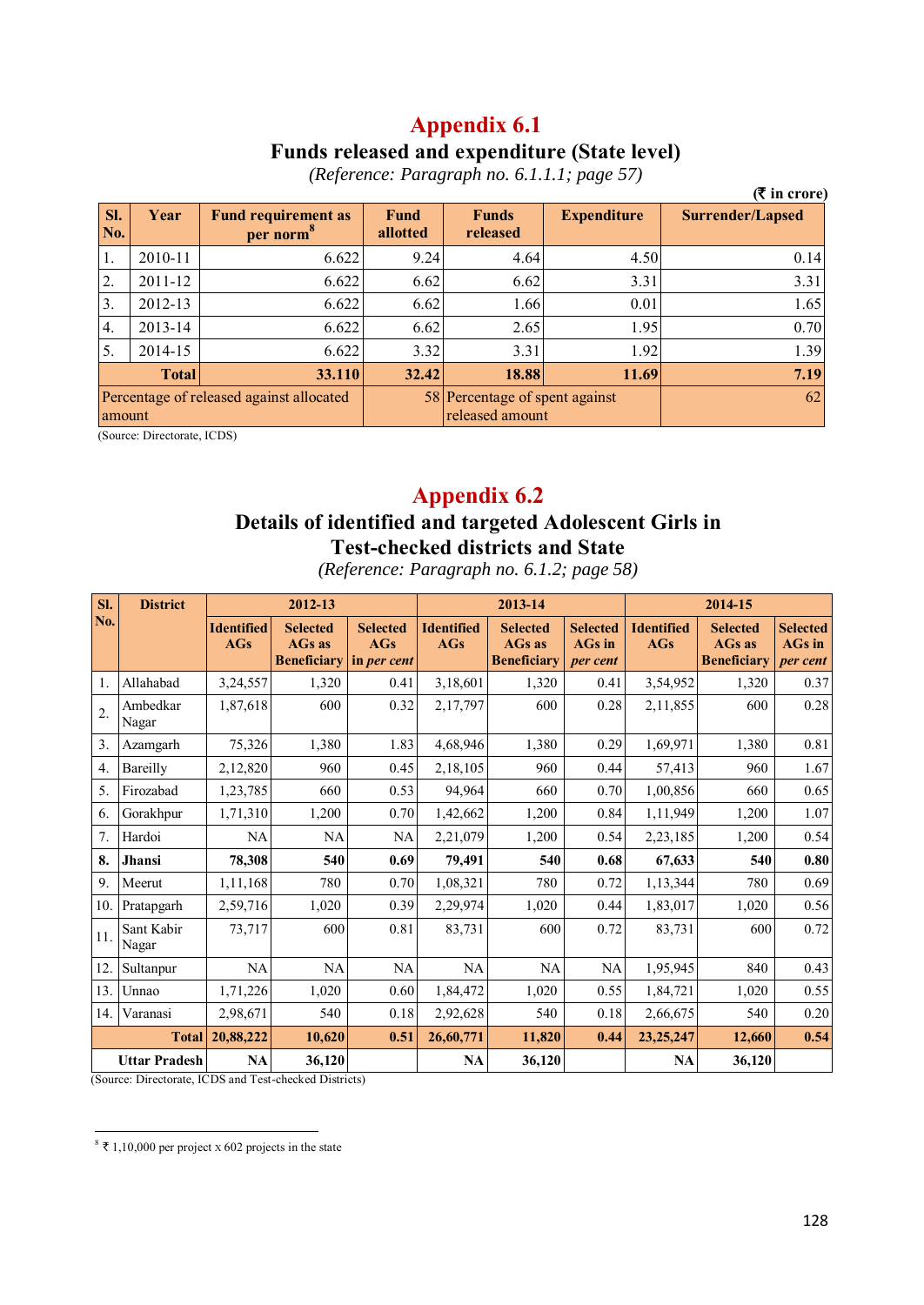## **Appendix 6.3 Status of Identified and Benefited AGs for SNP**

*(Reference: Paragraph no. 6.1.3; page 59)* 

|                  |                     |                                 |                                                        |                                    |                                 |                                                        |                                    |                                 |                                                        | (in numbers)                       |
|------------------|---------------------|---------------------------------|--------------------------------------------------------|------------------------------------|---------------------------------|--------------------------------------------------------|------------------------------------|---------------------------------|--------------------------------------------------------|------------------------------------|
| SI.              | <b>District</b>     |                                 | 2012-13                                                |                                    |                                 | 2013-14                                                |                                    |                                 | 2014-15                                                |                                    |
| N<br>$\bf{0}$    |                     | <b>Identified</b><br><b>AGs</b> | <b>Selected</b><br><b>AGs</b> as<br><b>Beneficiary</b> | <b>Shortfall</b><br>in<br>per cent | <b>Identified</b><br><b>AGs</b> | <b>Selected</b><br><b>AGs</b> as<br><b>Beneficiary</b> | <b>Shortfall</b><br>in<br>per cent | <b>Identified</b><br><b>AGs</b> | <b>Selected</b><br><b>AGs</b> as<br><b>Beneficiary</b> | <b>Shortfall</b><br>in<br>per cent |
| 1.               | Allahabad           | 3,24,557                        | 12,868                                                 | 96                                 | 3,18,601                        | 13,336                                                 | 96                                 | 3,54,952                        | 12,865                                                 | 96                                 |
| $\overline{2}$ . | Ambedkar<br>Nagar   | 1,87,618                        | 7,465                                                  | 96                                 | 2,17,797                        | 7,631                                                  | 97                                 | 2,11,855                        | 7,476                                                  | 96                                 |
| 3.               | Azamgarh            | 75,326                          | 16,490                                                 | 78                                 | 4,68,946                        | 16,838                                                 | 96                                 | 1,69,971                        | 17,949                                                 | 89                                 |
| 4.1              | Bareilly            | 2,12,820                        | 8,571                                                  | 96                                 | 2,18,105                        | 8,202                                                  | 96                                 | 57,413                          | 8,238                                                  | 86                                 |
|                  | 5. Firozabad        | 1,23,785                        | 7,620                                                  | 94                                 | 94,964                          | 7,620                                                  | 92                                 | 1,00,856                        | 7,620                                                  | 92                                 |
| 6.               | Gorakhpur           | 1,71,310                        | 11,297                                                 | 93                                 | 1,42,662                        | 11,950                                                 | 92                                 | 1,11,949                        | 12,096                                                 | 89                                 |
| 7.               | Hardoi              | NA                              | NA                                                     | <b>NA</b>                          | 2,21,079                        | 11,790                                                 | 95                                 | 2,23,185                        | 11,790                                                 | 95                                 |
| 8.               | Jhansi              | 78,308                          | 3,890                                                  | 95                                 | 79,491                          | 4,099                                                  | 95                                 | 67,633                          | 3,584                                                  | 95                                 |
|                  | 9. Meerut           | 1,11,168                        | 6,093                                                  | 95                                 | 1,08,321                        | 7,481                                                  | 93                                 | 1,13,344                        | 6,219                                                  | 95                                 |
|                  | 10. Pratapgarh      | 2,59,716                        | 9,741                                                  | 96                                 | 2,29,974                        | 9,741                                                  | 96                                 | 1,83,017                        | 9,745                                                  | 95                                 |
|                  | 11. Sultanpur       | NA                              | NA                                                     | <b>NA</b>                          | <b>NA</b>                       | NA                                                     | <b>NA</b>                          | 1,95,945                        | 7,246                                                  | 96                                 |
| 12               | Sant Kabir<br>Nagar | 73,717                          | 5,315                                                  | 93                                 | 83,731                          | 5,315                                                  | 94                                 | 83,731                          | 5,315                                                  | 94                                 |
|                  | 13. Unnao           | 1,71,226                        | 10,006                                                 | 94                                 | 1,84,472                        | 10,056                                                 | 95                                 | 1,84,721                        | 10,056                                                 | 95                                 |
|                  | 14. Varanasi        | 2,98,671                        | 11,742                                                 | 96                                 | 2,92,628                        | 11,742                                                 | 96                                 | 2,66,675                        | 11,742                                                 | 96                                 |
|                  | <b>Total</b>        | 2088,222                        | 1,11,098                                               |                                    | 95 26,60,771                    | 1,25,801                                               |                                    | 95 23, 25, 247                  | 1,31,941                                               | 94                                 |

(Source: DPO of test-checked districts)

# **Appendix 6.4**

## **Components under KSY scheme**

*(Reference: Paragraph no. 6.1.4; page 59)* 

| SI.<br>No.     | Name of the component | SI.<br>No. | Name of the component |
|----------------|-----------------------|------------|-----------------------|
| 1              | Stitching             | 9          | Wooden work           |
| $\overline{2}$ | Beautician            | 10         | Computer training     |
| 3              | Pickle making         | 11         | Fashion designing     |
| $\overline{4}$ | Painting              | 12         | Soft toys making      |
| 5              | Food Processing       | 13         | Cookery and Bakery    |
| 6              | Embroidery            | 14         | Candle making         |
| 7              | Chicken work          | 15         | Mobile repairing      |
| 8              | Knitting              | 16         | Recipe from SNP       |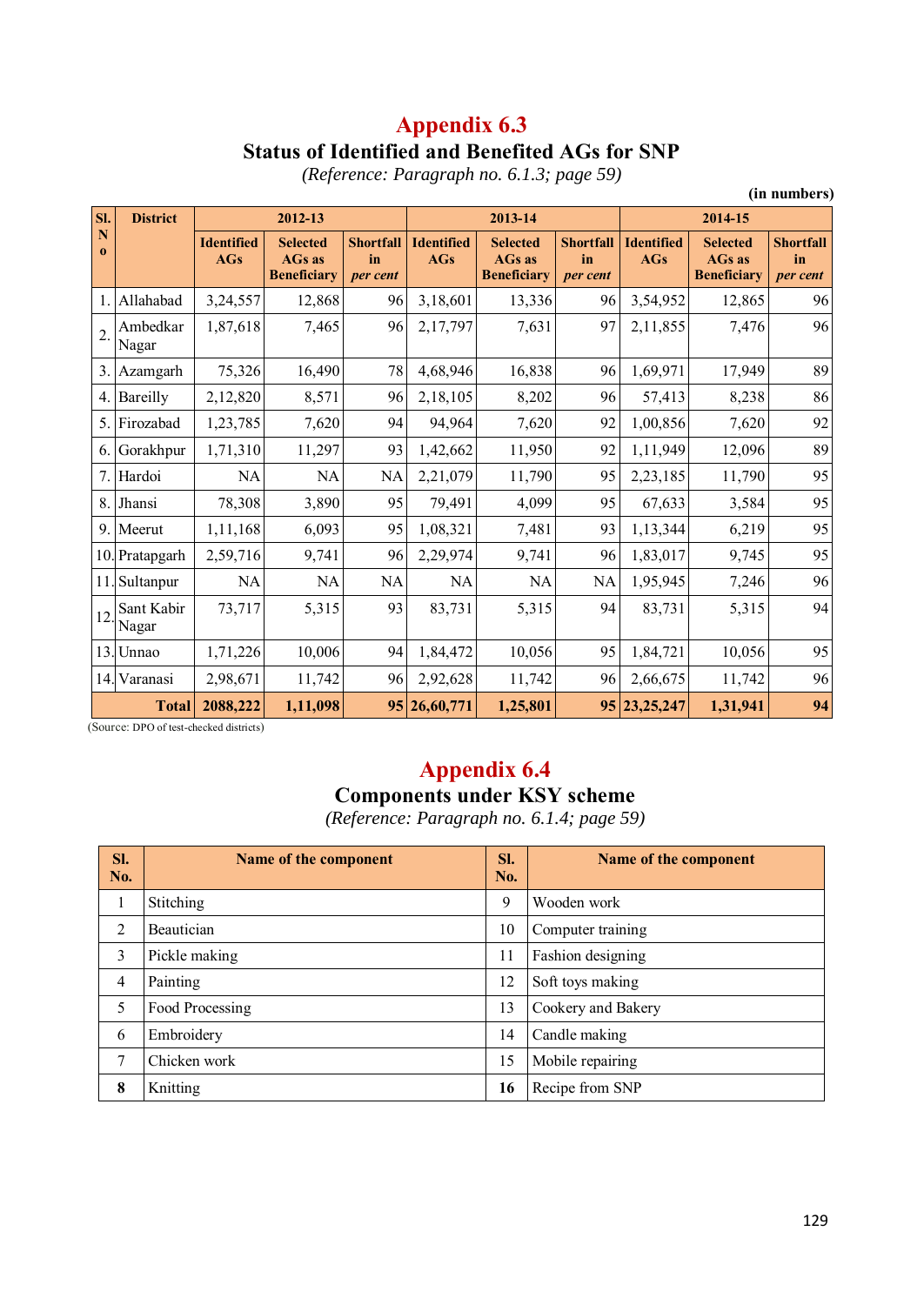#### **Status of training imparted (test-checked districts level)**

| SI.<br>No. | <b>Total no. of</b><br>Year<br><b>Projects</b> |       | <b>No. of Beneficiaries as</b><br>per norm <sup>3</sup> | Actual no. of<br><b>Beneficiaries</b> | <b>Shortage</b> | <b>Shortage in</b><br>per cent |
|------------|------------------------------------------------|-------|---------------------------------------------------------|---------------------------------------|-----------------|--------------------------------|
| 1.         | 2010-11                                        | 211   | 12,660                                                  | 840                                   | 11,820          | 93                             |
| 2.         | 2011-12                                        | 211   | 12,660                                                  |                                       | 12,660          | 100                            |
| 3.         | 2012-13                                        | 211   | 12,660                                                  |                                       | 12.660          | 100                            |
| 4.         | 2013-14                                        | 211   | 12,660                                                  | 3,250                                 | 9,410           | 74 <sub>1</sub>                |
| 5.         | 2014-15                                        | 211   | 12,660                                                  | 4,440                                 | 8.220           | 65                             |
|            | <b>Total</b>                                   | 1,055 | 63,300                                                  | 8,530                                 | 54,770          | 87                             |

*(Reference: Paragraph no. 6.1.4; page 60)* 

(Source: DPO of test-checked districts)

# **Appendix 6.6**

## **Release & Expenditure of Central and GoUP Share**

*(Reference: Paragraph no. 6.2.1.1; page 62)* 

|              |                 |                                       |                    | $\omega$           |                        |                                   | $(3 \nvert \mathbf{r})$ in crore) |
|--------------|-----------------|---------------------------------------|--------------------|--------------------|------------------------|-----------------------------------|-----------------------------------|
| Year         |                 | <b>Central share</b>                  | <b>State share</b> |                    | <b>Total</b>           | <b>Total</b>                      | <b>Excess Expenditure</b>         |
|              | <b>Releases</b> | <b>Expenditure</b><br><b>Releases</b> |                    | <b>Expenditure</b> | release<br>$(Col 2+4)$ | <b>Expenditure</b><br>$(Col 3+5)$ | over Central share                |
|              | 2               | 3                                     | 4                  | 5                  | 6                      |                                   | 8                                 |
| 2010-11      | 37.17           | 13.47                                 | 24.78              | 13.47              | 61.95                  | 26.94                             | $(-)23.70$                        |
| $2011 - 12$  | 112.63          | 137.57                                | 137.77             | 137.57             | 250.41                 | 275.13                            | 24.93                             |
| 2012-13      | 129.75          | 138.12                                | 138.50             | 138.12             | 268.25                 | 276.24                            | 8.37                              |
| 2013-14      | 138.36          | 149.25                                | 155.18             | 149.25             | 293.54                 | 298.49                            | 10.88                             |
| 2014-15      | 146.43          | 154.80                                | 155.17             | 154.80             | 301.59                 | 309.61                            | 8.38                              |
| <b>Total</b> | 564.34          | 593.21                                | 611.40             | 593.21             | 1175.74                | 1186.41                           | 28.86                             |

(Source: Directorate, ICDS)

## **Appendix 6.7**

#### **Funds released and expenditure (State level)**

*(Reference: Paragraph no. 6.2.1.2; page 62)* 

**(**` **in crore)** 

| SI.              | Year         |                           | Non-nutrition component (100 per centGoI share) |                                |                                                               |                                     |                    |  |  |  |  |
|------------------|--------------|---------------------------|-------------------------------------------------|--------------------------------|---------------------------------------------------------------|-------------------------------------|--------------------|--|--|--|--|
| No.              |              | <b>Opening</b><br>balance | <b>Released by</b><br>GoI                       | <b>Total Fund</b><br>available | <b>Expenditure</b><br>incurred (percentage<br>of utilisation) | <b>Expenditure</b><br>(in per cent) | CB<br>$(col. 4-5)$ |  |  |  |  |
|                  | $\mathbf{2}$ |                           |                                                 | $\overline{5}$                 | 6                                                             |                                     | 8                  |  |  |  |  |
| 1.               | 2010-11      | 0.00                      | 9.73                                            | 9.73                           | 0.00(0)                                                       | --                                  | 9.73               |  |  |  |  |
| 2.               | 2011-12      | 9.73                      | 4.86                                            | 14.59                          | 4.90(34)                                                      | 34                                  | 9.69               |  |  |  |  |
| 3.               | 2012-13      | 9.69                      | 0.00                                            | 9.69                           | 0.00(0)                                                       | $- -$                               | 9.69               |  |  |  |  |
| $\overline{4}$ . | 2013-14      | 9.69                      | 0.00                                            | 9.69                           | 1.96(20)                                                      | 20                                  | 7.73               |  |  |  |  |
| 5.               | 2014-15      | 7.73                      | 0.00                                            | 7.73                           | 3.23(42)                                                      | 42                                  | 4.51               |  |  |  |  |

(Source: Records furnished by the Directorate)

 9 60 AGs per project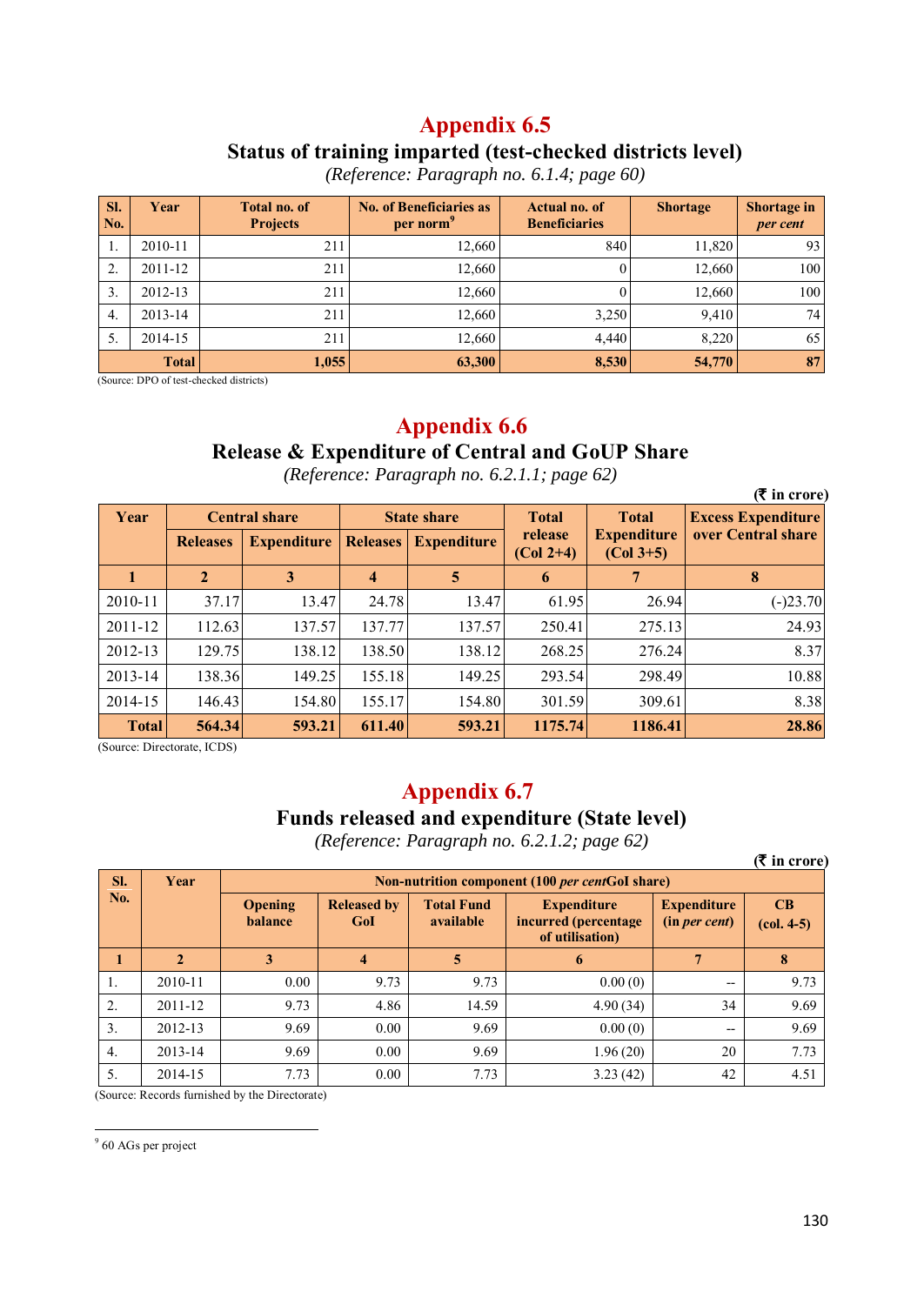#### **Number of AGs identified and covered for THR (District level)**

*(Reference: Paragraph no. 6.2.3.1; page 63)* 

| SI.              | <b>District</b> |                                                           | 2011-12                                        | 2012-13                                                   |                                                 | 2013-14                                                   |                                         | 2014-15                                                   |                                                |                                                           | <b>Total</b>                                |                                     |
|------------------|-----------------|-----------------------------------------------------------|------------------------------------------------|-----------------------------------------------------------|-------------------------------------------------|-----------------------------------------------------------|-----------------------------------------|-----------------------------------------------------------|------------------------------------------------|-----------------------------------------------------------|---------------------------------------------|-------------------------------------|
| No.              |                 | <b>Identified</b><br><b>AGs for</b><br>THR (in<br>number) | No. of<br>AGs<br><b>Provided</b><br><b>THR</b> | <b>Identified</b><br><b>AGs for</b><br>THR (in<br>number) | No. of<br><b>AGs</b><br>Provided?<br><b>THR</b> | <b>Identified</b><br><b>AGs for</b><br>THR (in<br>number) | No. of<br>AGs<br>Provided<br><b>THR</b> | <b>Identified</b><br><b>AGs for</b><br>THR (in<br>number) | No. of<br>AGs<br><b>Provided</b><br><b>THR</b> | <b>Identified</b><br><b>AGs for</b><br>THR (in<br>number) | No. of AGs<br><b>Provided</b><br><b>THR</b> | No. of<br>AGs<br>deprived<br>of THR |
| 1.               | Agra            | 2,02,813                                                  | 1,54,264                                       | 2,47,020                                                  | 1,73,585                                        | 2,39,160                                                  | 1,72,920                                | 2,27,882                                                  | 1,72,185                                       | 9,16,875                                                  | 6,72,954                                    | 243,921                             |
| 2.               | Bulandshahr     | 1,82,929                                                  | 1,07,355                                       | 1,92,591                                                  | 1,15,912                                        | 2,14,278                                                  | 1,29,321                                | 1,92,131                                                  | .24,984                                        | 7,81,929                                                  | 4,77,572                                    | 304,357                             |
| 3.               | Deoria          | 2,16,835                                                  | 1,23,236                                       | 2,28,459                                                  | 1,39,990                                        | 2,16,835                                                  | 1,47,470                                | 2,16,835                                                  | 1,49,254                                       | 8,78,964                                                  | 5,59,950                                    | 319,014                             |
| $\overline{4}$ . | Saharanpur      | 1,59,206                                                  | 1,42,018                                       | 1,85,768                                                  | 1,53,894                                        | 1,83,108                                                  | 1,69,509                                | 1,88,831                                                  | 1,75,295                                       | 7,16,913                                                  | 6,40,716                                    | 76,197                              |
| 5.               | Sitapur         | 2,42,664                                                  | 2,02,998                                       | 2,71,239                                                  | 2,04,867                                        | 2,60,267                                                  | 1,90,326                                | 2,99,579                                                  | 2,03,912                                       | 10,73,749                                                 | 8,02,103                                    | 271,646                             |
| 6.               | Banda           | 1,00,932                                                  | 65,042                                         | 1,07,329                                                  | 67,537                                          | 84,041                                                    | 71.254                                  | 1,09,563                                                  | 67,467                                         | 4,01,865                                                  | 2,71,300                                    | 130,565                             |
|                  |                 | Total 11,05,379                                           |                                                | 7,94,913   12,32,406                                      |                                                 | 8,55,785 11,97,689                                        | 8,80,800                                | 12,34,821                                                 | 8,93,097                                       | 47,70,295                                                 | 34,24,595                                   | 13,45,700                           |

(Source: DPO of test-checked districts)

#### **Appendix 6.9 Status of supply of SABLA Training Kits**

*(Reference: Paragraph no. 6.2.3.2(ii); page 65)* 

|     |                 |             |                             | $\cdot$ .   |                             | $\cdots$    |                             |             | $\cdots$ , $\cdots$ $\cdots$ |             |                             |                                   | (in Numbers)                |
|-----|-----------------|-------------|-----------------------------|-------------|-----------------------------|-------------|-----------------------------|-------------|------------------------------|-------------|-----------------------------|-----------------------------------|-----------------------------|
| SI. | <b>District</b> |             | 2010-11                     |             | 2011-12                     |             | 2012-13                     |             | 2013-14                      |             | 2014-15                     | <b>Total</b>                      |                             |
| No. |                 | <b>AWCs</b> | training<br>kit<br>provided | <b>AWCs</b> | training<br>kit<br>provided | <b>AWCs</b> | training<br>kit<br>provided | <b>AWCs</b> | training<br>kit<br>provided  | <b>AWCs</b> | training<br>kit<br>provided | training<br>Kit to be<br>provided | training<br>kit<br>provided |
|     | 1. Agra         | 2,982       | $\overline{0}$              | 2,982       | $\theta$                    | 2,982       | $\overline{0}$              | 2,982       | $\overline{0}$               | 2,982       | 2,400                       | 14,910                            | 2,400                       |
| 2.  | Bulandshahr     | 3,466       | NA                          | 3,958       | NA                          | 3,958       | NA                          | 3,958       | NA                           | 3,958       | 2,400                       | 19,298                            | 2,400                       |
|     | 3. Deoria       | 3,243       | $\overline{0}$              | 3,243       | $\theta$                    | 3,243       | $\Omega$                    | 3,243       |                              | 3,243       | 2,550                       | 16,215                            | 2,550                       |
|     | 4. Saharanpur   | 2,398       | $\overline{0}$              | 2,689       | $\Omega$                    | 3,410       | $\Omega$                    | 3,410       | $\overline{0}$               | 3,410       | 1,795                       | 15,317                            | 1,795                       |
|     | 5. Sitapur      | 4,232       | NA                          | 4,232       | NA                          | 4,232       | NA                          | 4,232       | NA                           | 4,232       | NA                          | 21,160                            | $\theta$                    |
|     | 6. Banda        | 1,705       | $\overline{0}$              | 1,705       | $\theta$                    | 1,705       | $\Omega$                    | 1,705       | $\overline{0}$               | 1,705       | 1,350                       | 8,525                             | 1,350                       |
|     | <b>Total</b>    | 18,026      | $\mathbf{0}$                | 18,809      | $\bf{0}$                    | 19,530      |                             | 0 19,530    |                              | 0 19,530    | 10,495                      | 95,425                            | 10,495                      |

(Source: DPO of test-checked districts)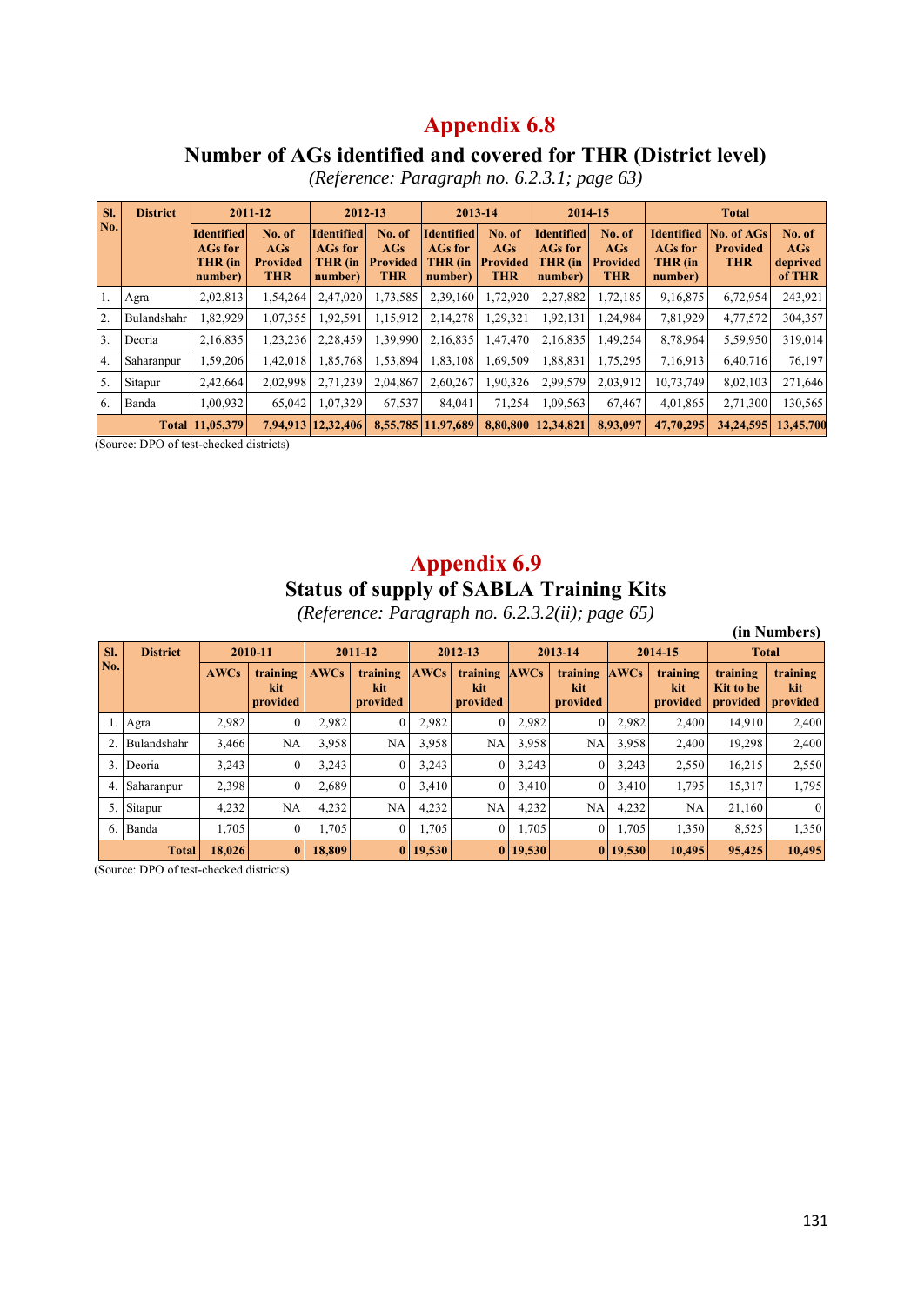## **Cases related to rape**

*(Reference: Paragraph no. 7.2; page 69 & 70)* 

| Sl.            | Year         |                                   | <b>Minor Girls</b>              |              | Above 18                       | Total no.      | Percentage of                                                                 |  |
|----------------|--------------|-----------------------------------|---------------------------------|--------------|--------------------------------|----------------|-------------------------------------------------------------------------------|--|
| No.            |              | Up to $10$<br><b>Years of age</b> | 11 to 18<br><b>Years of age</b> | <b>Total</b> | <b>Years of age</b><br>(Women) | of cases       | minor girls to total<br>case<br>$\left( \text{col. } 5 \text{ to } 7 \right)$ |  |
| 1              | $\mathbf{2}$ | $\mathbf{3}$                      | $\overline{\mathbf{4}}$         | 5            | 6                              | $\overline{7}$ | 8                                                                             |  |
| 1              | 2010-11      | 101                               | 801                             | 902          | 680                            | 1,582          | 57                                                                            |  |
| 2              | 2011-12      | 115                               | 1,002                           | 1,117        | 845                            | 1,962          | 57                                                                            |  |
| 3              | 2012-13      | 150                               | 1,033                           | 1,183        | 875                            | 2,058          | 57                                                                            |  |
| $\overline{4}$ | 2013-14      | 227                               | 1,565                           | 1,792        | 1,148                          | 2,940          | 61                                                                            |  |
| 5              | 2014-15      | 216                               | 1,619                           | 1,835        | 1,110                          | 2,945          | 62                                                                            |  |
|                | <b>Total</b> | 809                               | 6,020                           | 6,829        | 4,658                          | 11,487         | 59                                                                            |  |

(Source: Home (Police) Department)

## **Appendix 7.2**

#### **Cases related to assault on women with intent to outrage her modesty**

*(Reference: Paragraph no. 7.2; page 69 & 70)* 

| SI.            | Year         |                                   | <b>Minor Girls</b>              |              | <b>Above</b>               | Total no. | <b>Percentage of minor</b><br>girls to total case<br>$\left( \text{col. } 5 \text{ to } 7 \right)$ |  |
|----------------|--------------|-----------------------------------|---------------------------------|--------------|----------------------------|-----------|----------------------------------------------------------------------------------------------------|--|
| No.            |              | Up to $10$<br><b>Years of age</b> | 11 to 18<br><b>Years of age</b> | <b>Total</b> | 18 Years of<br>age (Women) | of cases  |                                                                                                    |  |
| $\mathbf{1}$   | $\mathbf{2}$ | 3                                 | $\overline{4}$                  | 5            | 6                          | 7         | 8                                                                                                  |  |
| 1              | 2010-11      | 68                                | 1,528                           | 1,596        | 1,393                      | 2,989     | 53                                                                                                 |  |
| 2              | 2011-12      | 99                                | 1,800                           | 1,899        | 1,531                      | 3,430     | 55                                                                                                 |  |
| 3              | 2012-13      | 136                               | 2,144                           | 2,280        | 1,826                      | 4,106     | 56                                                                                                 |  |
| $\overline{4}$ | 2013-14      | 206                               | 3,762                           | 3,968        | 3,124                      | 7,092     | 56                                                                                                 |  |
| 5              | 2014-15      | 218                               | 4,079                           | 4,297        | 3,675                      | 7,972     | 54                                                                                                 |  |
|                | <b>Total</b> | 727                               | 13,313                          | 14,040       | 11,549                     | 25,589    | 55                                                                                                 |  |

(Source: Home (Police) Department)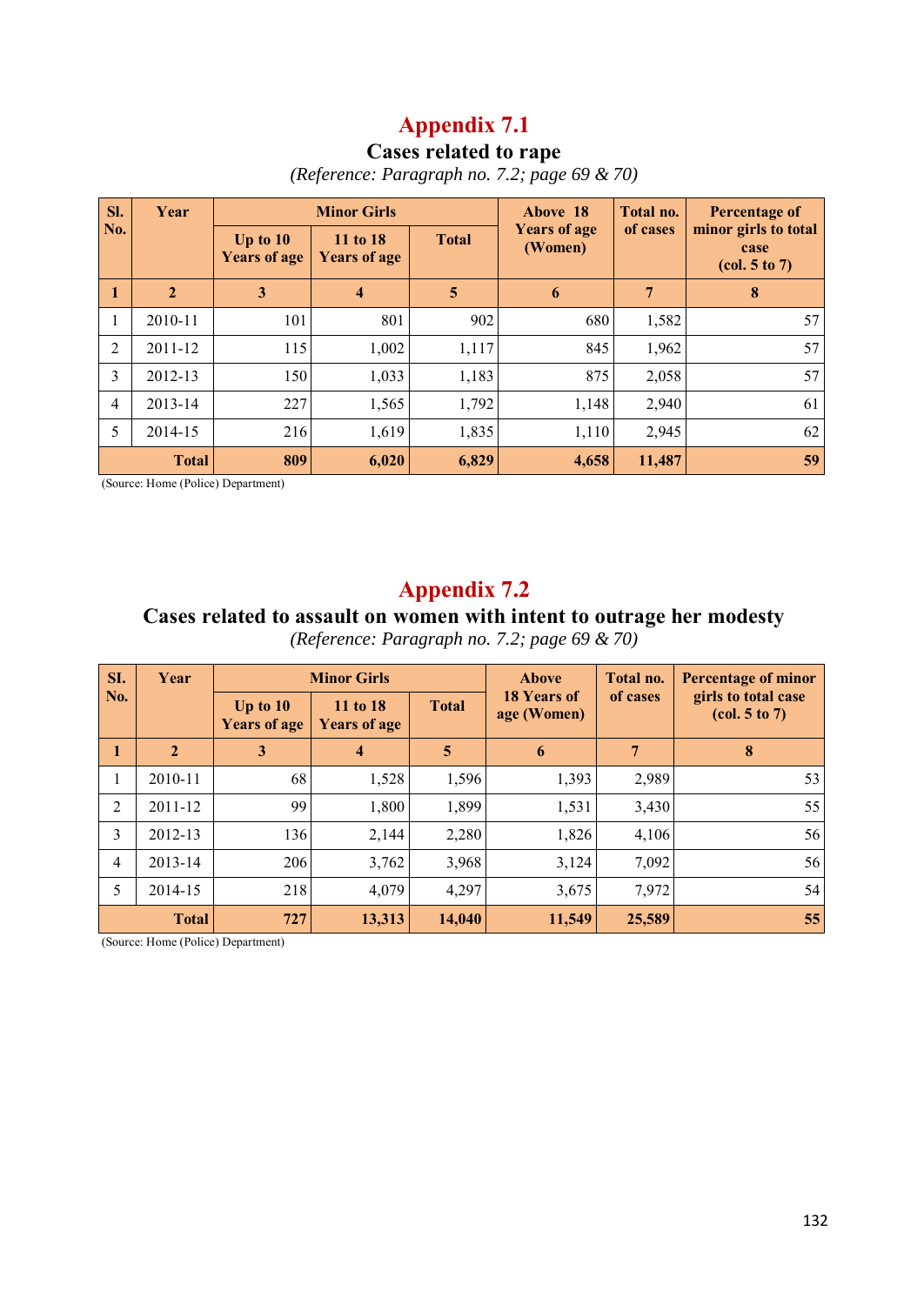#### **Cases related to kidnapping/abduction**

|  |  | (Reference: Paragraph no. 7.2; page 69 $\&$ 70) |
|--|--|-------------------------------------------------|
|--|--|-------------------------------------------------|

| SI.            | Year           |                                   | <b>Minor Girls</b>       |              | Above 18                       | Total no. | <b>Percentage of</b><br>minor girls to total<br>case (col. $5$ to $7$ ) |  |
|----------------|----------------|-----------------------------------|--------------------------|--------------|--------------------------------|-----------|-------------------------------------------------------------------------|--|
| No.            |                | Up to $10$<br><b>Years of age</b> | 11 to 18 Years<br>of age | <b>Total</b> | <b>Years of age</b><br>(Women) | of cases  |                                                                         |  |
| 1              | $\overline{2}$ | 3                                 | $\overline{\mathbf{4}}$  | 5            | 6                              | 7         | 8                                                                       |  |
| л.             | 2010-11        | 171                               | 3,586                    | 3,757        | 1,388                          | 5,145     | 73                                                                      |  |
| 2              | 2011-12        | 101                               | 4,624                    | 4,725        | 1,953                          | 6,678     | 71                                                                      |  |
| 3              | 2012-13        | 112                               | 4,827                    | 4,939        | 2,118                          | 7,057     | 70                                                                      |  |
| $\overline{4}$ | 2013-14        | 181                               | 5,771                    | 5,952        | 2,558                          | 8,510     | 70                                                                      |  |
| 5              | 2014-15        | 151                               | 6,356                    | 6,507        | 2,457                          | 8,964     | 73                                                                      |  |
|                | <b>Total</b>   | 716                               | 25,164                   | 25,880       | 10,474                         | 36,354    | 71                                                                      |  |

(Source: Home (Police) Department)

# **Appendix 7.4 Cases related to missing girls/women**

*(Reference: Paragraph no. 7.3; page 71)* 

| SI.            | Year                     |                                   | <b>Minor Girls</b>              |              | Above 18                       | Total no. | Percentage of<br>minor girls to total<br>case (col. $5$ to $7$ ) |  |
|----------------|--------------------------|-----------------------------------|---------------------------------|--------------|--------------------------------|-----------|------------------------------------------------------------------|--|
| No.            |                          | Up to $10$<br><b>Years of age</b> | 11 to 18<br><b>Years of age</b> | <b>Total</b> | <b>Years of age</b><br>(Women) | of cases  |                                                                  |  |
| $\mathbf{1}$   | $\overline{2}$           | 3                                 | 4                               | 5            | 6                              | 7         | 8                                                                |  |
| 1              | 2010-11                  | 124                               | 978                             | 1,102        | 1,183                          | 2,285     | 48                                                               |  |
| 2              | 2011-12                  | 154                               | 1,277                           | 1,431        | 1,569                          | 3,000     | 48                                                               |  |
| 3              | 2012-13                  | 149                               | 1,379                           | 1,528        | 1,615                          | 3,143     | 49                                                               |  |
| $\overline{4}$ | 2013-14                  | 143                               | 1,307                           | 1,450        | 1,929                          | 3,379     | 43                                                               |  |
| 5              | 2014-15                  | 146                               | 975                             | 1,121        | 1,650                          | 2,771     | 40                                                               |  |
|                | <b>Total</b>             | 716                               | 5,916                           | 6,632        | 7,946                          | 14,578    | 45                                                               |  |
|                | Increase <i>per cent</i> | 18                                |                                 |              | 39                             | 21        |                                                                  |  |

(Source: Home (Police) Department)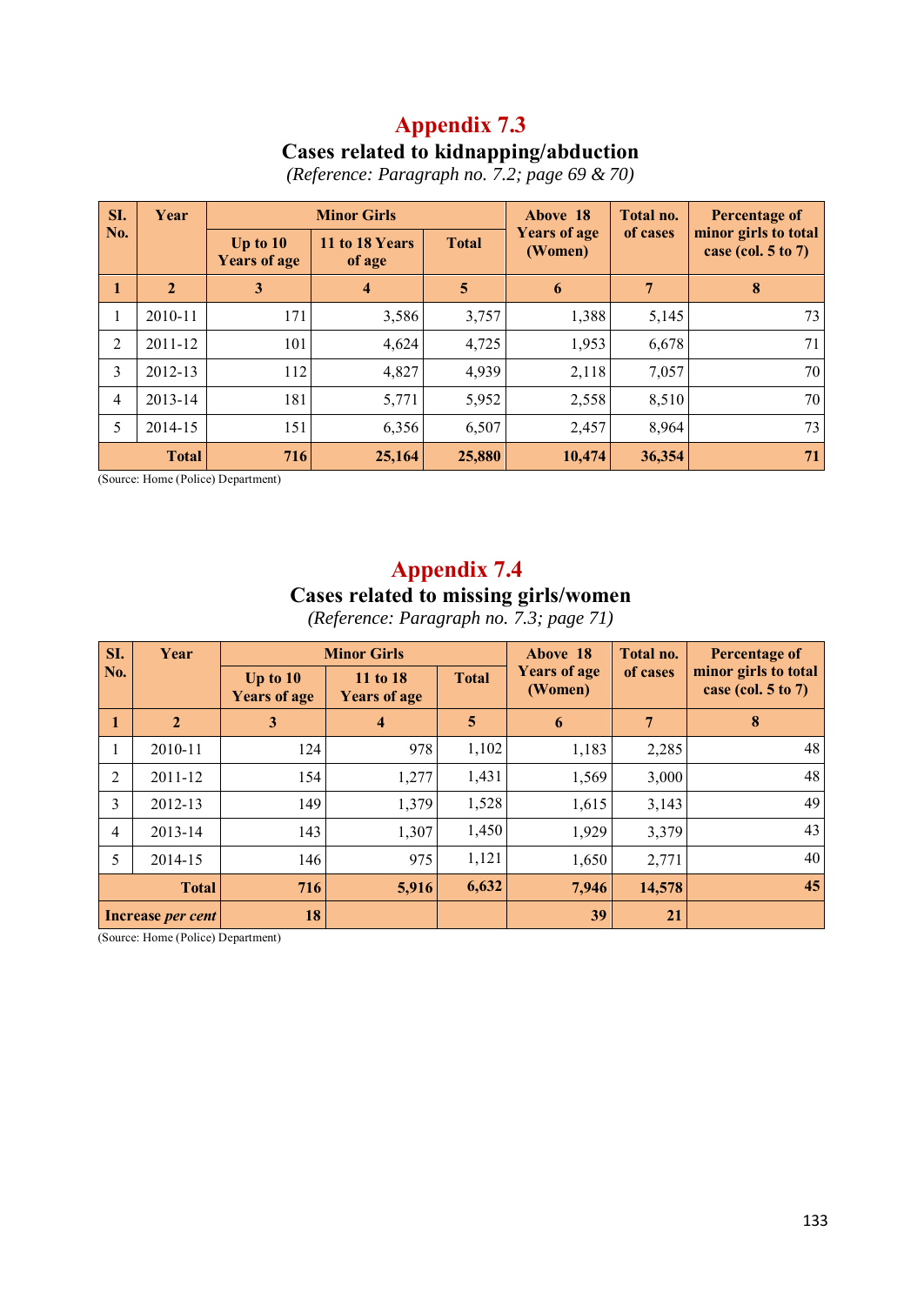#### **Appendix 7.5 Cases related to late FIR**

*(Reference: Paragraph no. 7.5; page 73)* 

| SI.<br>No. | Case No. | <b>District</b> | <b>FIR filed at the behest</b><br>of executive | <b>FIR filed at the behest</b><br>of Judiciary | Date of<br>incident | Date of<br><b>FIR</b> |
|------------|----------|-----------------|------------------------------------------------|------------------------------------------------|---------------------|-----------------------|
| 1.         | 769/06   | Varanasi        |                                                | yes                                            | 03.09.2006          | 04.11.2006            |
| 2.         | 547/12   | Mau             |                                                | yes                                            | 31.01.2012          | 17.05.2012            |
| 3.         | 278/09   | Varanasi        |                                                | $\qquad \qquad \blacksquare$                   | 04.05.2009          | 28.07.2009            |
| 4.         | 36/10    | Varanasi        | Yes                                            |                                                | 22.11.2009          | 04.01.2010            |
| 5.         | 199/10   | Varanasi        | $\overline{\phantom{a}}$                       | yes                                            | 01.03.2010          | 03.07.2010            |
| 6.         | 101/12   |                 | $\blacksquare$                                 | yes                                            | 23.01.2012          | 05.04.2012            |
| 7.         | 29/12    | Varanasi        | -                                              | $\qquad \qquad \blacksquare$                   | 16.02.2012          | 13.04.2012            |
| 8.         | $5/12$   | Varanasi        | $\overline{\phantom{0}}$                       |                                                | 10.11.2011          | 02.01.2012            |
| 9.         | 74/12    |                 |                                                | $\overline{\phantom{0}}$                       | 20.04.2012          | 25.04.2012            |
| 10.        | 3410/10  | Mau             |                                                | yes                                            | 30.10.2009          | 11.11.2010            |
| 11.        | 292/12   | Varanasi        |                                                | $\blacksquare$                                 | 08.06.2012          | 21.10.2012            |
| 12.        | 14/13    | Varanasi        | $\overline{\phantom{0}}$                       | yes                                            | 14.07.2012          | 09.01.2013            |
| 13.        | 195/13   | Mau             | $\overline{\phantom{0}}$                       | ÷                                              | 21.11.2012          | 04.02.2013            |
| 14.        | 600/12   |                 |                                                |                                                | 22.07.2012          | 18.10.2012            |
| 15.        | 69/13    | Varanasi        |                                                |                                                | 25.01.2013          | 02.02.2013            |
| 16.        | 105/13   | Ghazipur        |                                                |                                                | 29.05.2013          | 05.06.2013            |
| 17.        | 58/13    | Varanasi        |                                                |                                                | 12.05.2013          | 20.05.2013            |
| 18.        | 208/13   | Ghazipur        |                                                |                                                | 08.06.2013          | 16.06.2013            |
| 19.        | 465/13   | Ghazipur        |                                                |                                                | 25.04.2013          | 12.07.2013            |
| 20.        | 157/13   | Varanasi        | -                                              |                                                | 20.05.2013          | 24.05.2013            |
| 21.        | 185/13   | Varanasi        | $\overline{\phantom{0}}$                       | yes                                            | 14.05.2013          | 15.06.2013            |
| 22.        | 206/13   | Varanasi        | $\overline{\phantom{a}}$                       | $\qquad \qquad \blacksquare$                   | 17.05.2013          | 01.07.2013            |
| 23.        | 43/13    | Varanasi        | ÷,                                             | $\overline{\phantom{0}}$                       | 16.02.2013          | 18.02.2013            |
| 24.        | 146/13   | Varanasi        | Yes                                            | -                                              | 14.05.2013          | 18.05.2013            |
| 25.        | 141/13   |                 | $\overline{\phantom{0}}$                       |                                                | 27.05.2013          | 28.05.2013            |
| 26.        | 609/13   | Varanasi        |                                                |                                                | 22.07.2013          | 28.07.2013            |
| 27.        | 70/13    |                 |                                                |                                                | 16.07.2913          | 26.07.2013            |
| 28.        | 296/13   | Varanasi        |                                                |                                                | 30.06.2013          | 01.07.2013            |
| 29.        | 197/13   | Ghazipur        |                                                |                                                | 13.09.2013          | 22.09.2013            |
| 30.        | 641/13   | Varanasi        | Yes                                            |                                                | 03.08.2013          | 07.08.2013            |
| 31.        | 229/13   | Varanasi        | -                                              |                                                | 12.08.2013          | 18.08.2013            |
| 32.        | 526/13   | Ghazipur        |                                                |                                                | 18.08.2013          | 26.09.2013            |
| 33.        | 243/13   | Ghazipur        |                                                |                                                | 10.04.2013          | 26.04.2013            |
| 34.        | 719/13   | Ghazipur        |                                                |                                                | 24.07.2013          | 23.08.2013            |
| 35.        | 208/13   | Ghazipur        |                                                |                                                | 22.05.2013          | 30.05.2013            |
| 36.        | 306/13   | Ghazipur        |                                                |                                                | 26.08.2013          | 29.08.2013            |
| 37.        | 385/13   | Ghazipur        |                                                |                                                | 18.06.2013          | 23.08.2013            |
| 38.        | 262/13   | Ghazipur        |                                                | yes                                            | 08.06.2013          | 23.07.2013            |
| 39.        | 93/13    | Ghazipur        | Yes                                            |                                                | 26.01.2013          | 24.03.2013            |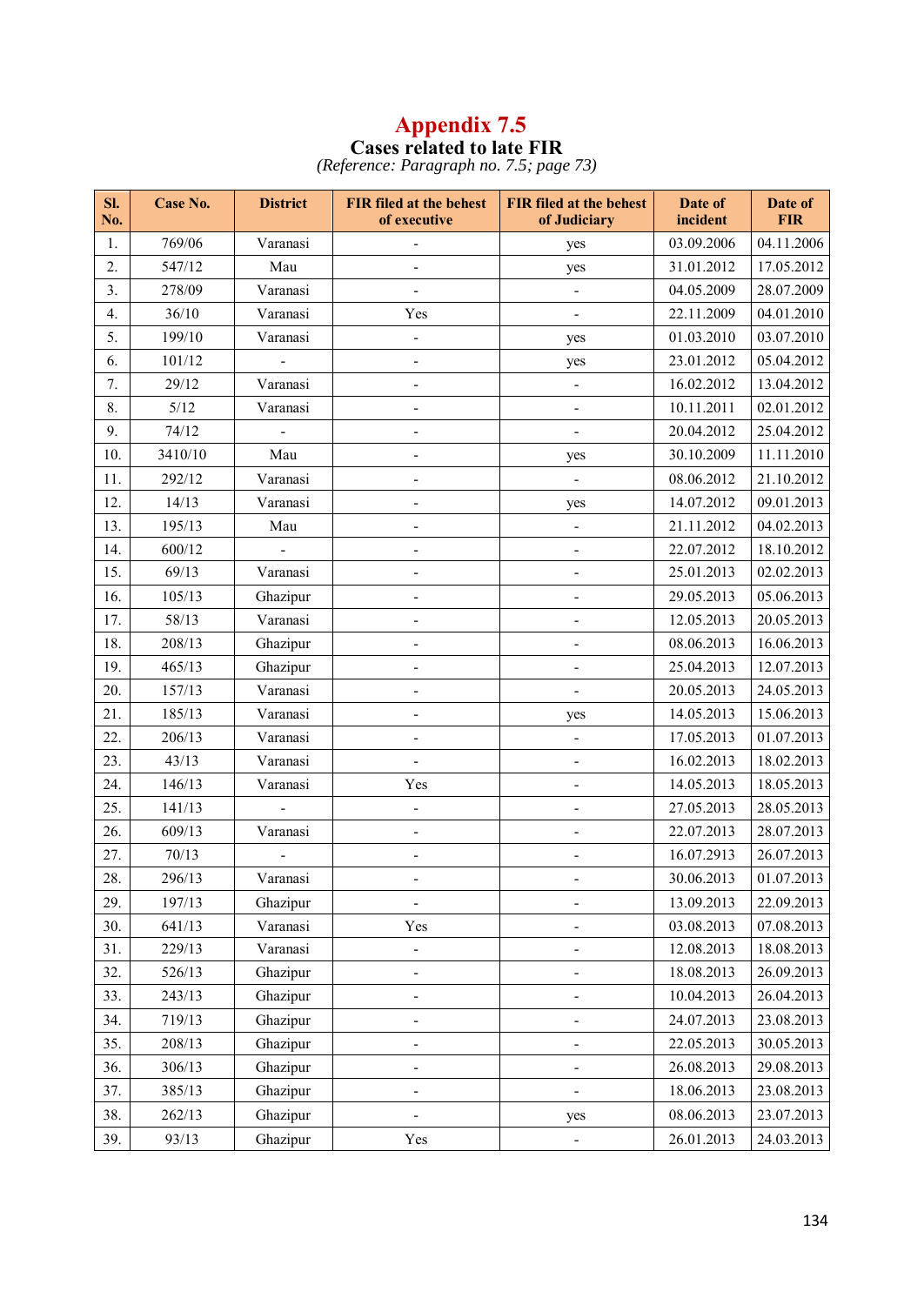| 40. | 251/13       | Mau      |                          |                          | 08.08.2013 | 15.08.2013 |
|-----|--------------|----------|--------------------------|--------------------------|------------|------------|
| 41. | 87/13        | Ghazipur |                          | yes                      | 17.02.2013 | 23.03.2013 |
| 42. | 334/13       | Varanasi | $\overline{\phantom{0}}$ | $\overline{\phantom{0}}$ | 15.10.2013 | 17.10.2013 |
| 43. | 272/13       | Varanasi | Yes                      | $\overline{\phantom{0}}$ | 14.08.2013 | 22.08.2013 |
| 44. | 279/13       | Varanasi | ÷,                       | ÷,                       | 20.09.2013 | 22.09.2013 |
| 45. | 248/13       | Ghazipur | ÷,                       | ÷,                       | 31.10.2013 | 21.11.2013 |
| 46. | 916/13       | Mau      |                          | L,                       | 21.10.2013 | 23.10.2013 |
| 47. | 371/13       | Mau      |                          |                          | 17.06.2013 | 18.09.2013 |
| 48. | 365/13       | Varanasi |                          |                          | 18.10.2013 | 11.11.2013 |
| 49. | 399/13       | Varanasi |                          | ÷,                       | 15.11.2013 | 26.11.2013 |
| 50. | 562/13       | Ghazipur |                          | -                        | 08.11.2013 | 21.11.2013 |
| 51. | 659/13       | Ghazipur | $\overline{\phantom{0}}$ | ÷,                       | 25.11.2013 | 01.12.2013 |
| 52. | 2419/13      | Ghazipur |                          | ÷,                       | 16.11.2013 | 29.11.2013 |
| 53. | 224/13       | Mau      | $\overline{\phantom{a}}$ | ÷,                       | 28.05.2013 | 11.09.2013 |
| 54. | 843/11       | Mau      |                          | yes                      | 02.07.2011 | 28.11.2011 |
| 55. | 263/13       | Ghazipur |                          | ÷,                       | 31.07.2013 | 04.09.2013 |
| 56. | 180/12       | Mau      |                          | yes                      | 28.03.2012 | 23.05.2012 |
| 57. | 28/14        | Ghazipur |                          |                          | 10.01.2014 | 15.01.2014 |
| 58. | 8/14         | Ghazipur |                          | ÷,                       | 22.12.2013 | 03.01.2014 |
| 59. | 4/14         | Varanasi |                          | -                        | 06.01.2014 | 07.01.2014 |
| 60. | 151/13       | Varanasi | $\overline{\phantom{0}}$ | ÷,                       | 13.12.2013 | 15.12.2013 |
| 61. | 27/07        | Mau      | $\overline{\phantom{a}}$ | $\overline{\phantom{0}}$ | 07.01.2007 | 08.01.2007 |
| 62. | 283/13       | Varanasi | Yes                      | $\overline{\phantom{0}}$ | 18.03.2011 | 24.06.2013 |
|     | <b>Total</b> |          | 06                       | 11                       |            |            |

(Source: Guria, NGO)

# **Appendix 7.6**

# **Summary Statement of Grant under all components of the**  *Ujjawala* **scheme for a year**

*(Reference: Paragraph no. 7.9; page 77)* 

| SI.                | Name of the                  | Component-wise total budget (in $\overline{\xi}$ ) for a year |                       |              |                       |               |              |  |  |  |
|--------------------|------------------------------|---------------------------------------------------------------|-----------------------|--------------|-----------------------|---------------|--------------|--|--|--|
| No.                | <b>Component</b>             |                                                               | <b>Grade-A Cities</b> |              | <b>Grade-B Cities</b> |               |              |  |  |  |
|                    |                              | <b>Recurring</b>                                              | Non-recurring         | <b>Total</b> | <b>Recurring</b>      | Non-recurring | <b>Total</b> |  |  |  |
| 1                  | Prevention                   | 1,66,500                                                      | 0                     | 1,66,500     | 1,66,500              |               | 1,66,500     |  |  |  |
| 2                  | Rescue                       | 23,500                                                        | $\overline{0}$        | 23,500       | 23,500                | $\theta$      | 23,500       |  |  |  |
| 3                  | Rehabilitation               | 17,36,500                                                     | 1,50,000              | 18,86,500    | 16,76,500             | 1,50,000      | 18,26,500    |  |  |  |
| 4                  | Re-integration               | 1,14,500                                                      | 10,000                | 1,24,500     | 1,14,500              | 10,000        | 1,24,500     |  |  |  |
| 5                  | Repatriation-cross<br>border | 35,000                                                        | $\theta$              | 35,000       | 35,000                | $\theta$      | 35,000       |  |  |  |
| <b>Total</b>       |                              | 20,76,000                                                     | 1,60,000              | 22,36,000    | 20,16,000             | 1,60,000      | 21,76,000    |  |  |  |
| <b>Grand Total</b> |                              |                                                               |                       | 22,36,000    |                       |               | 21,76,000    |  |  |  |

(Source: Guidelines of Ujjawala scheme)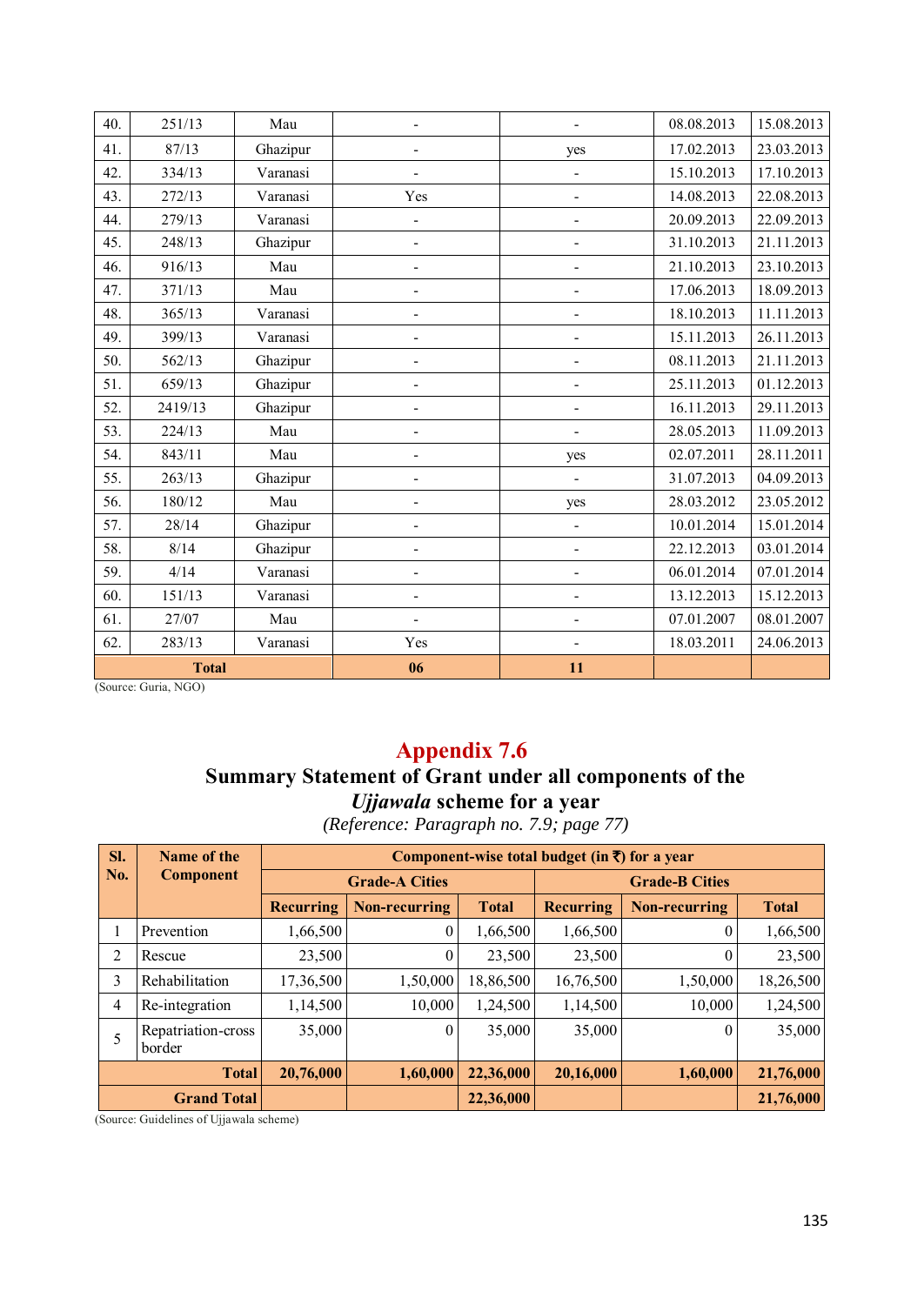#### **Status of** *Ujjawala* **projects in the State during 2010-15**

*(Reference: Paragraph no. 7.9.1; page 77)* 

|                |                                                                 |                                     |                                  |                                                                                       |                    |                                   |                    | (₹ in lakh)                      |
|----------------|-----------------------------------------------------------------|-------------------------------------|----------------------------------|---------------------------------------------------------------------------------------|--------------------|-----------------------------------|--------------------|----------------------------------|
| SI.<br>No.     | Name of<br>Project                                              | <b>District</b>                     | <b>Sanctioned</b><br><b>Date</b> | <b>Component of</b><br>the Scheme                                                     | <b>Period</b>      | Fund<br><b>Released</b><br>by GoI | <b>Expenditure</b> | <b>Remarks</b>                   |
| $\mathbf{1}$   | Kisan Sewa Sansthan Basti                                       | Basti                               | 21.05.10                         | 03 (Prevention,<br>Rescue, Re-<br>habilitation)                                       | $6/10$ to<br>05/11 | 19.42                             | 17.91              | UC of<br>₹ 1.51 lakh<br>not sent |
| $\overline{2}$ | Mahila Utthan Sansthan,<br>Barabanki                            | Barabanki                           | 14.03.11                         | 05 (Prevention,<br>Rescue, Re-<br>integration, Re-<br>habilitation& Re-<br>partition) | $9/10$ to<br>03/11 | 8.91                              | 8.91               |                                  |
| 3              | Venus Vikas Sansthan,<br>Lucknow                                | Lucknow                             | 22.04.10                         | 01<br>(Prevention)                                                                    | $11/10$ to<br>4/11 | 0.75                              | 0.75               |                                  |
| $\overline{4}$ | Jagriti Ashtabhuja Nagar,<br>Pratapgarh                         | Pratapgarh                          | 21.05.10                         | 01<br>(Prevention)                                                                    | $6/10$ to<br>3/11  | 0.75                              | 0.75               |                                  |
| 5              | Panchsheel Thinkers<br>Samiti, Siddarth Nagar                   | Siddarth<br>Nagar                   | 21.05.10                         | 01<br>(Prevention)                                                                    | $6/10$ to<br>3/11  | 0.75                              | 0.75               |                                  |
| 6              | Jan Kalyan Gramodhoyag<br>Sewa Ashram, Sonbhadra                | Sonbhadra                           | 16.01.12                         | 01<br>(Prevention)                                                                    | $1/12$ to<br>3/13  | 0.75                              | 0.75               |                                  |
| $\overline{7}$ | Natural Human Resources<br>Development Faizabad                 | Faizabad                            | 27.06.12                         | 01<br>(Prevention)                                                                    | $6/12$ to<br>3/13  | 0.75                              | 0.75               |                                  |
| 8              | Sanchit Vikas Sansthan,<br>Labnapar, Basti                      | Balrampur                           | 04.01.13                         | 03 (Prevention,<br>Rescue, Re-<br>habilitation)                                       | $1/13$ to<br>12/13 | 7.18                              | 7.18               |                                  |
| 9              | Lok Sewa EWAM Gramin<br>Pradhyogiki Vikas<br>Sansthan, Faizabad | Faizabad                            | 27.06.12                         | 03 (Prevention,<br>Rescue, Re-<br>habilitation)                                       | $7/12$ to<br>12/12 | 6.44                              | 6.44               |                                  |
| 10             | Charm Sharmik Udyog<br>Sansthan, Kanpur                         | Kanpur                              | 04.02.13                         | 01<br>(Re-habilitation)                                                               | $9/12$ to<br>3/13  | 5.50                              | 5.50               |                                  |
| 11             | Saryodaya Gram Vikas<br>Parished, Allahabad                     | Allahabad                           | 06.06.13                         | 0 <sub>1</sub><br>(Prevention)                                                        | NA                 | 0.75                              | $\theta$           | UC not sent                      |
| 12             | Bhartiya Mahila<br>Gramodyog Sansthan,<br>Karchhana, Allahabad  | Allahabad<br>(closed on<br>15.4.13) | 02.02.12                         | 04 (Prevention,<br>Rescue, Re-<br>habilitation& Re-<br>integration)                   | $3/12$ to<br>9/12  | 6.33                              | 6.33               |                                  |
| 13             | Chauhan Gramodhyog<br>Vikas Sewa Samiti, Unnao                  | Unnao                               | 22.10.12                         | 04 (Prevention,<br>Rescue, Re-<br>habilitation& Re-<br>integration)                   | $10/12$ to<br>3/13 | 7.79                              | $\Omega$           | UC not sent                      |
|                |                                                                 |                                     |                                  |                                                                                       | <b>Total</b>       | 66.07                             | 56.02              |                                  |

(Source: Directorate, Women Welfare Department and information provided by Probation Officers of test checked districts)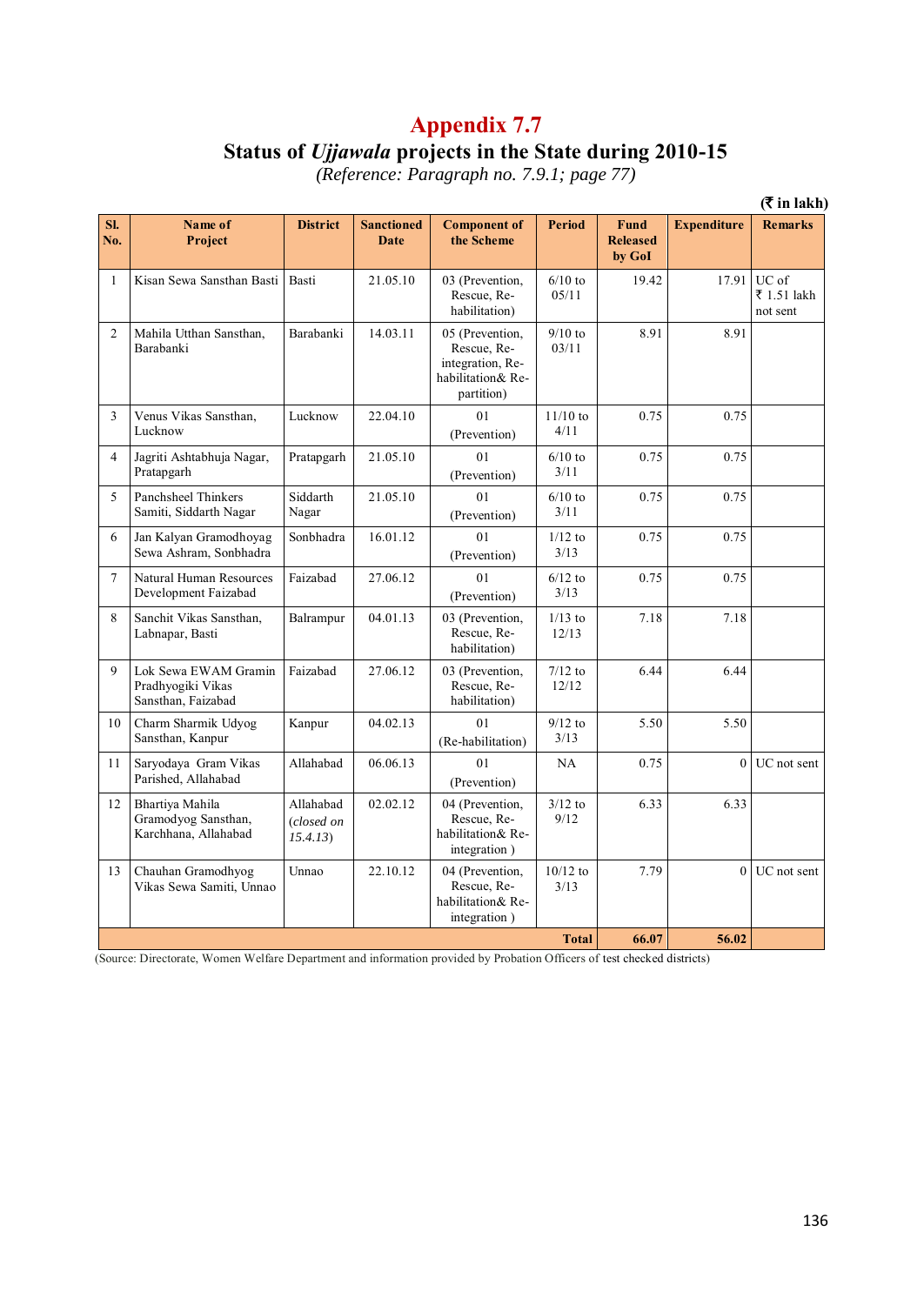#### **Component wise assistance for a 30 residents** *Swadhar Greh*

*(Reference: Paragraph: Introduction; page 81)* 

| Sl.<br>No.     | <b>Name of the Component</b>                                                                                                                                         | <b>Total budget for the</b><br>component (in $\bar{x}$ ) | <b>Remarks</b>                                                                     |
|----------------|----------------------------------------------------------------------------------------------------------------------------------------------------------------------|----------------------------------------------------------|------------------------------------------------------------------------------------|
|                | Assistance for Construction                                                                                                                                          |                                                          | 1,00,000 one time   Share: Central 75 per cent and State<br>25 per cent            |
| $\overline{2}$ | Assistance for Rent                                                                                                                                                  |                                                          | 25,000 per month Share: Central 90 per cent and<br>implementing agency 10 per cent |
| 3.             | Administration and Management                                                                                                                                        |                                                          | 5,40,000 per annum For 30 residents Swadhar Greh                                   |
| 4.             | Other Recurring Expenditure (food, clothing,<br>medicine, pocket money, recreational<br>activities, vocational training, contingency<br>including telephone charges) |                                                          | 6,59,000 per annum For 30 residents Swadhar Greh                                   |

(Source: Guidelines of Swadhar Greh scheme)

## **Appendix 8.2**

# **Grant release and expenditure under** *Swadhar Greh* **scheme during 2010-15**

|         |                                  |                                           |                             |                                  |                                     | $($ ₹ in lakh $)$            |
|---------|----------------------------------|-------------------------------------------|-----------------------------|----------------------------------|-------------------------------------|------------------------------|
| Year    | No. of<br>sanctioned<br>projects | No. of project<br>which received<br>grant | Amount<br><b>Sanctioned</b> | <b>Amount</b><br><b>Released</b> | Expenditure/<br><b>UC</b> given for | <b>UC</b> not sent<br>status |
| 2010-11 | 56                               | 29                                        | 181.14                      | 181.14                           | 181.14                              | 00                           |
| 2011-12 | 56                               | 42                                        | 256.09                      | 256.09                           | 256.09                              | 00                           |
| 2012-13 | 56                               | 38                                        | 237.96                      | 237.96                           | 207.63                              | 30.33                        |
| 2013-14 | 56                               | 18                                        | 132.14                      | 132.14                           | 73.69                               | 58.45                        |
| 2014-15 | 56                               | 00                                        | 0 <sub>0</sub>              | 0 <sub>0</sub>                   | 0 <sub>0</sub>                      | 00                           |
|         |                                  | <b>Total</b>                              | 807.33                      | 807.33                           | 718.55                              | 88.78                        |

*(Reference: Paragraph no. 8.1; page 81)* 

(Source: Directorate, Women Welfare Department)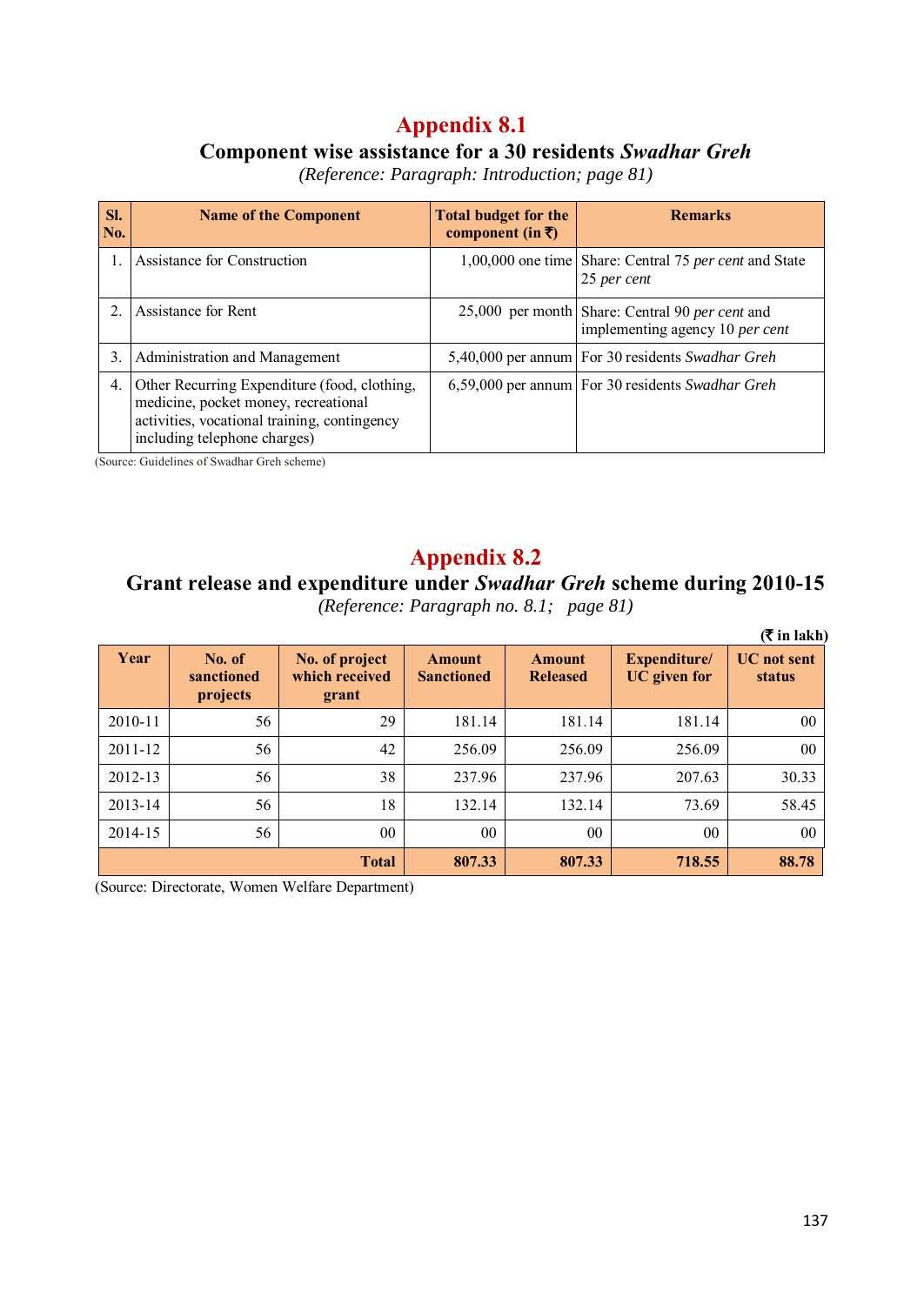## **Appendix 8.3 List of Districts where** *Swadhar Greh***s were not established**

| SI.<br>No.     | <b>Name of District where Swadhar Greh not</b><br>established | SI.<br>No.     | Name of District where Swadhar Greh reported<br>closed by district Nodal Officer |
|----------------|---------------------------------------------------------------|----------------|----------------------------------------------------------------------------------|
| 1.             | Allahabad<br>Aligarh<br>$\mathbf{1}$                          |                |                                                                                  |
| 2.             | $\overline{2}$<br>Auraiya<br>Azamgarh                         |                |                                                                                  |
| 3 <sub>1</sub> | Baghpat                                                       | $\overline{3}$ | Deoria                                                                           |
| 4.             | Ballia                                                        | $\overline{4}$ | Jhansi                                                                           |
| 5.             | Balrampur                                                     | 5              | Varanasi                                                                         |
| 6.             | Bijnor                                                        |                |                                                                                  |
| 7.             | Bulandshahr                                                   |                |                                                                                  |
| 8.             | Chitrakoot                                                    |                |                                                                                  |
| 9.             | Etah                                                          |                |                                                                                  |
| 10.            | Fatehpur                                                      |                |                                                                                  |
| 11.            | Firozabad                                                     |                |                                                                                  |
| 12.            | Gautam Buddha Nagar                                           |                |                                                                                  |
| 13.            | Ghaziabad                                                     |                |                                                                                  |
| 14.            | Gorakhpur                                                     |                |                                                                                  |
| 15.            | Hapur                                                         |                |                                                                                  |
| 16.            | Jalaun                                                        |                |                                                                                  |
| 17.            | Jyotiba Phule Nagar                                           |                |                                                                                  |
| 18.            | Kannauj                                                       |                |                                                                                  |
| 19.            | Kasganj                                                       |                |                                                                                  |
| 20.            | Kaushambi                                                     |                |                                                                                  |
| 21.            | Lalitpur                                                      |                |                                                                                  |
| 22.            | Mahoba                                                        |                |                                                                                  |
| 23.            | Mau                                                           |                |                                                                                  |
| 24.            | Meerut                                                        |                |                                                                                  |
| 25.            | Moradabad                                                     |                |                                                                                  |
| 26.            | Muzaffarnagar                                                 |                |                                                                                  |
| 27.            | Rampur                                                        |                |                                                                                  |
| 28.            | Saharanpur                                                    |                |                                                                                  |
| 29.            | Sambhal                                                       |                |                                                                                  |
| 30.            | Shahjahanpur                                                  |                |                                                                                  |
| 31.            | Shamali                                                       |                |                                                                                  |
| 32.            | Shrawasti                                                     |                |                                                                                  |
| 33.            | Unnao                                                         |                |                                                                                  |

*(Reference: Paragraph no. 8.2.2; page 83)* 

(Source: Directorate, Women Welfare Department and information provided by Probation Officers of test checked districts)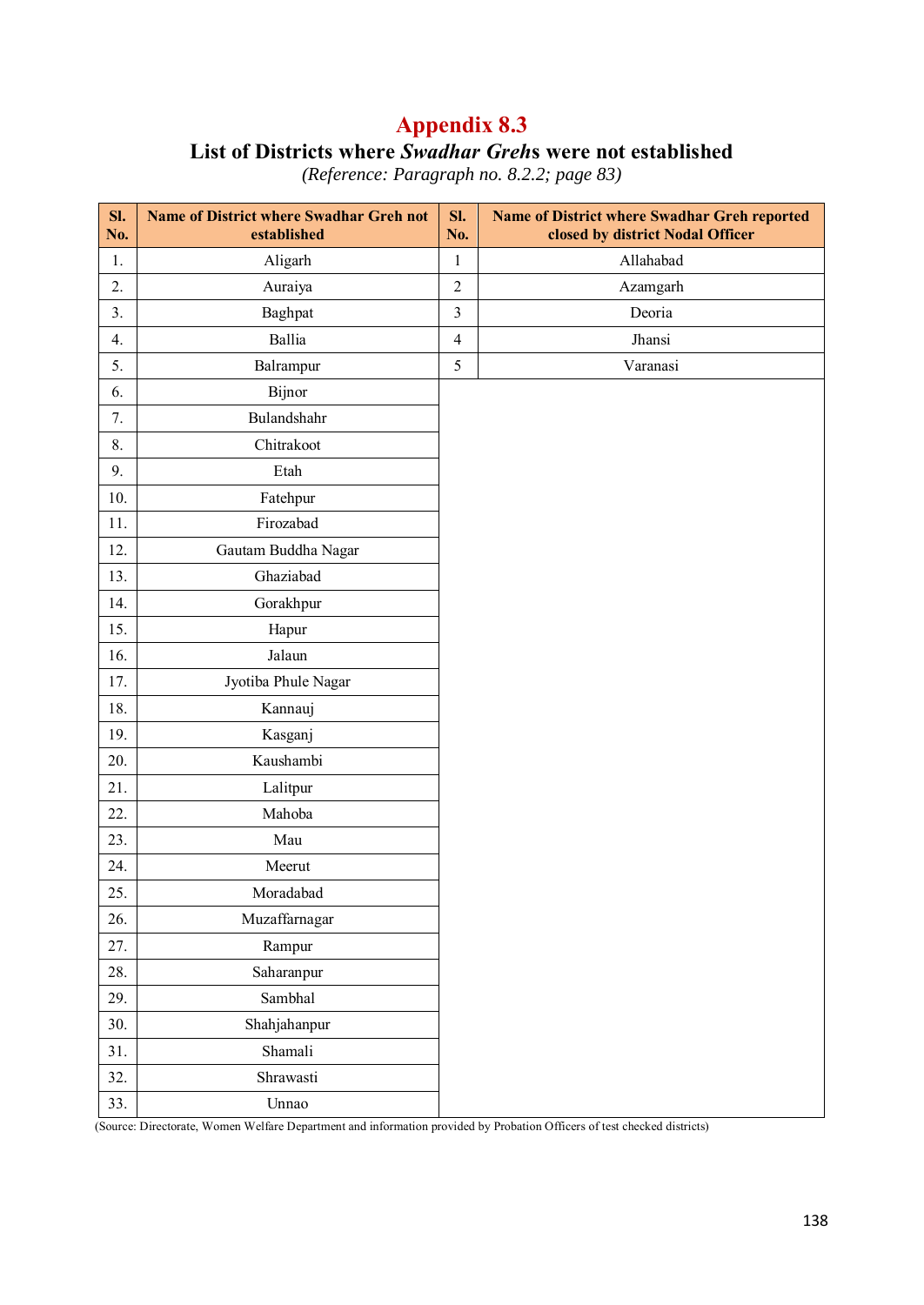# **Improper functioning of Swadhar Greh (Results of JPI at test-checked districts)**

*(Reference: Paragraph no. 8.3; page 83)* 

| SI.<br>No.   | Topic/<br><b>Subject</b>                                           | <b>Provisions in scheme</b><br>guidelines                                                                                                                                                                                                                                                                                                                                                                                                                                                                                                                        | <b>Irregularities noticed in Joint Physical Inspection</b>                                                                                                                                                                                                                                                                                                                                                                                                                                                                                                                                                                                                                                                                       |  |  |
|--------------|--------------------------------------------------------------------|------------------------------------------------------------------------------------------------------------------------------------------------------------------------------------------------------------------------------------------------------------------------------------------------------------------------------------------------------------------------------------------------------------------------------------------------------------------------------------------------------------------------------------------------------------------|----------------------------------------------------------------------------------------------------------------------------------------------------------------------------------------------------------------------------------------------------------------------------------------------------------------------------------------------------------------------------------------------------------------------------------------------------------------------------------------------------------------------------------------------------------------------------------------------------------------------------------------------------------------------------------------------------------------------------------|--|--|
| $\mathbf{1}$ | Lack of space<br>and facilities                                    | per scheme guideline,<br>As<br>every<br>Swadhar Greh was to have residential<br>space of not less than 80 square feet per<br>inmate excluding common space and<br>utilities with proper facilities<br>of<br>bathrooms, toilets and dining hall and<br>adequate ventilation<br>to<br>ensure<br>a<br>respectable and dignified standard of<br>living for residents. Further, guidelines<br>envisaged that a certificate of suitability<br>of the proposed premises for use as a<br>Swadhar Greh was to be obtained from<br>the concerned municipal authority/ PRI. | $\bullet$<br>Swadhar Greh managed by Avadh Grameen Vikas Sansthan<br>in Sultanpur district was sanctioned for 50 inmates. During JPI it<br>was found that it's residential space was 540 square feet against<br>provisioned 4000 square feet. Further, the single toilet situated<br>outside the Swadhar Greh, was without door and the condition of<br>toilet was shabby.<br>$\bullet$<br>Swadhar Greh at Pratapgarh, managed by Maxon Gramodyog<br>Samiti had only five rooms (10x14 feet) having only seven single<br>bed sets, for 50 inmates against required 4000 square feet.<br>Certificate of suitability of the premises for use as Swadhar<br>Greh was not obtained by any of the eight test-checked Swadhar<br>Greh. |  |  |
| 2            | Excess                                                             | Beneficiaries should be present at                                                                                                                                                                                                                                                                                                                                                                                                                                                                                                                               | <b>Details of Presence of Inmates during JPI</b>                                                                                                                                                                                                                                                                                                                                                                                                                                                                                                                                                                                                                                                                                 |  |  |
|              | reporting of<br>beneficiaries                                      | Swadhar Greh as per registration.                                                                                                                                                                                                                                                                                                                                                                                                                                                                                                                                | <b>District</b><br>Per cent of<br><b>Inmates</b><br><b>Inmate</b><br>registered<br>s found<br>presence                                                                                                                                                                                                                                                                                                                                                                                                                                                                                                                                                                                                                           |  |  |
|              |                                                                    |                                                                                                                                                                                                                                                                                                                                                                                                                                                                                                                                                                  | 50<br>00<br>$\mathbf{0}$<br>Agra                                                                                                                                                                                                                                                                                                                                                                                                                                                                                                                                                                                                                                                                                                 |  |  |
|              |                                                                    |                                                                                                                                                                                                                                                                                                                                                                                                                                                                                                                                                                  | Ambedkar Nagar<br>40<br>08<br>20                                                                                                                                                                                                                                                                                                                                                                                                                                                                                                                                                                                                                                                                                                 |  |  |
|              |                                                                    |                                                                                                                                                                                                                                                                                                                                                                                                                                                                                                                                                                  | Banda<br>43<br>09<br>21                                                                                                                                                                                                                                                                                                                                                                                                                                                                                                                                                                                                                                                                                                          |  |  |
|              |                                                                    |                                                                                                                                                                                                                                                                                                                                                                                                                                                                                                                                                                  | 28<br>02<br>07<br>Pratapgarh                                                                                                                                                                                                                                                                                                                                                                                                                                                                                                                                                                                                                                                                                                     |  |  |
|              |                                                                    |                                                                                                                                                                                                                                                                                                                                                                                                                                                                                                                                                                  | 1.Jagriti<br>50<br>00<br>00<br>2. Maxon                                                                                                                                                                                                                                                                                                                                                                                                                                                                                                                                                                                                                                                                                          |  |  |
|              |                                                                    |                                                                                                                                                                                                                                                                                                                                                                                                                                                                                                                                                                  | Sant Kabir Nagar<br><b>NA</b><br>00<br>00                                                                                                                                                                                                                                                                                                                                                                                                                                                                                                                                                                                                                                                                                        |  |  |
|              |                                                                    |                                                                                                                                                                                                                                                                                                                                                                                                                                                                                                                                                                  | 27<br>17<br>63<br>Sitapur                                                                                                                                                                                                                                                                                                                                                                                                                                                                                                                                                                                                                                                                                                        |  |  |
|              |                                                                    |                                                                                                                                                                                                                                                                                                                                                                                                                                                                                                                                                                  | 27<br>19<br>70<br>Sultanpur                                                                                                                                                                                                                                                                                                                                                                                                                                                                                                                                                                                                                                                                                                      |  |  |
| 3            | Lack of<br>support<br>services                                     | As per scheme guidelines, medical •<br>check-up of every resident was to be<br>conducted within three days of her<br>admission. Adequate medical facilities<br>including medical kit were to be<br>maintained at each Swadhar Greh.<br>Further, indoor and outdoor activities,<br>skill development, vocational training<br>and rehabilitation were to be carried out<br>in each project.                                                                                                                                                                        | Records of medical checkups of inmates were not found in<br>any of the eight Swadhar Greh. Further, Swadhar Greh<br>established at Banda, Pratapgarh and Sant Kabir Nagar districts<br>were not maintaining adequate medical facilities including<br>medical kits; and<br>No evidence of indoor $\&$ outdoor activities,<br>skill<br>development, vocational training and rehabilitation of women<br>being carried out was found in any of the eight Swadhar Greh.                                                                                                                                                                                                                                                               |  |  |
|              | Improper<br>maintenance<br>of Records and<br>other<br>shortcomings | As per scheme guideline, admission $\left  \bullet \right $<br>register, case file, admission forms and<br>photo identity card of inmates were to<br>be maintained. Further, information of<br>each and every inmate admitted in the<br>Swadhar Greh was to be sent to the<br>nearest police station within 48 hours<br>and an acknowledgement/copy of FIR<br>was to be kept in record.                                                                                                                                                                          | Admission register and case file were not maintained in<br>Swadhar Greh at Pratapgarh and Banda. Further, admission forms<br>of inmates were incomplete in Swadhar Greh at Ambedkar Nagar<br>and Sant Kabir Nagar. Where as in district Banda, admission<br>forms of 20 out of 43 inmates were not available;<br>$\bullet$<br>None of the test-checked Swadhar Greh had sent information<br>of inmates admitted in the Swadhar Greh to the nearest police<br>station within 48 hours; and<br>Photo identity cards were not issued to the inmates in any of<br>٠<br>the eight test-checked Swadhar Greh.                                                                                                                          |  |  |

(Source: Result of Joint Physical Inspection)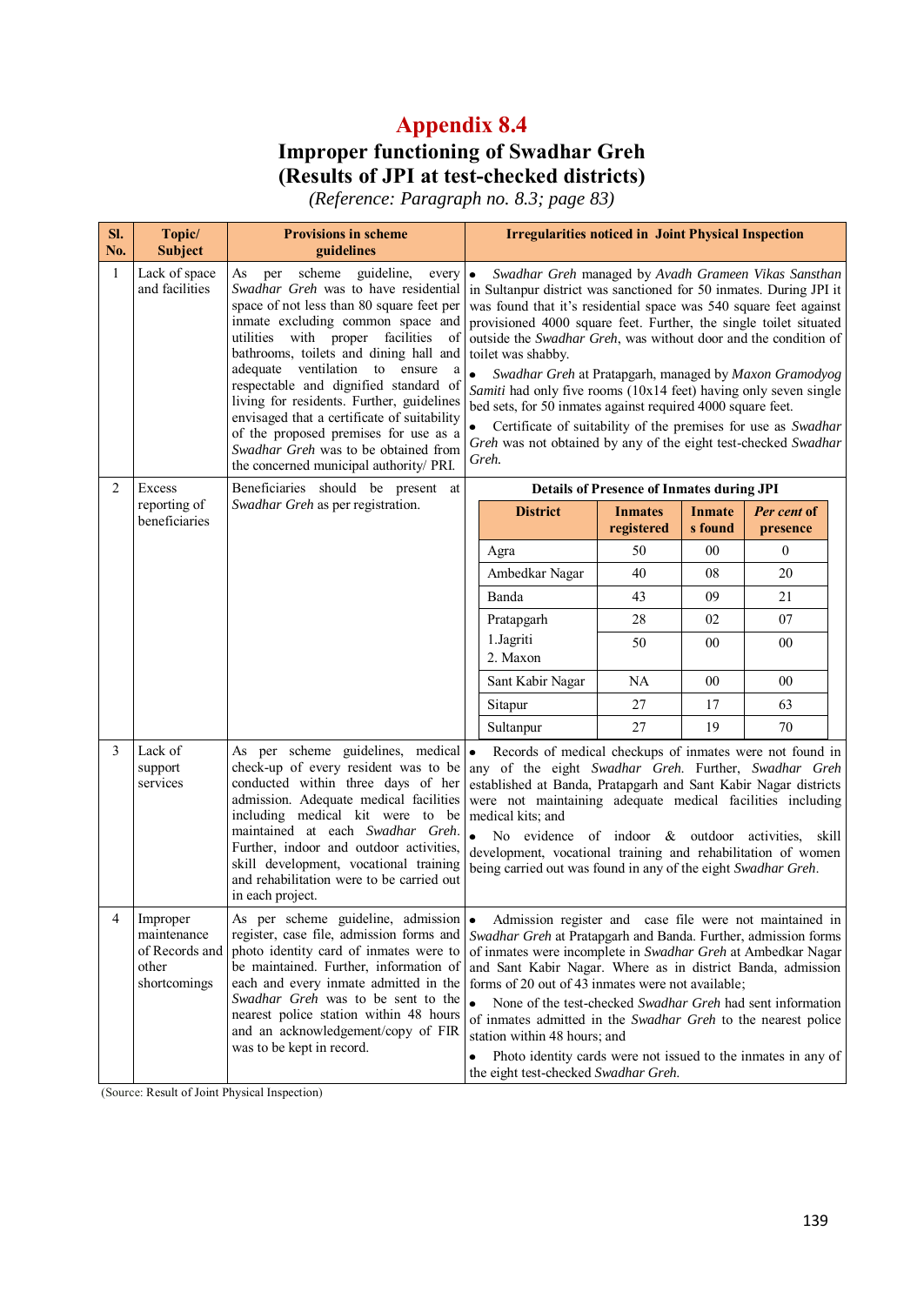#### **LIST OF ABBREVIATIONS**

| <b>ACMO</b>    | <b>Additional Chief Medical Officer</b>        |
|----------------|------------------------------------------------|
| AGs            | <b>Adolescent Girls</b>                        |
| <b>AHS</b>     | <b>Annual Health Survey</b>                    |
| <b>AIDS</b>    | <b>Acquired Immune Deficiency Syndrome</b>     |
| <b>ANM</b>     | <b>Auxiliary Nursing Midwife</b>               |
| <b>APIP</b>    | Annual Programme Implementation Plan           |
| <b>ASHA</b>    | <b>Accredited Social Health Activist</b>       |
| <b>AWC</b>     | Angan Wadi Centre                              |
| <b>AWLC</b>    | Angan Wadi Level Committee                     |
| <b>AWTC</b>    | Angan Wadi Training Centre                     |
| <b>AWW</b>     | Angan Wadi Worker                              |
| <b>BLC</b>     | <b>Block Level Committee</b>                   |
| <b>BPL</b>     | <b>Below Poverty Line</b>                      |
| CAS            | <b>Core Application Software</b>               |
| <b>CDPO</b>    | <b>Child Development Project Officer</b>       |
| <b>CHC</b>     | <b>Community Health Centre</b>                 |
| <b>CMO</b>     | <b>Chief Medical Officer</b>                   |
| CSB            | <b>Central Supervisory Board</b>               |
| <b>CSR</b>     | Child Sex Ratio                                |
| <b>DAA</b>     | <b>District Appropriate Authority</b>          |
| <b>DAC</b>     | <b>District Advisory Committee</b>             |
| <b>DAP</b>     | <b>District Action Plan</b>                    |
| <b>DHAP</b>    | <b>District Health Action Plan</b>             |
| <b>DLC</b>     | <b>District Level Committee</b>                |
| <b>DM</b>      | <b>District Magistrate</b>                     |
| <b>DMTT</b>    | <b>District Mobile Training Team</b>           |
| <b>DPO</b>     | <b>District Programme Officer</b>              |
| <b>DWWC</b>    | <b>District Women Welfare Committee</b>        |
| <b>FIR</b>     | <b>First Information Report</b>                |
| GoI            | Government of India                            |
| <b>GoUP</b>    | <b>Government of Uttar Pradesh</b>             |
| <b>HIV</b>     | Human Immunodeficiency Virus                   |
| <b>HMIS</b>    | <b>Health Management Information System</b>    |
| <b>ICDS</b>    | <b>Integrated Child Development Services</b>   |
| <b>ID</b> Card | <b>Identification Card</b>                     |
| <b>IEC</b>     | <b>Information Education and Communication</b> |
| <b>IFA</b>     | Iron and Folic Acid                            |
| <b>IMR</b>     | <b>Infant Mortality Rate</b>                   |
| <b>ITP</b> Act | Immoral Traffic (Prevention) Act               |
| <b>IUD</b>     | <b>Intra-Uterine Device</b>                    |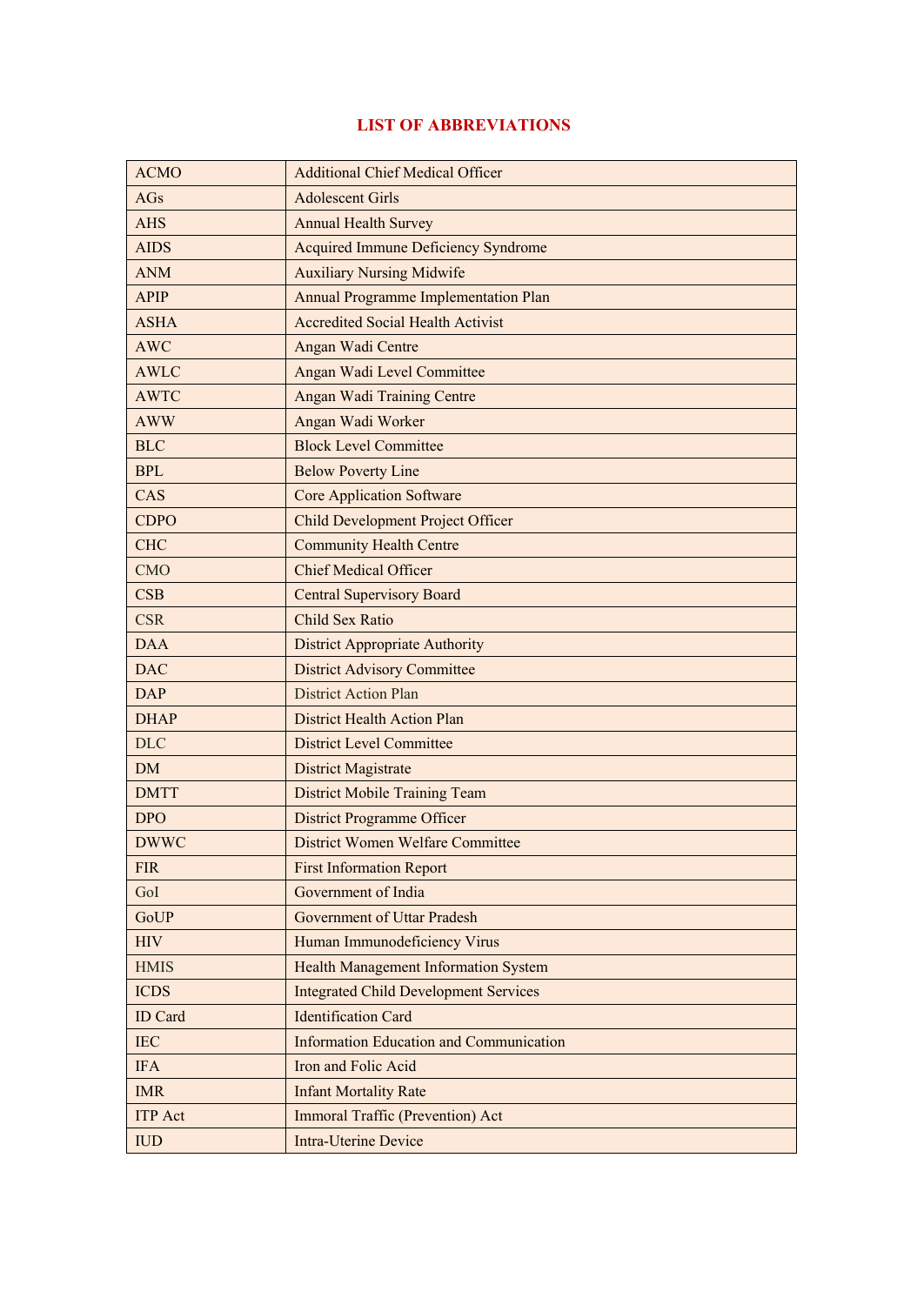| <b>JSY</b>            | Janani Suraksha Yojna                                                                |
|-----------------------|--------------------------------------------------------------------------------------|
| <b>JPI</b>            | Joint Physical Inspection                                                            |
| <b>KSY</b>            | Kishori Shakti Yojana                                                                |
| <b>MDGs</b>           | <b>Millennium Development Goals</b>                                                  |
| <b>MDR</b>            | <b>Maternal Death Review</b>                                                         |
| <b>MIS</b>            | <b>Management Information System</b>                                                 |
| <b>MLTC</b>           | <b>Middle Level Training Centre</b>                                                  |
| <b>MMR</b>            | <b>Maternal Mortality Rate</b>                                                       |
| <b>MHA</b>            | Ministry of Home Affairs                                                             |
| <b>MPR</b>            | <b>Monthly Progress Report</b>                                                       |
| <b>LS</b>             | <b>Lady Supervisor</b>                                                               |
| <b>MTP</b>            | <b>Medical Termination of Pregnancy</b>                                              |
| <b>MWCD</b>           | Ministry of Women and Child Development                                              |
| <b>NA</b>             | Not Available                                                                        |
| <b>NCRB</b>           | <b>National Crime Record Bureau</b>                                                  |
| <b>NGO</b>            | Non-Government Organisation                                                          |
| <b>NHE</b>            | Nutrition and Health Education                                                       |
| <b>NHM</b>            | <b>National Health Mission</b>                                                       |
| <b>NPAG</b>           | <b>Nutrition Programme for Adolescent Girls</b>                                      |
| PAB                   | Project Approval Board                                                               |
| P&R                   | Protective and rehabilitative                                                        |
| PC-PNDT               | Pre-Conception and Pre-Natal Diagnostic Techniques (Prohibition of Sex<br>Selection) |
| PHC                   | <b>Primary Health Centre</b>                                                         |
| <b>PIP</b>            | Programme Implementation Plan                                                        |
| <b>PLA</b>            | <b>Personal Ledger Account</b>                                                       |
| <b>PMC</b>            | <b>Project Monitoring Committee</b>                                                  |
| PRI                   | Panchayati Raj Institution                                                           |
| <b>PSE</b>            | Pre-School Education                                                                 |
| <b>RGSEAG (SABLA)</b> | Rajiv Gandhi Scheme for Empowerment of Adolescent Girls                              |
| <b>SAA</b>            | <b>State Appropriate Authority</b>                                                   |
| <b>SDM</b>            | <b>Sub-District Magistrate</b>                                                       |
| <b>SAC</b>            | <b>State Advisory Committee</b>                                                      |
| <b>SBA</b>            | <b>Skilled Birth Attendant</b>                                                       |
| <b>SHGs</b>           | <b>Self Help Groups</b>                                                              |
| <b>SIMC</b>           | <b>State Inspection and Monitoring Committee</b>                                     |
| <b>SLEC</b>           | <b>State Level Empowered Committee</b>                                               |
| <b>SNP</b>            | <b>Supplementary Nutrition Programme</b>                                             |
| <b>SSB</b>            |                                                                                      |
|                       | <b>State Supervisory Board</b>                                                       |
| <b>SLSA</b>           | <b>State Legal Services Authority</b>                                                |
| <b>TFR</b>            | <b>Total Fertility Rate</b>                                                          |